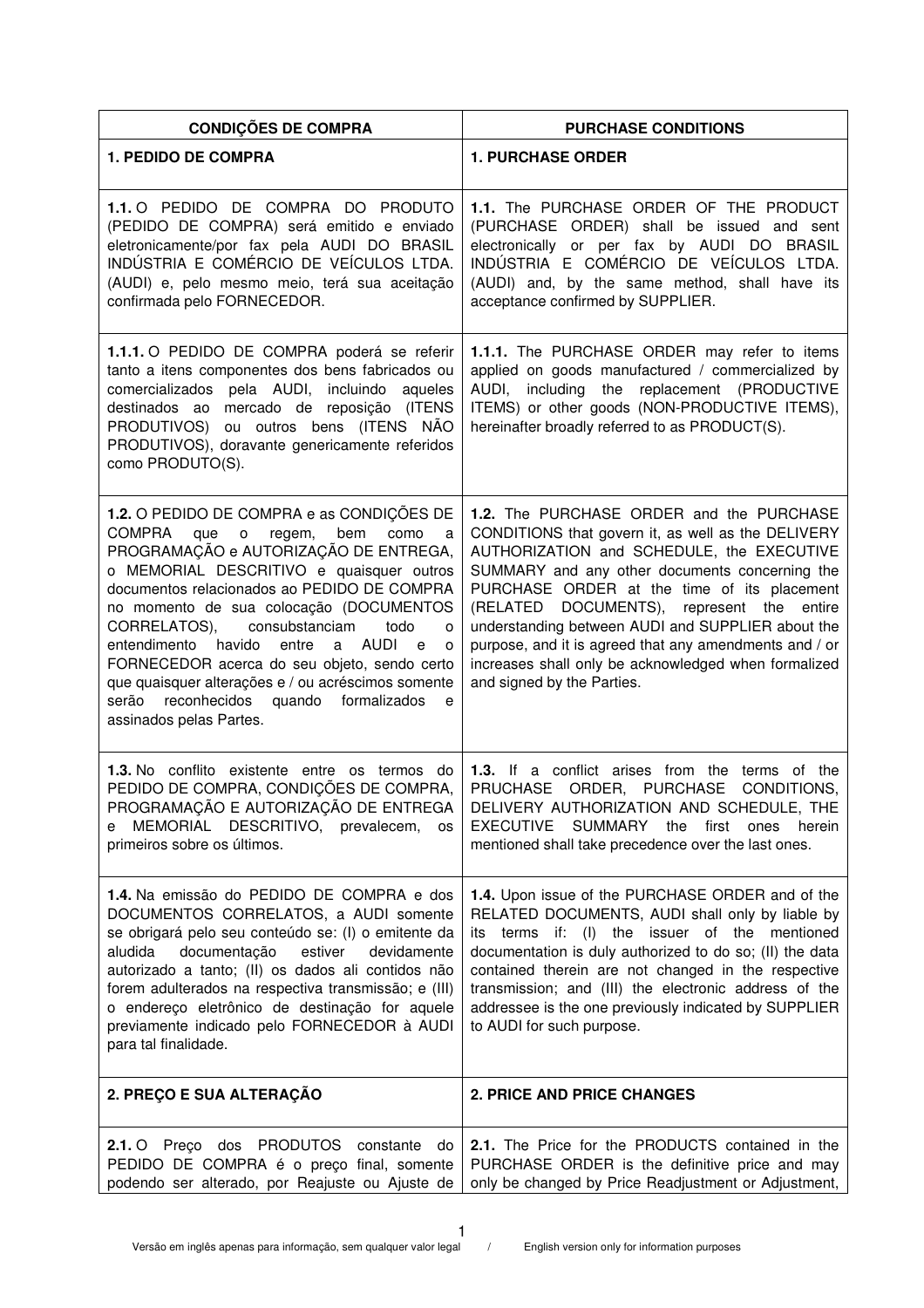| Preço, através da ALTERAÇÃO DO PEDIDO DE<br>COMPRA (APC), que seguirá o mesmo modelo de<br>emissão do PEDIDO DE COMPRA.                                                                                                                                                                                                                                                                                                          | through a PURCHASE ORDER AMENDMENT (APC),<br>which shall be issued in the same manner of the<br>PURCHASE ORDER.                                                                                                                                                                                                                                                                                                                                                     |
|----------------------------------------------------------------------------------------------------------------------------------------------------------------------------------------------------------------------------------------------------------------------------------------------------------------------------------------------------------------------------------------------------------------------------------|---------------------------------------------------------------------------------------------------------------------------------------------------------------------------------------------------------------------------------------------------------------------------------------------------------------------------------------------------------------------------------------------------------------------------------------------------------------------|
| 2.2. Pleitos de Reajustes de Preço somente serão<br>analisados pela AUDI se acompanhados das<br>os justifiquem,<br>devendo<br>planilhas<br>que<br>ser<br>submetidos à apreciação com antecedência mínima<br>de 60 (sessenta) dias da data da alteração<br>pretendida pelo FORNECEDOR.                                                                                                                                            | 2.2. Price Adjustment Requests shall only be analyzed<br>by AUDI if they are accompanied by the sheets that<br>justify them and submitted for appraisal at least sixty<br>(60) days before the date of the actual adjustment<br>intended by SUPPLIER.                                                                                                                                                                                                               |
| 2.2.1. Os Reajustes de Preço somente entrarão em<br>vigor após aceitos, pela AUDI, com a emissão de<br>novo PEDIDO DE COMPRA.                                                                                                                                                                                                                                                                                                    | 2.2.1. The Price Adjustments shall only become<br>effective after being accepted by AUDI.                                                                                                                                                                                                                                                                                                                                                                           |
| 2.3. A AUDI poderá, a qualquer momento, exigir a<br>apresentação do cálculo de formação do preço do<br>FORNECEDOR, estando a ela facultado exigir<br>valor<br>diminuição<br>de<br>seu<br>sempre<br>que,<br>comprovadamente, se verificar redução em qualquer<br>dos seus elementos componentes.                                                                                                                                  | 2.3. AUDI may, at any time, request the presentation of<br>the price formation from SUPPLIER, and AUDI may<br>choose to request a decrease of the value whenever a<br>reduction is provenly verified in any of the price<br>elements.                                                                                                                                                                                                                               |
| 2.4. Fica, ainda, assegurada à AUDI a faculdade de<br>modificar ou cancelar imediatamente o PEDIDO DE<br>COMPRA e sua respectiva PROGRAMAÇÃO DE<br>ENTREGA se não lhe convier o Reajuste de Preço<br>pretendido pelo FORNECEDOR, ou se este não<br>concordar com o Ajuste de Preço solicitado pela<br>AUDI.                                                                                                                      | <b>2.4.</b> AUDI is also ensured the right to choose immediate<br>Modification or Cancellation of the PURCHASE ORDER<br>and its respective DELIVERY SCHEDULE if the Price<br>Adjustment intended by SUPPLIER is not convenient for<br>it or if SUPPLIER does not agree to the Price<br>Adjustment requested by AUDI.                                                                                                                                                |
| <b>TÉCNICAS</b><br><b>NORMAS</b><br>Е<br>3. AMOSTRAS,<br><b>QUALIDADE</b>                                                                                                                                                                                                                                                                                                                                                        | 3. SAMPLES, TECHNICAL NORMS AND QUALITY                                                                                                                                                                                                                                                                                                                                                                                                                             |
| a Certificação do<br>PRODUTO,<br><b>3.1.</b> Para<br>о<br>FORNECEDOR obriga-se a preparar e enviar à<br>AUDI Amostras, na quantidade especificada no<br>PEDIDO DE COMPRA, livres de quaisquer custos,<br>inclusive tributos, renovando os envios tantas vezes<br>quantas necessárias, a critério da AUDI.                                                                                                                        | 3.1. For the PRODUCT Certification, SUPPLIER<br>undertakes to prepare and send Samples to AUDI, in<br>the amount specified in the PURCHASE ORDER,<br>exempt from any costs, including taxes, and to resend<br>as many times as it may be deemed necessary by<br>AUDI's better judgment.                                                                                                                                                                             |
| 3.1.1. O início do Fornecimento estará condicionado<br>à aprovação das Amostras e Certificação do<br>PRODUTO. A fabricação das Amostras e, uma vez<br>do PRODUTO, fica vinculada<br>certificado,<br>à<br>observância<br>dos<br>padrões<br>de<br>Qualidade,<br>Desempenho e Segurança requeridos pela AUDI,<br>consubstanciados na Norma Técnica VDA (Verband<br>Der Automobilindustrie), de pleno conhecimento do<br>FORNECEDOR. | 3.1.1. The start of the Supply shall be conditioned to the<br>approval of the Samples and PRODUCT Certification.<br>The manufacturing of the Samples and, once certified,<br>of the PRODUCT is subject to observance of the<br>Quality, Performance and Safety standards requested<br>by AUDI, as established in the Technical Norm of the<br>VDA (Verband der Automobilindustrie) (Association of<br>the Automobile Industry) of which SUPPLIER is fully<br>aware. |
|                                                                                                                                                                                                                                                                                                                                                                                                                                  |                                                                                                                                                                                                                                                                                                                                                                                                                                                                     |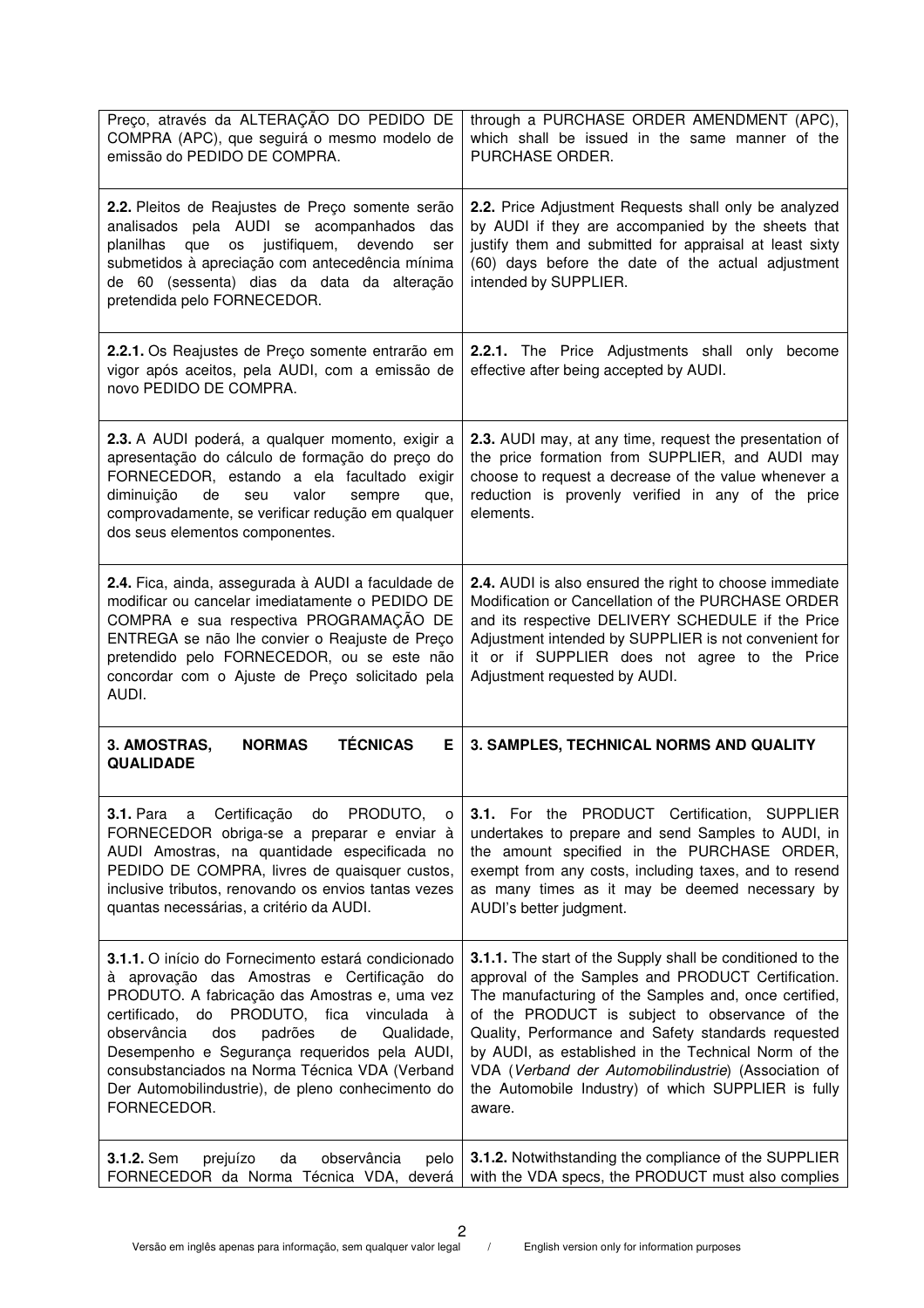| também adequar o PRODUTO a todos os requisitos<br>das normas<br>técnicas<br>brasileiras,<br>constantes<br>aquelas<br>regulamentadas<br>especialmente<br>pela<br>Associação Brasileira de Normas Técnicas (ABNT),<br>bem como as emitidas pelos órgãos reguladores da<br>Indústria Automobilística e da Indústria Específica<br>do FORNECEDOR. | with every technical spec in accordance with the<br>Brazilian technical regulations, especially those issued<br>by the Associação Brasileira de Normas Técnicas<br>(ABNT) as well as those issued by the automotive<br>industrie regulation authority and the SUPPLIER's<br>industry regulatory authority.                                         |
|-----------------------------------------------------------------------------------------------------------------------------------------------------------------------------------------------------------------------------------------------------------------------------------------------------------------------------------------------|----------------------------------------------------------------------------------------------------------------------------------------------------------------------------------------------------------------------------------------------------------------------------------------------------------------------------------------------------|
| 3.1.3. Havendo necessidade de Recertificação do<br>PRODUTO, as despesas correspondentes serão<br>suportadas pelo FORNECEDOR.                                                                                                                                                                                                                  | <b>3.1.3.</b> In the event the PRODUCT needs to be<br>recertified, the corresponding expenses shall be borne<br>by SUPPLIER.                                                                                                                                                                                                                       |
| 3.2. Sempre que o FORNECEDOR desenvolver o<br>Projeto Técnico do PRODUTO, assumirá integral<br>responsabilidade pelas deficiências que advierem do<br>Projeto e / ou da fabricação, ainda que a AUDI lhe<br>tenha oferecido colaboração durante o processo de<br>desenvolvimento e fabricação.                                                | 3.2. Whenever SUPPLIER develops the Technical<br>Project of the PRODUCT, it shall undertake full liability<br>for the imperfections that stem from the Project and/or<br>from the manufacturing even if AUDI has offered its<br>collaboration during the development and manufacturing<br>process.                                                 |
| 3.3. O FORNECEDOR implementará todas as ações<br>necessárias para a adoção da filosofia de prevenção<br>de defeitos, melhoria contínua e uniformidade de<br>procedimentos, visando, com isso, minimizar<br>variações nos resultados e assegurar os padrões de<br>Qualidade,<br>Desempenho<br>Segurança<br>$\mathbf e$<br>do<br>PRODUTO.       | 3.3. SUPPLIER shall implement all necessary measures<br>for the adoption of the philosophy of defect prevention,<br>continuous improvement and procedure uniformity,<br>thereby aiming at minimizing variations in the results<br>and ensuring the Quality, Performance and Safety<br>standards of the PRODUCT.                                    |
| FORNECEDOR<br>$3.4. \circ$<br>deverá<br>atender<br>à<br>regulamentação legal aplicável bem como<br>às<br>emanadas<br>pelos<br><b>Orgãos</b><br>solicitações<br>e/ou<br>autoridades competentes, no País ou no exterior,<br>que interfiram nas Especificações Técnicas do<br>PRODUTO.                                                          | 3.4. SUPPLIER shall comply with the applicable legal<br>regulations as well as with the requests made by the<br>competent Agencies and/or authorities in Brazil or<br>abroad that affect the Technical Specifications of the<br>PRODUCT.                                                                                                           |
| 3.5. O FORNECEDOR deverá manter, em arquivo,<br>toda a Documentação que, de forma direta ou<br>esteja relacionada ao processo<br>indireta,<br>de<br>desenvolvimento e fabricação do PRODUTO, pelo<br>mínimo<br>15<br>de<br>período<br>(quinze)<br>anos,<br>disponibilizando-a à AUDI sempre que solicitado.                                   | 3.5. SUPPLIER shall keep on file the entire<br>Documentation that is directly or indirectly related to the<br>PRODUCT development and manufacturing process,<br>for a minimum period of fifteen (15) years, and make it<br>available to AUDI upon request.                                                                                         |
| 3.6. A AUDI, terceiros por ela credenciados e/ou<br>representantes técnicos de Órgãos fiscalizadores,<br>do País ou do exterior, sempre terão direito de<br>acesso às instalações do FORNECEDOR e à<br>Documentação relacionada ao PRODUTO, para<br>verificação do cumprimento de suas Especificações<br>Técnicas.                            | 3.6. AUDI, third parties accredited by AUDI and/or<br>technical representatives of Brazilian or foreign<br>monitoring Agencies shall always have the right to<br>the<br>facilities<br>of<br><b>SUPPLIER</b><br>and<br>access<br>the<br>Documentation related to the PRODUCT in order to<br>verify the fulfillment of its Technical Specifications. |
| 3.7. O FORNECEDOR deverá comunicar à AUDI,<br>previamente, quaisquer alterações referentes, mas<br>não limitadas a, mudança de desenho, local de<br>produção e/ou do processo produtivo, sendo                                                                                                                                                | 3.7. SUPPLIER shall previously communicate to AUDI<br>any changes regarding, but not limited to changes in the<br>design, production site and/or productive process, and<br>Recertification of the PRODUCT shall be mandatory in                                                                                                                   |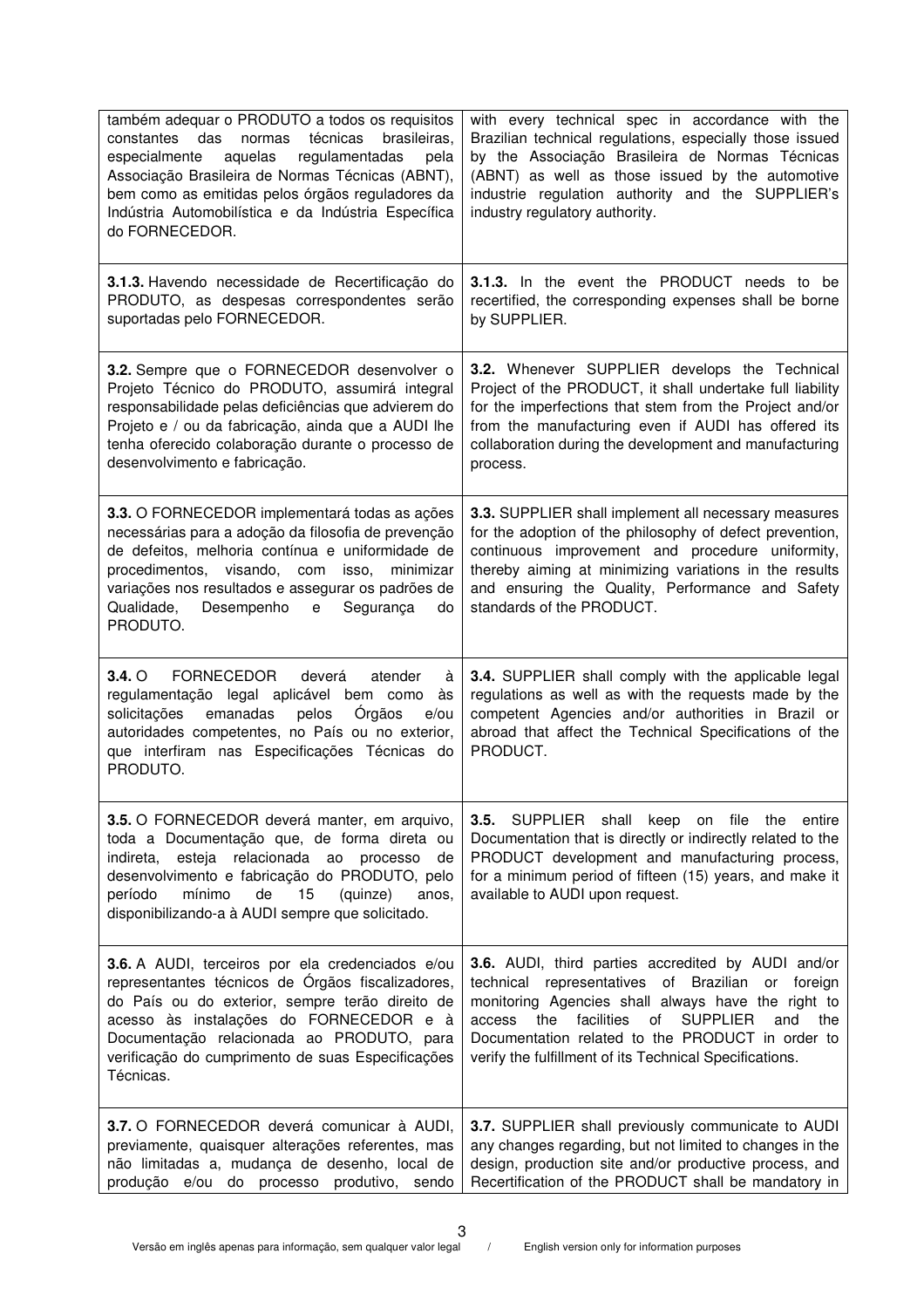| obrigatória, nesses casos, a Recertificação do<br>PRODUTO.                                                                                                                                                                                                                                                                                                                                                                                                                                                                                                                                                                                  | those cases.                                                                                                                                                                                                                                                                                                                                                                                                                                                                                                                                                                                                                                                                                                                                |
|---------------------------------------------------------------------------------------------------------------------------------------------------------------------------------------------------------------------------------------------------------------------------------------------------------------------------------------------------------------------------------------------------------------------------------------------------------------------------------------------------------------------------------------------------------------------------------------------------------------------------------------------|---------------------------------------------------------------------------------------------------------------------------------------------------------------------------------------------------------------------------------------------------------------------------------------------------------------------------------------------------------------------------------------------------------------------------------------------------------------------------------------------------------------------------------------------------------------------------------------------------------------------------------------------------------------------------------------------------------------------------------------------|
| <b>3.8.</b> O FORNECEDOR compromete-se a apenas<br>contratar subfornecedor que observe os mesmos<br>padrões de Qualidade, Desempenho, Segurança e<br>todas as demais obrigações aqui estabelecidas que<br>lhe são requeridos pela AUDI, dele exigindo, no que<br>couber, o estrito cumprimento das disposições desta<br>cláusula.                                                                                                                                                                                                                                                                                                           | 3.8. SUPPLIER undertakes to only hire sub-suppliers<br>that observe the same Quality, Performance and Safety<br>standards and any and all obliagtions hereunder that<br>AUDI requests from it and to require from them, as the<br>case may be, the strict fulfillment of the provisions of<br>this section.                                                                                                                                                                                                                                                                                                                                                                                                                                 |
| <b>4. GARANTIA</b>                                                                                                                                                                                                                                                                                                                                                                                                                                                                                                                                                                                                                          | <b>4. GUARANTEE</b>                                                                                                                                                                                                                                                                                                                                                                                                                                                                                                                                                                                                                                                                                                                         |
| 4.1. O FORNECEDOR garante que o PRODUTO<br>será elaborado e entregue sem qualquer vício ou<br>defeito, sempre observadas as Especificações<br>Técnicas e os padrões de Qualidade, Desempenho<br>e Segurança requeridos pela AUDI, constantes no<br>PEDIDO DE COMPRA e/ou mencionados nos<br>DOCUMENTOS CORRELATOS. A Indenização<br>Exigível, por parte da AUDI e/ou de terceiro<br>prejudicado, decorrente da Garantia acima prestada,<br>abrangerá, além do custo de reposição<br>e e<br>substituição do PRODUTO não conforme, outros<br>decorrentes de danos moral e/ou material conexos<br>com a não-conformidade do PRODUTO fornecido. | 4.1. SUPPLIER guarantees that the PRODUCT shall be<br>prepared and delivered without any vices or defects,<br>under<br>observance<br>of<br>the<br>Technical<br>always<br>Specifications and the Quality, Performance and Safety<br>standards required by AUDI, as contained in the<br>PURCHASE ORDER and/or mentioned<br>in<br>the<br>RELATED DOCUMENTS. The Indemnification Payable<br>by AUDI and / or by an affected third party, as a<br>consequence of the Guarantee granted above, shall<br>cover, in addition to the replacement and substitution<br>costs of the non-complying PRODUCT, other costs<br>arising from pain and suffering and/or property damages<br>in connection with the non-conformity of the supplied<br>PRODUCT. |
| 4.2. Independentemente dos termos de Garantia, o<br>FORNECEDOR será responsável pela reparação<br>dos danos que possam advir à AUDI decorrente de<br>medidas, judiciais e extrajudiciais, no País ou no<br>exterior, que sejam imputáveis ao descumprimento<br>padrões de Qualidade,<br>Desempenho<br>dos<br>$\mathbf e$<br>Segurança afetos ao PRODUTO.                                                                                                                                                                                                                                                                                    | 4.2. Regardless of the Guarantee terms, SUPPLIER<br>shall be responsible for repairing the damages that may<br>be caused to AUDI as a result of judicial and<br>extrajudicial measures in Brazil or abroad, that are<br>imputable to the failure to fulfill the Quality, Performance<br>and Safety standards of the PRODUCT.                                                                                                                                                                                                                                                                                                                                                                                                                |
| 4.3. Caso a AUDI venha a responder perante<br>terceiros, em razão da Garantia que concede aos<br>bens de sua industrialização e comercialização, por<br>vício ou defeito do PRODUTO, terá direito de<br>regresso contra o FORNECEDOR, exercendo-o: (I)<br>em compensação com eventuais créditos do<br>FORNECEDOR; ou (II) mediante lançamento, a<br>débito do FORNECEDOR, para cobrança imediata.<br>A AUDI, sempre que solicitada, informará ao<br>FORNECEDOR as razões dos débitos lançados a<br>título de Garantia.                                                                                                                      | 4.3. In the event AUDI is held liable by third parties for<br>vices or defects of the PRODUCT, as a result of the<br>Guarantee it granted for the goods it industrializes and<br>commercializes, it shall have the right of recourse<br>against SUPPLIER and shall exercise it: (I) by setting it<br>off against any receivables of SUPPLIER; or (II) by<br>creating a liability of SUPPLIER for immediate<br>collection. AUDI shall, upon request, communicate to<br>SUPPLIER the reasons for the liabilities created by the<br>Guarantee.                                                                                                                                                                                                 |
| 4.4. Dentro do prazo de Garantia assegurado aos<br>adquirentes dos<br>bens de<br>industrialização<br>е<br>comercialização da AUDI<br>que<br>agreguem<br>o<br>PRODUTO, o FORNECEDOR prestará Assistência<br>Técnica gratuita à AUDI, ou a quem esta indicar.                                                                                                                                                                                                                                                                                                                                                                                 | 4.4. Within the Guarantee period ensured to the<br>the<br>acquirers<br>of<br>goods<br>industrialized<br>and<br>commercialized by AUDI that are part of the PRODUCT,<br>SUPPLIER shall provide Technical Assistance free of<br>charge to AUDI or to whomever AUDI may designate.                                                                                                                                                                                                                                                                                                                                                                                                                                                             |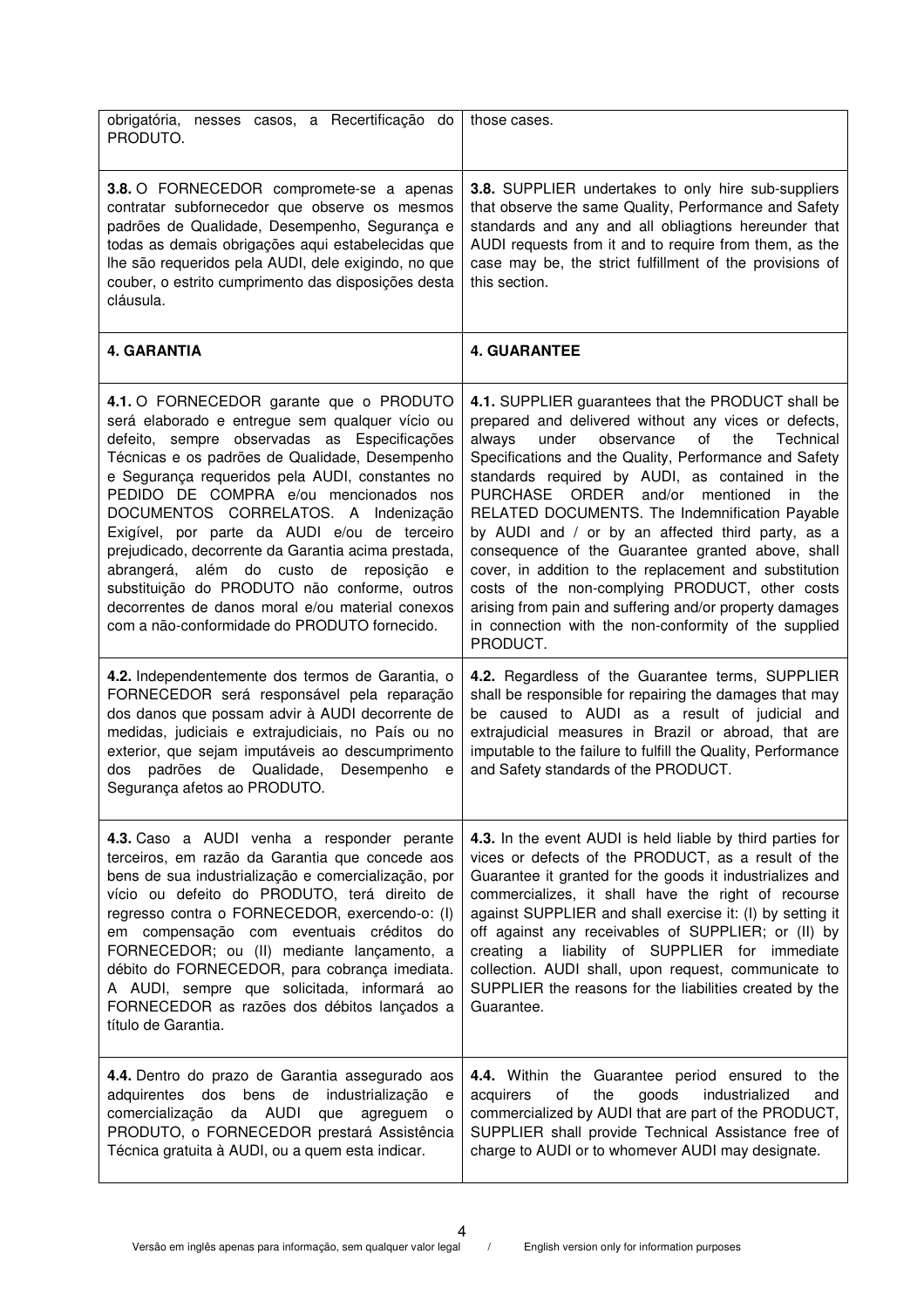| <b>5. FORNECIMENTO</b>                                                                                                                                                                                                                                                                                                                                                                                                                                    | 5. SUPPLY                                                                                                                                                                                                                                                                                                                                                                                             |
|-----------------------------------------------------------------------------------------------------------------------------------------------------------------------------------------------------------------------------------------------------------------------------------------------------------------------------------------------------------------------------------------------------------------------------------------------------------|-------------------------------------------------------------------------------------------------------------------------------------------------------------------------------------------------------------------------------------------------------------------------------------------------------------------------------------------------------------------------------------------------------|
| 5.1. O FORNECEDOR deverá, às suas próprias<br>sistema<br>manter<br>de comunicação<br>expensas,<br>eletrônica, de padrão AUDI (SISTEMA), a fim de<br>viabilizar a emissão do "Aviso Antecipado de<br>Embarque", pelo qual, previamente à entrega, dará<br>informação do conteúdo da Nota Fiscal que<br>acompanhará o PRODUTO.                                                                                                                              | 5.1. SUPPLIER shall, at its own expense, have an<br>electronic communication system, of AUDI standard<br>(SYSTEM), in order to issue the "Early Notice of<br>Shipment", through which it shall provide, prior to the<br>delivery, information on the content of the Tax Invoice<br>that shall accompany the PRODUCT.                                                                                  |
| 5.2. A entrega do PRODUTO, de acordo com as<br>Especificações Técnicas e padrões de Qualidade,<br>Desempenho e Segurança da Amostra aprovada,<br>determinada<br><b>FORNECEDOR</b><br>será<br>ao<br>na<br>PROGRAMAÇÃO DE ENTREGA, em conformidade<br>com as necessidades de suprimento da AUDI.                                                                                                                                                            | 5.2. The delivery of the PRODUCT, in accordance with<br>the Technical Specifications and Quality, Performance<br>and Safety standards of the approved Sample, shall be<br>determined<br>for<br><b>SUPPLIER</b><br>in<br>the<br><b>DELIVERY</b><br>SCHEDULE, in compliance with the needs of supply of<br>AUDI.                                                                                        |
| 5.2.1. A entrega do PRODUTO apenas<br>será<br>autorizada pela AUDI se precedida do envio do<br>"Aviso<br>Antecipado<br>Embarque"<br>de<br>pelo<br>FORNECEDOR.                                                                                                                                                                                                                                                                                             | 5.2.1. The delivery of the PRODUCT shall only be<br>authorized by AUDI if preceded by the sending of the<br>"Early Notice of Shipment" by SUPPLIER.                                                                                                                                                                                                                                                   |
| 5.2.2. A AUDI poderá, em separado, detalhar os<br>procedimentos relacionados ao "Aviso Antecipado<br>de Embarque", de cumprimento obrigatório pelo<br>FORNECEDOR.                                                                                                                                                                                                                                                                                         | 5.2.2. AUDI may separately detail the procedures<br>related to the "Early Notice of Shipment" that SUPPLIER<br>is obliged to fulfill.                                                                                                                                                                                                                                                                 |
| 5.3. O FORNECEDOR, quando requisitado, fará<br>seus Fornecimentos acompanhados do Certificado<br>Qualidade<br>PRODUTO.<br>Controle<br>de<br>do<br>de<br>especificando: (I) o Sistema de Controle de<br>Qualidade adotado; (II) a identificação e subscrição<br>Certificado pelo responsável técnico<br>do<br>e<br>representantes legais do FORNECEDOR; (III) o<br>resultado do teste especial que, eventualmente, lhe<br>tenha sido solicitado pela AUDI. | 5.3. SUPPLIER shall, upon request, have its Deliveries<br>be accompanied by a Quality Control Certificate of the<br>PRODUCT, specifying: (I) the adopted Quality Control<br>System; (II) the identification and signature of the<br>Certificate by the responsible technician and legal<br>representatives of SUPPLIER; (III) the result of the<br>special test that AUDI may have requested from it. |
| PROGRAMAÇÃO<br><b>ENTREGA</b><br><b>5.4.</b> A<br>DE<br>estabelecerá as quantidades consideradas como<br>"Encomenda Firme" e / ou como "Previsão<br>Estimada" e os prazos e datas de entrega.                                                                                                                                                                                                                                                             | 5.4. The DELIVERY SCHEDULE shall establish the<br>amounts considered as "Fixed Delivery" and / or as<br>"Estimated Forecast" and the delivery timeframes and<br>dates.                                                                                                                                                                                                                                |
| 5.5. O FORNECEDOR deverá estar apto para<br>atender aos volumes solicitados pela AUDI, ainda<br>que ocorram modificações na PROGRAMAÇÃO DE<br>ENTREGA. Na impossibilidade de atendê-los, o<br>FORNECEDOR informará à AUDI, no prazo máximo<br>de 3 (três) dias a contar da data da solicitação.                                                                                                                                                           | 5.5. SUPPLIER shall be able to supply the volumes<br>requested by AUDI, even if modifications occur in the<br>DELIVERY SCHEDULE. When unable to do so,<br>SUPPLIER shall inform AUDI, within at most three (3)<br>days from the request date.                                                                                                                                                         |
| 5.6. A AUDI não poderá ser responsabilizada pela<br>Fornecimento<br><b>PRODUTOS</b><br>redução<br>de<br>de<br>considerados na PROGRAMAÇÃO DE ENTREGA                                                                                                                                                                                                                                                                                                      | 5.6. AUDI may not be held liable for any reduction of the<br>Supply of PRODUCTS considered in the DELIVERY<br>SCHEDULE as "Estimated Forecast".                                                                                                                                                                                                                                                       |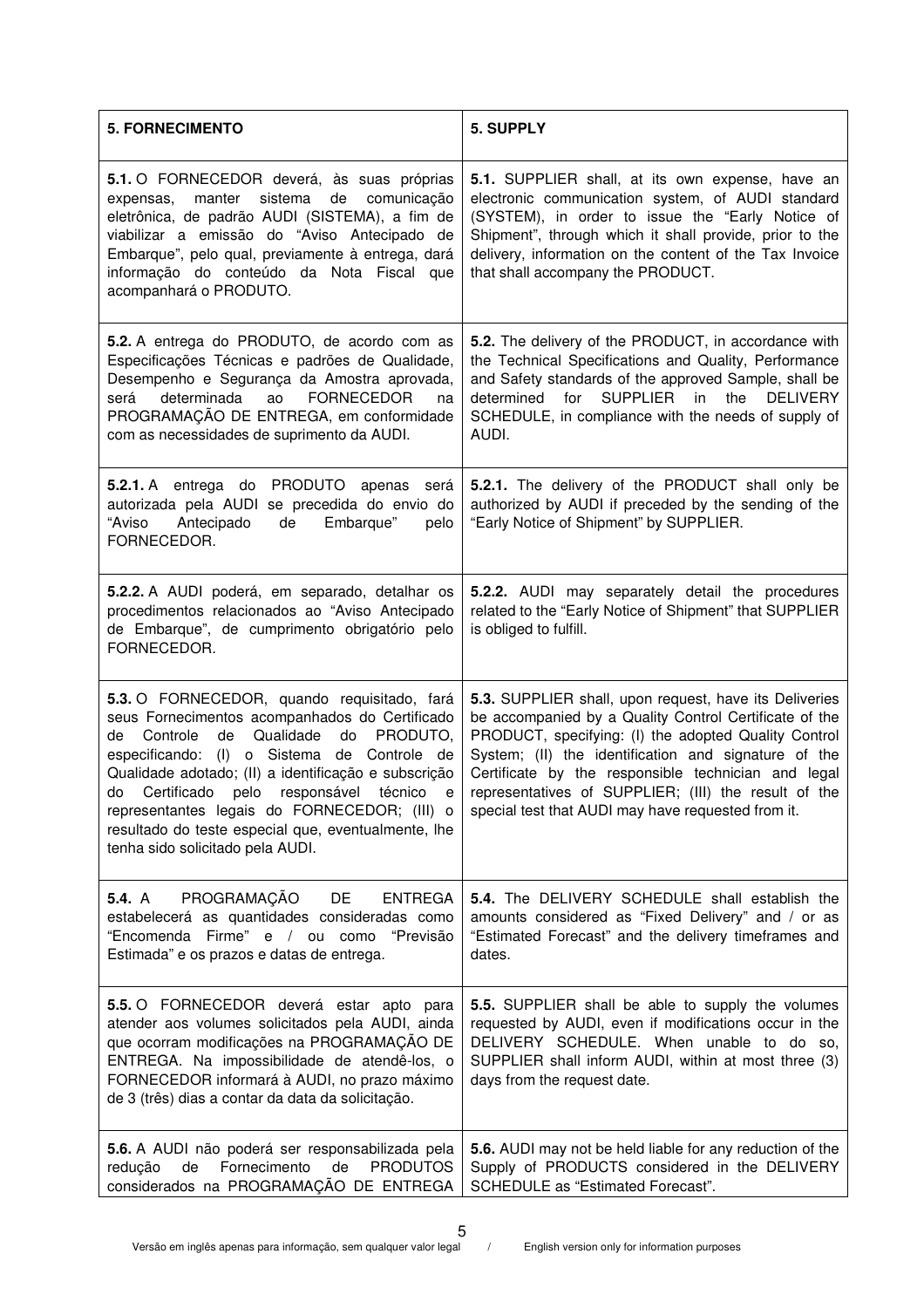| como de "Previsão Estimada".                                                                                                                                                                                                                                                                                                                                                                                                                                                                                                                                                                                                                                                                        |                                                                                                                                                                                                                                                                                                                                                                                                                                                                                                                                                                                                                                                                                                                                                       |
|-----------------------------------------------------------------------------------------------------------------------------------------------------------------------------------------------------------------------------------------------------------------------------------------------------------------------------------------------------------------------------------------------------------------------------------------------------------------------------------------------------------------------------------------------------------------------------------------------------------------------------------------------------------------------------------------------------|-------------------------------------------------------------------------------------------------------------------------------------------------------------------------------------------------------------------------------------------------------------------------------------------------------------------------------------------------------------------------------------------------------------------------------------------------------------------------------------------------------------------------------------------------------------------------------------------------------------------------------------------------------------------------------------------------------------------------------------------------------|
| 5.7. É assegurado à AUDI o direito de não receber<br>ou de devolver o PRODUTO remetido fora das<br>especificações do PEDIDO DE COMPRA. Nesse<br>caso, estará facultado à AUDI considerar Cancelado<br>imediatamente o PEDIDO DE COMPRA.                                                                                                                                                                                                                                                                                                                                                                                                                                                             | 5.7. AUDI shall have the right not to receive or to return<br>the PRODUCT sent that does not meet the<br>specifications of the PURCHASE ORDER. In such case,<br>AUDI shall have the option to consider the PURCHASE<br>ORDER immediately Cancelled.                                                                                                                                                                                                                                                                                                                                                                                                                                                                                                   |
| 5.8. É assegurado à AUDI optar pelo recebimento,<br>ou não, do PRODUTO em Fornecimento fora de<br>em quantidade diferente<br>daquela<br>prazo ou<br>especificada no PEDIDO DE COMPRA e/ou na<br>PROGRAMAÇÃO DE ENTREGA.                                                                                                                                                                                                                                                                                                                                                                                                                                                                             | 5.8. AUDI is ensured the right to choose to receive or<br>not to receive the PRODUCT when delivered outside<br>the timeframe or in an amount different from the one<br>specified in the PURCHASE ORDER and / or<br>DELIVERY SCHEDULE.                                                                                                                                                                                                                                                                                                                                                                                                                                                                                                                 |
| 5.9. No caso de identificação posterior<br>de<br>Fornecimento a maior, ficará a critério da AUDI optar<br>entre o Recebimento ou a Devolução do PRODUTO.<br>Na opção Devolução, a AUDI comunicará o<br>FORNECEDOR para que proceda a sua retirada no<br>prazo de 48 (quarenta e oito) horas, se perecível, ou<br>10 (dez) dias, nas demais hipóteses, contado o<br>prazo a partir do aviso emitido pela AUDI a respeito.<br>Decorrido o prazo aplicável, a AUDI cobrará do<br>FORNECEDOR, a título de "mora creditoris", o<br>equivalente a 1% ao dia sobre o valor do<br>PRODUTO, sendo admitida a compensação desse<br>valor no Preço do Fornecimento.                                            | 5.9. In the event it is later verified that the Supply was<br>greater than agreed, it shall be at the discretion of AUDI<br>to choose between the Receipt or the Return of the<br>PRODUCT. Upon opting for Return, AUDI shall<br>communicate this to SUPPLIER in order that SUPPLIER<br>may arrange for the withdrawal thereof within a period of<br>forty-eight (48) hours, if perishable, or ten (10) days in<br>the other cases, and the timeframe shall start with the<br>notice issued by AUDI in this respect. After the<br>applicable period of time has elapsed, AUDI shall<br>charge from SUPPLIER default charges equivalent to<br>1% per day on the PRODUCT value, provided that this<br>amount may be set off against the Delivery Price. |
| 5.10. Nas hipóteses de que tratam as cláusulas 5.7,<br>5.8 e 5.9 aplica-se, no que couber, o disposto na<br>cláusula 6 <sup>ª</sup> ., adiante.                                                                                                                                                                                                                                                                                                                                                                                                                                                                                                                                                     | 5.10. In the cases dealt with in sections 5.7., 5.8. and<br>5.9., the provisions of section 6 below shall apply, where<br>possible.                                                                                                                                                                                                                                                                                                                                                                                                                                                                                                                                                                                                                   |
| <b>6. FORNECIMENTO DEFICIENTE</b>                                                                                                                                                                                                                                                                                                                                                                                                                                                                                                                                                                                                                                                                   | <b>6. DEFECTIVE DELIVERY</b>                                                                                                                                                                                                                                                                                                                                                                                                                                                                                                                                                                                                                                                                                                                          |
| 6.1. O pagamento do Preço não implica na<br>do<br>PRODUTO. A AUDI<br>aceitação<br>poderá<br>condicionar a aceitação do PRODUTO a seu prévio<br>exame, total ou parcial, e terá o prazo de 90<br>(noventa) dias, contados do respectivo recebimento,<br>para reclamar sobre o PRODUTO e/ou devolvê-lo<br>por fatos, mas não limitados aos, de danos no<br>transporte, embalagem inadequada, defeitos ou<br>vícios e/ou inobservância das Especificações<br>Técnicas, amostras ou outras indicações. Também<br>na hipótese de tais danos, defeitos, vícios e/ou não-<br>conformidades referirem-se a apenas parte de uma<br>remessa, ainda assim estará justificada a devolução<br>de toda a remessa. | 6.1. The payment of the Price shall not be construed as<br>acceptance of the PRODUCT. AUDI may condition the<br>acceptance of the PRODUCT to prior total or partial<br>examination and shall have a period of ninety (90) days<br>from the respective receipt to make complaints about<br>the PRODUCT and/or return it for facts in connection<br>with, but not limited to, transport damages, inadequate<br>packaging, defects or vices and/or the non-observance<br>of the Technical Specifications, Samples or other<br>indications. Also in the event that such damages,<br>defects, vices and/or non-compliances refer to only a<br>part of the shipment, the return of the entire shipment<br>shall nevertheless be justified.                  |
| 6.2. A AUDI poderá devolver o PRODUTO que<br>apresentar defeitos ou vícios ocultos apurados<br>durante a montagem ou pelo respectivo uso, até o<br>prazo de 6 (seis) meses contados do momento em                                                                                                                                                                                                                                                                                                                                                                                                                                                                                                   | 6.2. AUDI may return the product that features hidden<br>defects or vices assessed during the assembly or during<br>the respective use, until a deadline of six (6) months<br>from the moment when they are evidenced. SUPPLIER                                                                                                                                                                                                                                                                                                                                                                                                                                                                                                                       |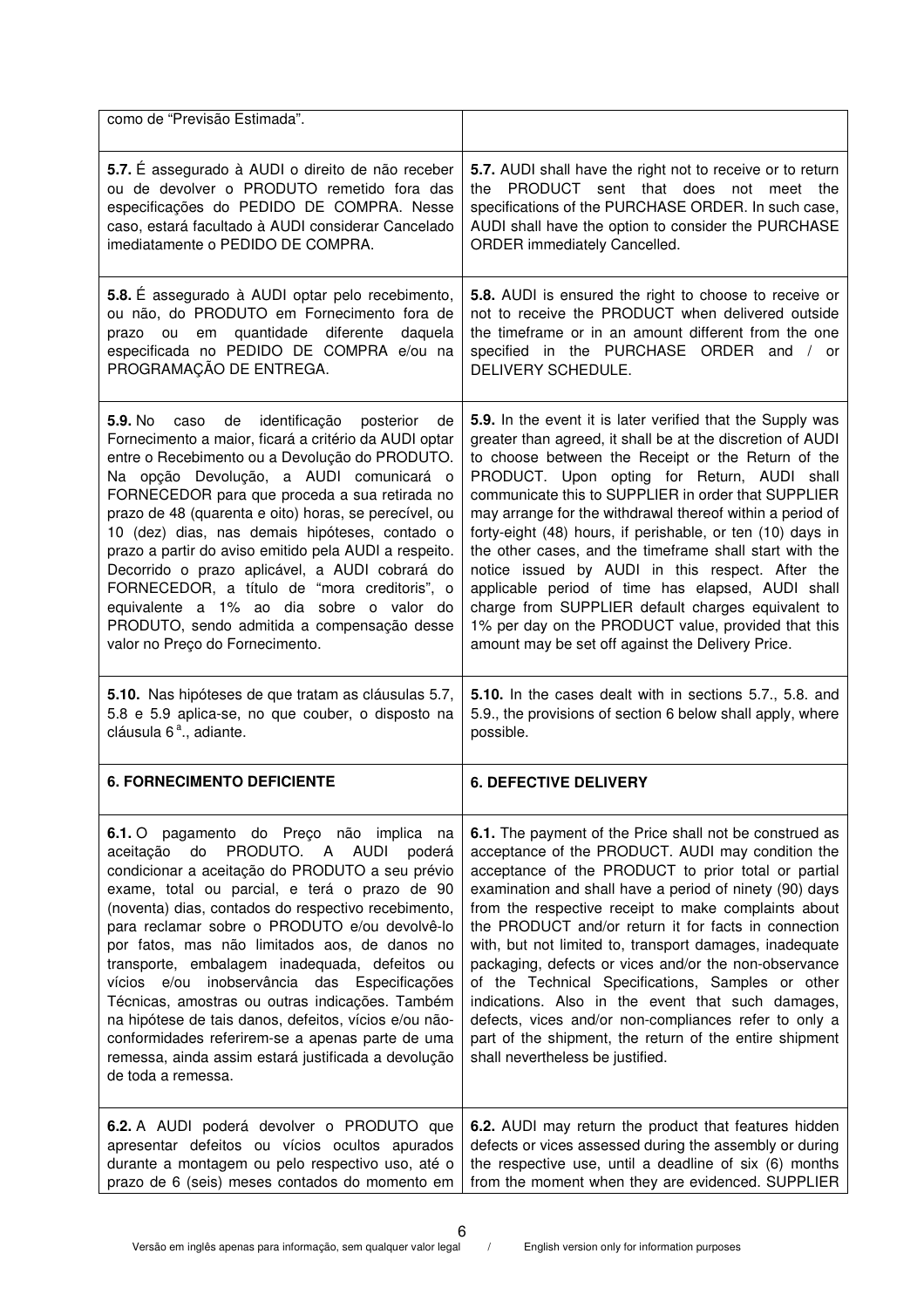| que ficarem evidenciados. A AUDI será Ressarcida<br><b>FORNECEDOR</b><br>das<br>despesas<br>totais<br>pelo<br><b>PRODUTO</b><br>da substituição<br>do<br>decorrentes<br>Devolvido,<br>inclusive<br>frete,<br>comprovadamente<br>AUDI,<br>diretamente<br>despendidas<br>pela<br>ou<br>reembolsadas a terceiros.                                                          | shall Recover from AUDI the total expenses stemming<br>from the substitution of the Returned PRODUCT,<br>including freight, provenly spent by AUDI directly or<br>reimbursed to third parties.                                                                                                                                                                                         |
|-------------------------------------------------------------------------------------------------------------------------------------------------------------------------------------------------------------------------------------------------------------------------------------------------------------------------------------------------------------------------|----------------------------------------------------------------------------------------------------------------------------------------------------------------------------------------------------------------------------------------------------------------------------------------------------------------------------------------------------------------------------------------|
| 6.2.1. Correrão, também, por conta exclusiva do<br>FORNECEDOR, as despesas e riscos decorrentes<br>do eventual processo de recuperação dos tributos<br>que incidiram sobre o PRODUTO Devolvido.                                                                                                                                                                         | 6.2.1. SUPPLIER shall also exclusively bear the<br>expenses and risks stemming from a potential recovery<br>process of the taxes that were levied on the Returned<br>PRODUCT.                                                                                                                                                                                                          |
| 6.3. Todas as Devoluções de PRODUTO pela AUDI<br>serão consideradas definitivas, não sendo aceito<br>PRODUTO a título de reposição. O PRODUTO<br>Devolvido somente poderá retornar à AUDI dentro<br>do processo normal de fornecimento previsto no<br>PEDIDO DE COMPRA, obedecidos todos os seus<br>termos e desde que expedida a competente<br>PROGRAMAÇÃO DE ENTREGA. | 6.3. All Returns of the PRODUCT by AUDI shall be<br>considered definitive, and the PRODUCT shall not be<br>accepted as a replacement. The Returned PRODUCT<br>may only return to AUDI within the normal delivery<br>process set forth in the PURCHASE ORDER, with due<br>regard for all its terms and provided that the appropriate<br>DELIVERY SCHEDULE is issued.                    |
| 6.4. O PRODUTO sem possibilidade de recuperação<br>pelo FORNECEDOR e que, a critério da AUDI,<br>possa vir a ser inadequadamente utilizado por<br>será classificado como<br><b>PRODUTO</b><br>terceiros,<br>Rejeitado e passível de inutilização.                                                                                                                       | 6.4. The PRODUCT that cannot be recovered by<br>SUPPLIER and that, at the discretion of AUDI, may be<br>used inadequately by third parties shall be classified as<br>Refused PRODUCT and be rendered useless.                                                                                                                                                                          |
| 6.5. Se, nas hipóteses de Devolução / Rejeição<br>acima previstas, a matéria-prima for de propriedade<br>da AUDI, obriga-se o FORNECEDOR, à opção da<br>AUDI, a repor matéria-prima de igual procedência e<br>idêntica especificação técnica, ou aceitar, contra a<br>apresentação, o débito do valor dessa matéria-<br>prima, aos preços vigentes na ocasião.          | 6.5. If in the cases of Return / Refusal set forth above,<br>the raw material is owned by AUDI, SUPPLIER<br>undertakes, at the option of AUDI, to replace the raw<br>material with raw material of equal origin and identical<br>specification,<br>technical<br>or to<br>accept,<br>against<br>presentation, the payment for such raw material, at<br>prices in force on the occasion. |
| 6.6. A AUDI não estará sujeita à indenização,<br>pagamento ou reposição ao FORNECEDOR do<br>PRODUTO Devolvido ou Rejeitado.                                                                                                                                                                                                                                             | 6.6. AUDI shall not be subject to indemnification,<br>payment or replacement to SUPPLIER of the Returned<br>or Refused PRODUCT.                                                                                                                                                                                                                                                        |
| 6.7. Os títulos emitidos vinculados ao PRODUTO<br>Rejeitado<br>Devolvido<br>serão<br>imediatamente<br>$\sqrt{2}$<br>recolhidos e cancelados pelo FORNECEDOR, sob<br>pena de responder, civil e criminalmente, pelos<br>danos morais ou materiais que, em virtude de sua<br>omissão, forem acarretados à AUDI com a<br>cobrança, protesto ou execução dos mesmos.        | 6.7. The bills issued in connection with the Returned /<br>Refused PRODUCT shall be immediately withdrawn<br>and cancelled by SUPPLIER, under the penalty of<br>SUPPLIER being held civilly and criminally liable for<br>pain and suffering or property damage that, due to the<br>omission, are suffered by AUDI in connection with the<br>charge, protest or execution thereof.      |
| 6.8. O PRODUTO entregue fora das Especificações<br>Técnicas indicadas, mas que possa ser recuperado,<br>sem qualquer prejuízo aos padrões de Qualidade,<br>Desempenho e Segurança exigidos pela AUDI,<br>deverão ser reparados pelo FORNECEDOR, em<br>suas dependências ou, mediante acordo entre as                                                                    | 6.8. The PRODUCT delivered in non-compliance with<br>the indicated Technical Specifications but that can be<br>recovered, without any prejudice to the Quality,<br>Performance and Safety standards required by AUDI,<br>shall be repaired by SUPPLIER at its premises or, by<br>agreement between the Parties, at the workshops of                                                    |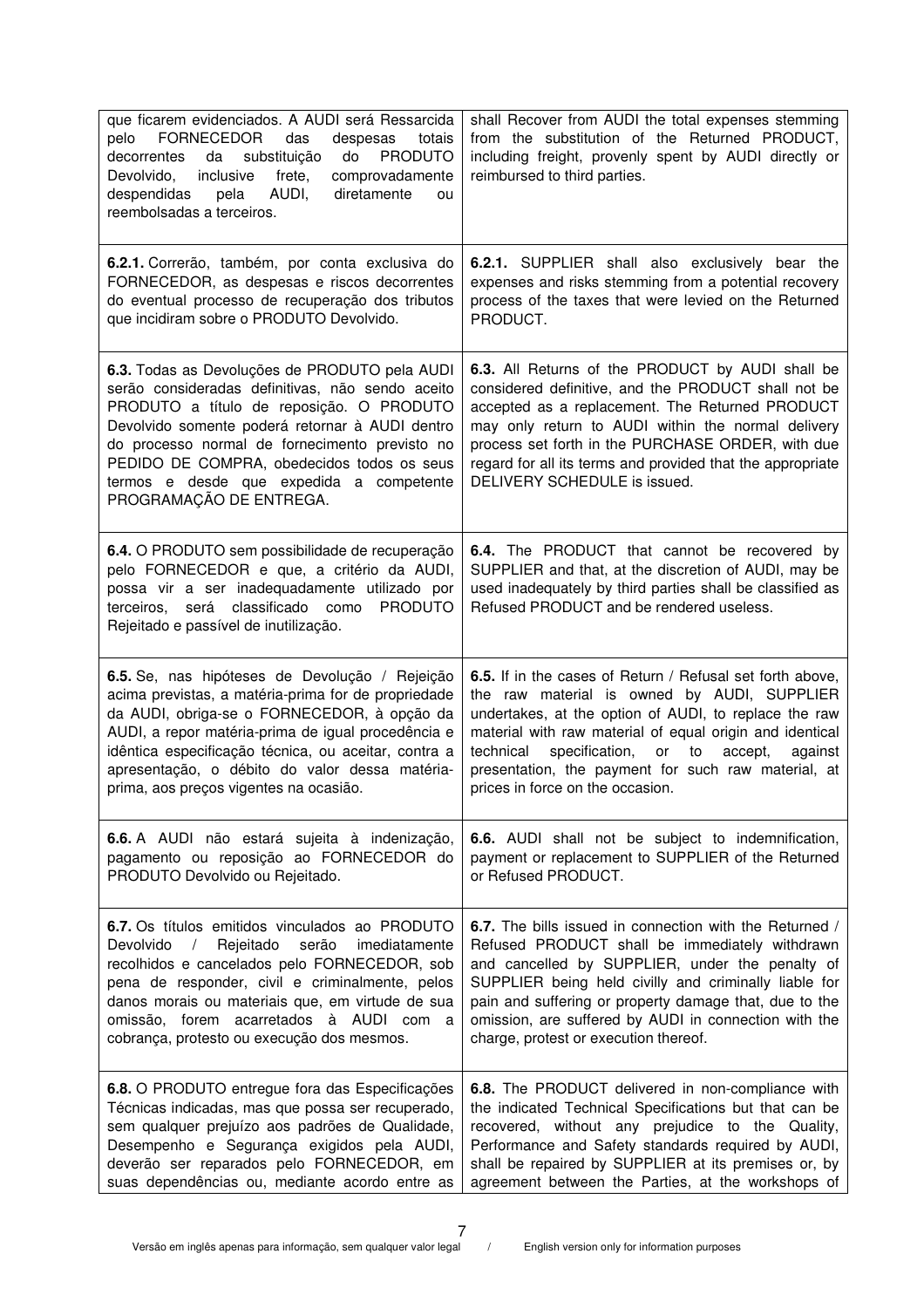| Partes, nas oficinas da AUDI, que será Ressarcida<br>do custo da operação.                                                                                                                                                                                                                                                                                                                                                                                                                                                                                                                                                                                                                                                                                    | AUDI, which shall be Reimbursed for cost of the<br>operation.                                                                                                                                                                                                                                                                                                                                                                                                                                                                                                                                                                                                                                                                                                                 |
|---------------------------------------------------------------------------------------------------------------------------------------------------------------------------------------------------------------------------------------------------------------------------------------------------------------------------------------------------------------------------------------------------------------------------------------------------------------------------------------------------------------------------------------------------------------------------------------------------------------------------------------------------------------------------------------------------------------------------------------------------------------|-------------------------------------------------------------------------------------------------------------------------------------------------------------------------------------------------------------------------------------------------------------------------------------------------------------------------------------------------------------------------------------------------------------------------------------------------------------------------------------------------------------------------------------------------------------------------------------------------------------------------------------------------------------------------------------------------------------------------------------------------------------------------------|
| 6.9. Mediante autorização do FORNECEDOR ou<br>quando<br>houver<br>necessidade<br>urgência,<br>ou<br>independentemente de tal autorização, o conserto<br>poderá ser feito pela AUDI e as despesas<br>comprovadamente incorridas Ressarcidas junto ao<br>FORNECEDOR.                                                                                                                                                                                                                                                                                                                                                                                                                                                                                            | 6.9. By means of the authorization of SUPPLIER or<br>when necessary or urgent independently from such<br>authorization, the repair may be made by AUDI and the<br>expenses provenly incurred shall be Reimbursed by<br>SUPPLIER.                                                                                                                                                                                                                                                                                                                                                                                                                                                                                                                                              |
| <b>6.9.1.</b> Todas<br>atividades dos<br>especialistas<br>as<br>técnicos da AUDI deverão ser Ressarcidas pelo<br>FORNECEDOR, conforme planilha de custo a ser<br>apresentada no início do Retrabalho.                                                                                                                                                                                                                                                                                                                                                                                                                                                                                                                                                         | 6.9.1. All activities of the technical specialists of AUDI<br>shall be Reimbursed by SUPPLIER, as per the cost<br>sheet to be presented at the start of the Rework.                                                                                                                                                                                                                                                                                                                                                                                                                                                                                                                                                                                                           |
| 6.10. Desde que devidamente comprovados e<br>apontados pela AUDI como de exigibilidade líquida e<br>certa, o FORNECEDOR deverá Ressarcir o valor as<br>despesas resultantes: (I) da Devolução / Rejeição do<br>PRODUTO; (II) do adiantamento de pagamento; (III)<br>das indenizações pagas a terceiros em razão de<br>defeitos ou vícios do PRODUTO manifestados.                                                                                                                                                                                                                                                                                                                                                                                             | 6.10. Provided that it is duly proven and identified by<br>AUDI as unquestionably payable, SUPPLIER shall<br>Reimburse the amount of the expenses resulting: (I)<br>from the Return / Refusal of the PRODUCT; (II) from<br>advance payment; (III) from indemnifications paid to<br>third parties as a consequence of the communicated<br>defects or vices of the PRODUCT.                                                                                                                                                                                                                                                                                                                                                                                                     |
| 6.11. No caso de PRODUTO Retrabalhado, os<br>vencimentos dos compromissos respectivos serão<br>alterados, pela AUDI, para 15 (quinze)<br>dias<br>contados da aprovação do Retrabalho.                                                                                                                                                                                                                                                                                                                                                                                                                                                                                                                                                                         | 6.11. In the case of Reworked PRODUCTS, the due<br>dates of the respective obligations shall be changed by<br>AUDI to fifteen (15) days after the approval of the<br>Rework.                                                                                                                                                                                                                                                                                                                                                                                                                                                                                                                                                                                                  |
| 7. MATERIAL<br><b>REMETIDO</b><br><b>AO</b><br>ESTABELECIMENTO DO FORNECEDOR PARA<br>INDUSTRIALIZAÇÃO POR ENCOMENDA                                                                                                                                                                                                                                                                                                                                                                                                                                                                                                                                                                                                                                           | 7. MATERIAL SENT TO THE ESTABLISHMENT OF<br>SUPPLIER FOR INDUSTRIALIZATION TO ORDER                                                                                                                                                                                                                                                                                                                                                                                                                                                                                                                                                                                                                                                                                           |
| 7.1. Sempre que a AUDI remeter material ao<br>estabelecimento do FORNECEDOR<br>para<br>a<br>industrialização do PRODUTO, sem prejuízo de<br>suas demais responsabilidades, o FORNECEDOR<br>terá, ainda, a obrigação de elaborar e colocar à<br>disposição da AUDI, em meio eletrônico, os<br>seguintes demonstrativos: (I) da movimentação de<br>materiais entre o seu estabelecimento e o da AUDI<br>que fez a remessa, compreendendo tanto os<br>recebimentos como os retornos; (II) do controle de<br>estoque dos materiais remetidos em seu poder; (III)<br>dos ajustes contábeis e fiscais, inclusive físico; (IV)<br>de qualquer outro que as circunstâncias exigirem<br>para o perfeito controle da movimentação e destino<br>dos materiais remetidos. | <b>AUDI</b><br>7.1.<br>Whenever<br>the<br>sends<br>material<br>to<br>establishment of SUPPLIER for the industrialization of<br>PRODUCT, without prejudice to its other<br>the<br>responsibilities, SUPPLIER shall also be obliged to<br>prepare the following statements and make them<br>available to AUDI, on magnetic media: (I) proof of<br>material movement between its establishment and the<br>one of AUDI that sent it, comprising both receipts and<br>returns; (II) proof of stock control of sent materials in its<br>power; (III) proof of the accounting and fiscal<br>adjustments, including physical adjustments; (IV) any<br>other proofs that the circumstances may require for the<br>perfect control of handling and destination of the sent<br>material. |
| 7.1.1. Tal obrigação atribuída ao FORNECEDOR é<br>extensível a todos os fornecedores que, por conta e<br>ordem da AUDI, participem da cadeia de produção e<br>recebam<br>material<br>industrialização<br>para<br>por                                                                                                                                                                                                                                                                                                                                                                                                                                                                                                                                          | 7.1.1. Such obligation attributed to SUPPLIER may be<br>extended to all suppliers that, for the account and by<br>order of AUDI, participate in the chain of production and<br>receive material for industrialization to order.                                                                                                                                                                                                                                                                                                                                                                                                                                                                                                                                               |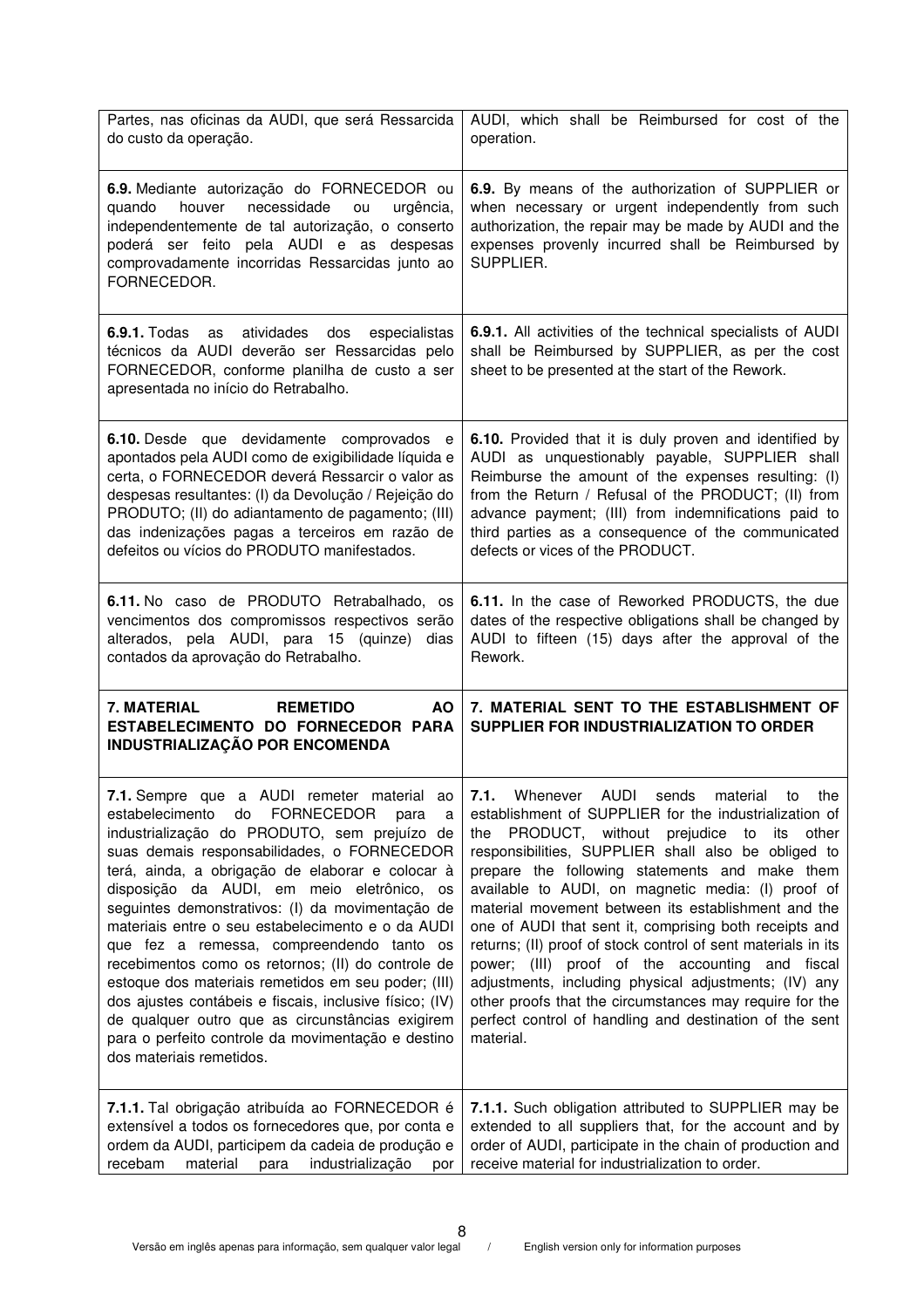| encomenda.                                                                                                                                                                                                                                                                                                                                                                                                                                                                                                                                                                                                                                                                                                                                                                                                                                                                                                             |                                                                                                                                                                                                                                                                                                                                                                                                                                                                                                                                                                                                                                                                                                                                                                                                                                                                                                                                                                    |
|------------------------------------------------------------------------------------------------------------------------------------------------------------------------------------------------------------------------------------------------------------------------------------------------------------------------------------------------------------------------------------------------------------------------------------------------------------------------------------------------------------------------------------------------------------------------------------------------------------------------------------------------------------------------------------------------------------------------------------------------------------------------------------------------------------------------------------------------------------------------------------------------------------------------|--------------------------------------------------------------------------------------------------------------------------------------------------------------------------------------------------------------------------------------------------------------------------------------------------------------------------------------------------------------------------------------------------------------------------------------------------------------------------------------------------------------------------------------------------------------------------------------------------------------------------------------------------------------------------------------------------------------------------------------------------------------------------------------------------------------------------------------------------------------------------------------------------------------------------------------------------------------------|
| 7.2. O FORNECEDOR deverá ressarcir a AUDI das<br>despesas na elaboração de defesas e / ou<br>impugnação de autos, aplicação de multas por<br>infração à legislação, juros de mora, outros ônus<br>fiscais e encargos que, porventura, a AUDI<br>desembolsar<br>necessite<br>venha<br>ou<br>a<br>ser<br>falta<br>responsabilizada<br>razão<br>da<br>dos<br>em<br>demonstrativos acima aludidos e consequente<br>descumprimento da legislação de ICMS vigente<br>no(s) Estado(s) da Federação envolvido(s) na<br>operação.                                                                                                                                                                                                                                                                                                                                                                                               | 7.2. SUPPLIER shall Reimburse to AUDI the expenses<br>for the preparation of defenses and / or opposition to<br>judicial proceedings, application of fines for violations of<br>the law, default interest, other tax encumbrances and<br>charges that AUDI may need to disburse or may be held<br>liable for due to the lack of the statements listed above<br>and the consequent failure to fulfill the laws on the Tax<br>on the Circulation of Goods and Services ("ICMS") in<br>force in the State(s) of the Federation involved in the<br>transaction.                                                                                                                                                                                                                                                                                                                                                                                                        |
| 7.3. As eventuais divergências comprovadamente<br>verificadas entre as informações prestadas pelo<br>FORNECEDOR e os controles de movimentação de<br>materiais remetidos pela AUDI serão sanadas<br>retificando-se a documentação respectiva.                                                                                                                                                                                                                                                                                                                                                                                                                                                                                                                                                                                                                                                                          | 7.3. Any divergences provenly verified between the<br>information provided by SUPPLIER and the controls of<br>movement of the material sent by AUDI shall be<br>remedied by rectifying the respective documentation.                                                                                                                                                                                                                                                                                                                                                                                                                                                                                                                                                                                                                                                                                                                                               |
| 7.4. Ao final do processo, o FORNECEDOR<br>disponibilizará à AUDI, ou a quem esta indicar, os<br>resíduos dos materiais remetidos pela AUDI para<br>industrialização sob encomenda (SUCATA), em<br>quantidade similar à estimada pela AUDI, obtida em<br>razão dos demonstrativos encaminhados pelo<br>FORNECEDOR, discriminados na cláusula 7.1.                                                                                                                                                                                                                                                                                                                                                                                                                                                                                                                                                                      | 7.4. At the end of the process, SUPPLIER shall make<br>available to AUDI or to anyone designated by AUDI the<br>waste of the material sent by AUDI for industrialization<br>to order (SCRAP), in a quantity similar to the one<br>estimated by AUDI, obtained as a consequence of the<br>statements sent by SUPPLIER, as itemized in section<br>7.1.                                                                                                                                                                                                                                                                                                                                                                                                                                                                                                                                                                                                               |
| <b>8. PRODUTOS</b><br><b>POSSE</b><br>Е<br><b>BENS</b><br><b>NA</b><br><b>DO</b><br><b>FORNECEDOR</b>                                                                                                                                                                                                                                                                                                                                                                                                                                                                                                                                                                                                                                                                                                                                                                                                                  | 8. PRODUCTS AND GOODS IN THE POSSESSION<br><b>OF SUPPLIER</b>                                                                                                                                                                                                                                                                                                                                                                                                                                                                                                                                                                                                                                                                                                                                                                                                                                                                                                      |
| 8.1. O PRODUTO, de propriedade da AUDI e que<br>esteja na posse do FORNECEDOR, deverá ser por<br>armazenado adequadamente,<br>local<br>este<br>em<br>visivelmente<br>identificado<br>separado,<br>como<br>propriedade da AUDI, podendo ser por esta<br>vistoriado ou inventariado a qualquer momento.                                                                                                                                                                                                                                                                                                                                                                                                                                                                                                                                                                                                                  | 8.1. SUPPLIER shall adequately store the PRODUCT<br>owned by AUDI that is in the possession of SUPPLIER<br>at a separate place, visibly identified as owned by AUDI,<br>and AUDI may inspect it or make inventories of it at any<br>time.                                                                                                                                                                                                                                                                                                                                                                                                                                                                                                                                                                                                                                                                                                                          |
| 8.2. Todo e qualquer bem disponibilizado pela AUDI<br>para atendimento do PEDIDO DE COMPRA, bem<br>encomendado ou<br>aquele<br>como<br>pago,<br>quer<br>separadamente, quer sob a forma de amortização<br>do preço do item envolvido, tais como, mas não<br>limitado a, amostras, modelos, desenhos, peças,<br>equipamentos,<br>ferramental,<br>Especificações<br>Técnicas,<br>são<br>e permanecerão<br>sempre<br>de<br>propriedade exclusiva da AUDI, entendendo-se<br>temporariamente em poder do FORNECEDOR,<br>mediante simples relação de comodato. Em função<br>acima disposto, o FORNECEDOR estará<br>do<br>obrigado a devolvê-lo após a execução do PEDIDO<br>DE COMPRA, ou quando lhe for solicitado, nas<br>condições em que o recebeu, ressalvado o desgaste<br>decorrente de seu uso normal. Tal material,<br>enquanto na custódia do FORNECEDOR, deverá<br>ser mantido em local determinado, visivelmente | 8.2. Any and all GOODS made available by AUDI to<br>meet the PURCHASE ORDER, as well as those<br>ordered or paid, whether separately or by setting off the<br>price against the item involved, including, but not limited<br>to, Samples, models, designs, parts, equipment, tools,<br>Technical Specifications are and shall always be owned<br>exclusively by AUDI, and it is understood that they are<br>temporarily in the power of SUPPLIER, by means of a<br>simple loan for use relationship. As a consequence of<br>the foregoing, SUPPLIER shall be obliged to return<br>them after the fulfillment of the PURCHASE ORDER or<br>when requested to do so, in the condition in which they<br>were received, except for wear and tear due to normal<br>use. Such material, while safeguarded by SUPPLIER,<br>shall be kept at a determined place, visibly identified as<br>owned by AUDI, and AUDI may inspect it or make an<br>inventory of it at any time. |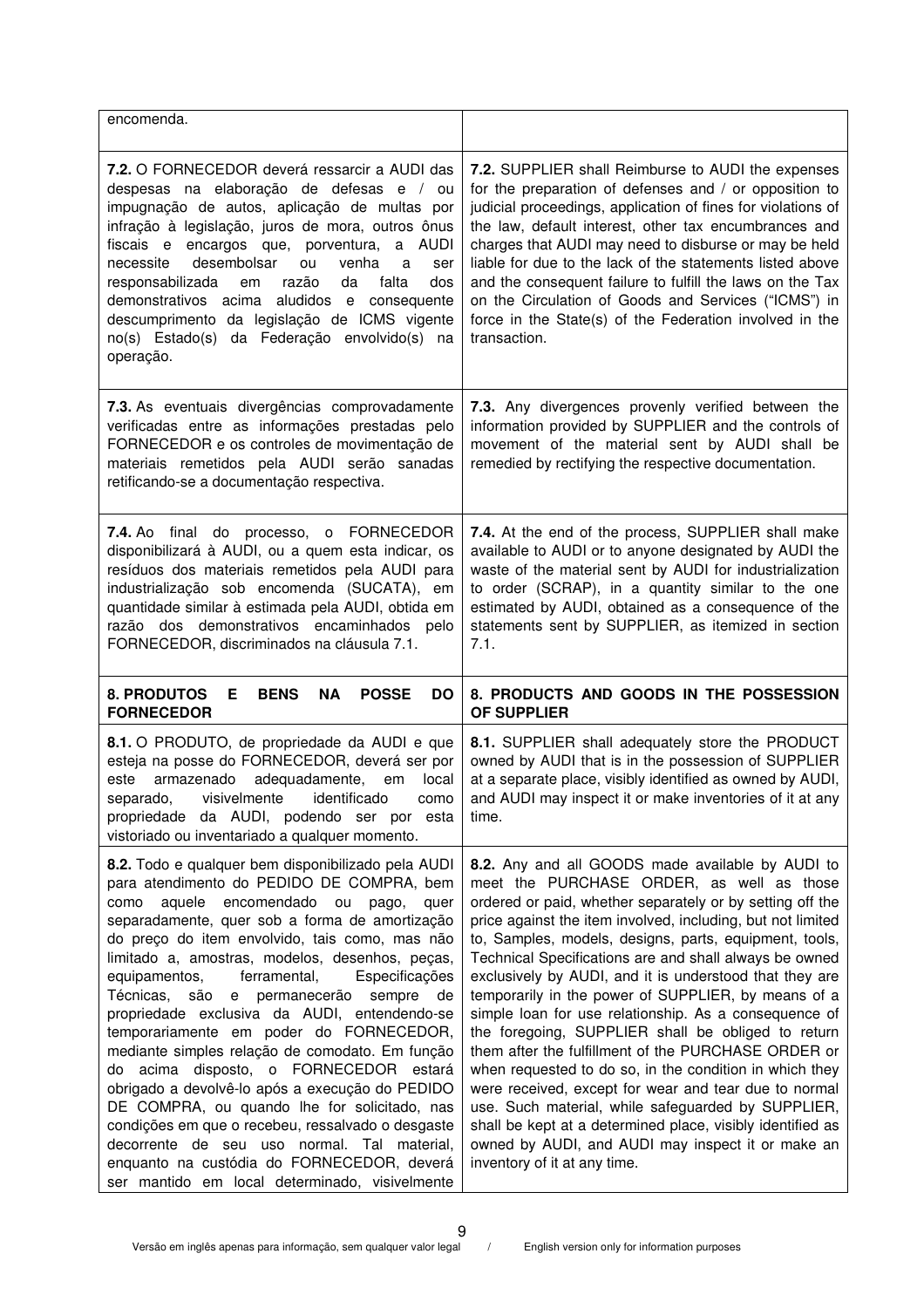| identificado como propriedade da AUDI, podendo<br>ser por esta vistoriado ou inventariado a qualquer<br>momento.                                                                                                                                                                                               |                                                                                                                                                                                                                                                                                          |
|----------------------------------------------------------------------------------------------------------------------------------------------------------------------------------------------------------------------------------------------------------------------------------------------------------------|------------------------------------------------------------------------------------------------------------------------------------------------------------------------------------------------------------------------------------------------------------------------------------------|
| 8.3. O FORNECEDOR ressarcirá a AUDI dos<br>prejuízos decorrentes da perda ou danificação do<br>PRODUTO e / ou BEM que lhe houverem sido<br>entregues para execução do PEDIDO DE COMPRA,<br>inclusive o custo da respectiva reposição, encargos<br>tributários e despesas administrativas.                      | 8.3. SUPPLIER shall recover the damages suffered by<br>AUDI due to loss or damage of the PRODUCT and / or<br>GOOD that has been delivered for the fulfillment of the<br>PURCHASE ORDER, including the cost of the<br>respective replacement, tax charges and administrative<br>expenses. |
| 9. EMBALAGEM, TRANSPORTE, ENTREGA E<br><b>RISCOS</b>                                                                                                                                                                                                                                                           | 9. PACKAGING, TRANSPORT, DELIVERY<br><b>AND</b><br><b>RISKS</b>                                                                                                                                                                                                                          |
| 9.1. O PRODUTO deverá ser embalado segundo as<br>especificações da AUDI.                                                                                                                                                                                                                                       | 9.1. The PRODUCT shall be packed according to the<br>specifications of AUDI.                                                                                                                                                                                                             |
| 9.2. Correrão por conta do FORNECEDOR, salvo<br>quando especificado em contrário no PEDIDO DE<br>COMPRA, as despesas de embalagem, frete e<br>seguro.                                                                                                                                                          | 9.2. The packaging, transport and insurance expenses<br>shall be borne by SUPPLIER, except when the contrary<br>is specified in the PURCHASE ORDER.                                                                                                                                      |
| 9.3. Correrão,<br>também,<br>conta<br>do<br>por<br>FORNECEDOR, todos os riscos de conservação e<br>transporte do PRODUTO e sua embalagem, até a<br>efetiva entrega no endereço que lhe for indicado.                                                                                                           | 9.3. SUPPLIER shall also bear all preservation and<br>transport risks of the PRODUCT and its packaging until<br>the actual delivery at the address that has been<br>indicated to it.                                                                                                     |
| 9.4. O FORNECEDOR entregará o PRODUTO no<br>endereço previsto no PEDIDO DE COMPRA, que<br>poderá ser o da transportadora autorizada para o<br>recebimento.                                                                                                                                                     | 9.4. SUPPLIER shall deliver the PRODUCT at the<br>address set forth in the PURCHASE ORDER that may<br>be the address of the transporter authorized for the<br>receipt.                                                                                                                   |
| 9.5. O PRODUTO deverá ser acompanhado da<br>documentação exigida por Lei, emitida com absoluta<br>clareza, com observância rigorosa das disposições<br>legais e fiscais.                                                                                                                                       | <b>9.5.</b> The PRODUCT shall be accompanied by the<br>documentation required by the Law, issued with<br>absolute clarity, in strict compliance with the legal and<br>tax provisions.                                                                                                    |
| $9.6.$ $\circ$<br><b>FORNECEDOR</b><br>será<br>responsável<br>е<br>ressarcirá a AUDI pelas eventuais despesas por<br>esta incorridas em caso de danos na embalagem,<br>quando de propriedade da AUDI, e / ou apreensão<br>do PRODUTO, devido a irregularidade ou falta da<br>documentação legalmente exigível. | 9.6. SUPPLIER shall be responsible for and shall<br>reimburse any expenses incurred by AUDI in the event<br>of damages in the packaging, when owned by AUDI and<br>/ or seizure of the PRODUCT due to an irregularity or<br>lack of legally required documentation.                      |
| 9.7. A AUDI poderá recusar o PRODUTO cuja<br>documentação apresentar irregularidade.                                                                                                                                                                                                                           | 9.7. AUDI may refuse the PRODUCT the documentation<br>of which contains any irregularities.                                                                                                                                                                                              |
| $9.8.$ O<br>não<br>lançamento<br>ressalvas<br>de<br>nos<br>conhecimentos de transporte pela AUDI,<br>não<br>isenção de responsabilidade<br>do<br>implicará na<br>FORNECEDOR por danos<br>ocorridos durante o                                                                                                   | 9.8. The absence of remarks in the transport bills does<br>not exempt the SUPPLIER from sustaining the damages<br>to the PRODUCT during the transportation.                                                                                                                              |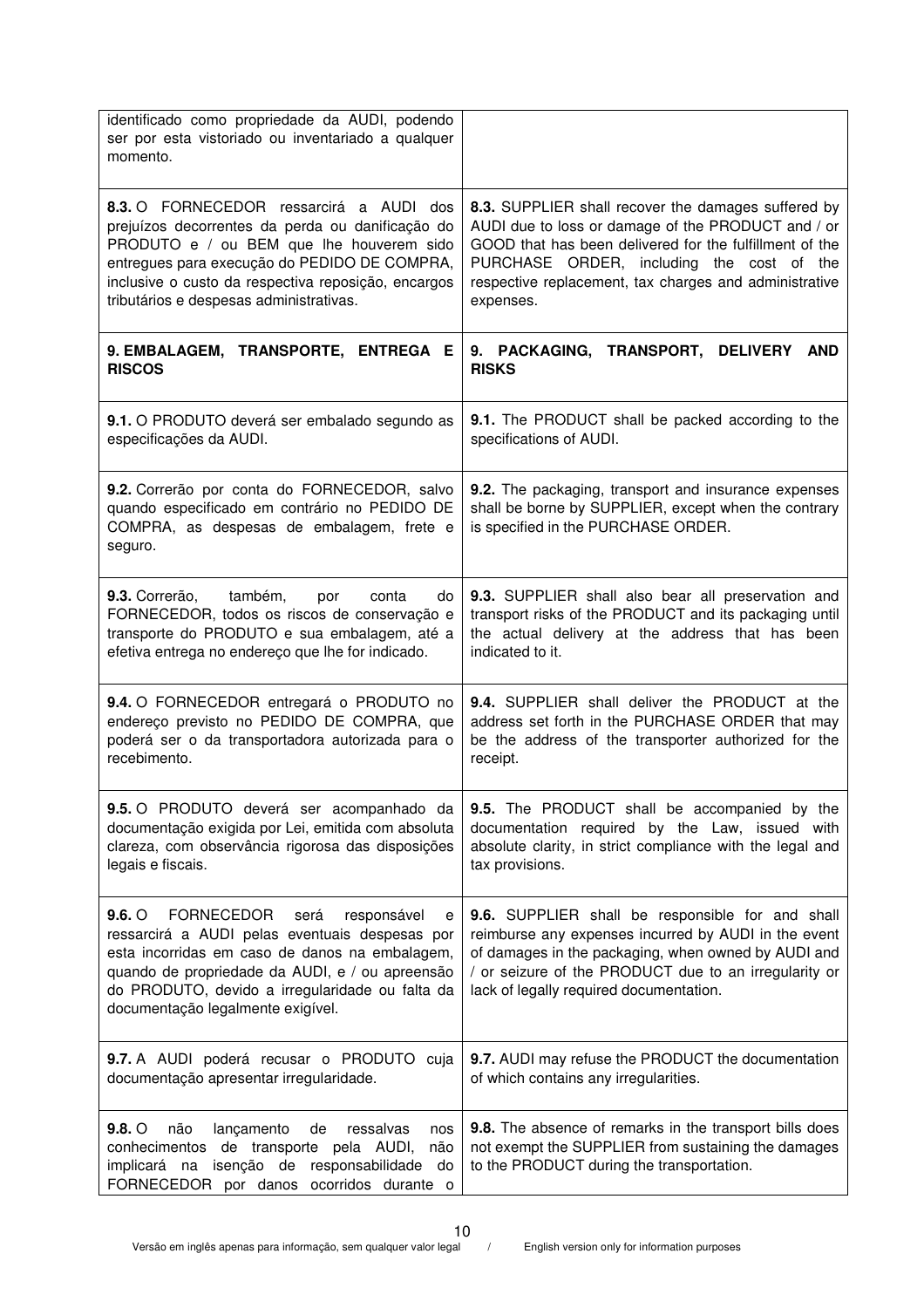| transporte.                                                                                                                                                                                                                                                                                                                                                                                                                                                                                                                                                                                                           |                                                                                                                                                                                                                                                                                                                                                                                                                                                                                                                                             |
|-----------------------------------------------------------------------------------------------------------------------------------------------------------------------------------------------------------------------------------------------------------------------------------------------------------------------------------------------------------------------------------------------------------------------------------------------------------------------------------------------------------------------------------------------------------------------------------------------------------------------|---------------------------------------------------------------------------------------------------------------------------------------------------------------------------------------------------------------------------------------------------------------------------------------------------------------------------------------------------------------------------------------------------------------------------------------------------------------------------------------------------------------------------------------------|
| <b>10. CONDIÇÕES DE SUSTENTABILIDADE</b>                                                                                                                                                                                                                                                                                                                                                                                                                                                                                                                                                                              | <b>10. SUSTAINABILITY CONDITIONS</b>                                                                                                                                                                                                                                                                                                                                                                                                                                                                                                        |
| 10.1. SUSTENTABILIDADE: Além de desenvolver a<br>sustentabilidade como princípio de gestão em suas<br>operações, garantindo processos de fornecimento<br>confiáveis e competitivos, o que contribuirá para um<br>relacionamento mais longo e duradouro com a<br>AUDI, o FORNECEDOR deverá respeitar, sempre<br>que estas forem aplicáveis a seu perfil ou a suas<br>atividades, as condições especiais previstas nesta<br>(CONDIÇÕES ESPECIAIS<br>cláusula 10<br>DE<br>SUSTENTABILIDADE) que têm por objetivo definir<br>as condições mínimas necessárias a serem<br>observadas por todos os FORNECEDORES da<br>AUDI. | SUSTAINABILITY: Aside<br>10.1.<br>from<br>developing<br>sustainability as a managerial procedure in its daily<br>operation, ensuring competitive and reliable supply<br>projects, which shall contribute to a longer and lasting<br>relationship with AUDI, the SUPPLIER must abide<br>whenever applicable to its profile and activity, the<br>special<br>conditions<br>in<br>clause<br>set<br>this<br>10<br>(SUSTAINABILITY CONDITIONS), aiming at defining<br>the minimum mandatory conditions to be observed by<br>all AUDI's SUPPLIERS. |
| 10.2. CONDIÇÕES DE TRABALHO: TRABALHO<br>INFANTIL e TRABALHO JOVEM: O FORNECEDOR<br>não empregará, direta ou indiretamente, menores de<br>dezoito anos em trabalho noturno, perigoso ou<br>insalubre, assim como menores de dezesseis anos,<br>salvo na condição de aprendiz, a partir de quatorze<br>anos, nos termos do Art. 7º, XXXIII, da Constituição<br>Federal.                                                                                                                                                                                                                                                | 10.2. WORK CONDITIONS: CHILD AND YOUNG<br>LABOR: The SUPPLIER shall not employ, directly or<br>indirectly, individuals under the age of eighteen for night<br>shifts, hazardous or dangerous work, as well as<br>individuals under the age of sixteen, except as trainee,<br>aged fourteen years old and above, pursuant to Article<br>7, XXXIII, of the Federal Constitution.                                                                                                                                                              |
| $10.2.1.$ O<br><b>FORNECEDOR</b><br>manterá<br>registros<br>completos e atualizados de todos os seus<br>empregados e exigirá dos subfornecedores a<br>manutenção de registros correlatos de maneira a<br>possibilitar o controle e a erradicação do trabalho<br>infantil.                                                                                                                                                                                                                                                                                                                                             | 10.2.1. The SUPPLIER shall maintain complete records<br>of its employees and shall demand that its<br>subcontractors maintain equal records in order to allow<br>for the control and eradication of child labor.                                                                                                                                                                                                                                                                                                                            |
| 10.2.2. O FORNECEDOR procurará desenvolver<br>uma política escrita e de conhecimento público a<br>respeito da prevenção do trabalho infantil e das<br>medidas adotadas para remediação e erradicação<br>do trabalho infantil.                                                                                                                                                                                                                                                                                                                                                                                         | 10.2.2. The SUPPLIER will try to develop a written<br>policy to be public disclosed in regard of the prevention<br>and measures adopted to remediate and eradicate child<br>labor.                                                                                                                                                                                                                                                                                                                                                          |
| 10.2.3. $\circ$<br><b>FORNECEDOR</b><br>garantirá<br>que<br>os<br>trabalhadores admitidos na condição de menores<br>aprendizes terão remuneração adequada que lhes<br>possibilite arcar com os custos de sua educação.                                                                                                                                                                                                                                                                                                                                                                                                | 10.2.3. The SUPPLIER assures that the workers<br>admitted as apprentices are adequately paid so that it<br>allows them to support education costs.                                                                                                                                                                                                                                                                                                                                                                                          |
| 10.2.4. Ainda, o FORNECEDOR não se utilizará do<br>trabalho de aprendizes como substituto para sua<br>força regular de trabalho.                                                                                                                                                                                                                                                                                                                                                                                                                                                                                      | 10.2.4. The SUPPLIER will not employ apprentices as a<br>substitute for its regular work force.                                                                                                                                                                                                                                                                                                                                                                                                                                             |
| 10.2.5. CONDIÇÕES DE TRABALHO: TRABALHO<br>FORÇADO ou OBRIGATÓRIO: O FORNECEDOR<br>contribuirá para a erradicação do trabalho forçado<br>obrigatório, quaisquer que<br>sejam<br>suas<br>ou<br>modalidades, em todas as etapas de sua cadeia<br>produtiva.                                                                                                                                                                                                                                                                                                                                                             | <b>CONDITIONS:</b><br>10.2.5.<br><b>WORK</b><br><b>FORCED</b><br>OR.<br>MANDATORY LABOR: The SUPPLIER will contribute<br>to the eradication of forced or mandatory labor in<br>whatever form, in all steps of the productive chain.                                                                                                                                                                                                                                                                                                         |
| 10.2.6. O FORNECEDOR não exigirá a retenção de<br>documentos dos empregados, nem o alojamento<br>compulsório, nem fará retenção de salários como<br>forma de continuação da relação de emprego.                                                                                                                                                                                                                                                                                                                                                                                                                       | 10.2.6. SUPPLIER will neither retain the documents of<br>its employees nor demand compulsory lodge, nor shall<br>retain payment as a form of continuance of the work<br>relation.                                                                                                                                                                                                                                                                                                                                                           |
| 10.2.7. O FORNECEDOR<br>garante<br>que<br>seus<br>empregados são livres para se ausentarem do<br>trabalho ao término do dia, para se filiarem ao<br>sindicato da categoria e para pedirem demissão<br>mediante aviso prévio.                                                                                                                                                                                                                                                                                                                                                                                          | 10.2.7. SUPPLIER assures that its employees are free<br>to leave at the end of a work day, to join the labor union<br>and to quit its job upon previous notice.                                                                                                                                                                                                                                                                                                                                                                             |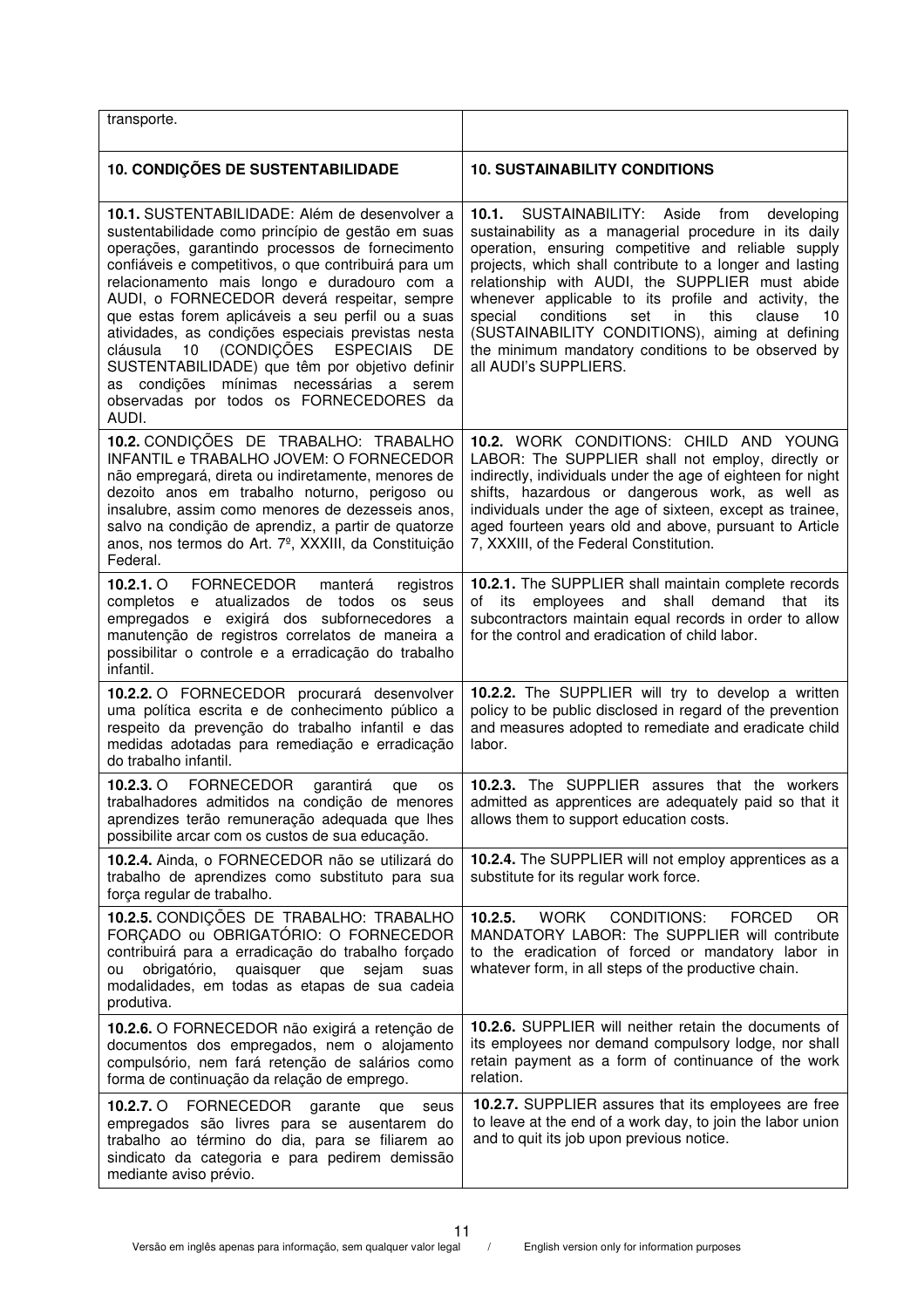| 10.2.8. CONDIÇÕES DE<br>TRABALHO:<br>DISCRIMINAÇÃO: O FORNECEDOR não praticará<br>política remuneratória, de contratação ou de<br>trabalho baseada em fatores discriminatórios, tais<br>como, mas não limitados a, raça, nacionalidade,<br>social, deficiência,<br>gênero, orientação<br>origem<br>sexual, estado civil, responsabilidades familiares,<br>filiação político-partidária ou qualquer outro fator que<br>relacionados<br>atributos<br>profissionais,<br>não<br>a<br>competência e dons.                                                                                                                            | 10.2.8. WORK CONDITIONS: DISCRIMINATION:<br>SUPPLIER will not adopt a payment policy, a hiring<br>policy or a work policy based upon discrimination<br>factors such as, but not limited to, race, nationality,<br>social origin, deficiency, gender, sexual orientation,<br>marital status, family responsibilities, political affiliation<br>or any other factor not directly related to job attributes,<br>competence and skills.                                                                    |
|---------------------------------------------------------------------------------------------------------------------------------------------------------------------------------------------------------------------------------------------------------------------------------------------------------------------------------------------------------------------------------------------------------------------------------------------------------------------------------------------------------------------------------------------------------------------------------------------------------------------------------|--------------------------------------------------------------------------------------------------------------------------------------------------------------------------------------------------------------------------------------------------------------------------------------------------------------------------------------------------------------------------------------------------------------------------------------------------------------------------------------------------------|
| 10.2.9. O FORNECEDOR desencorajará todas as<br>práticas de abuso físico ou psicológico de seus<br>empregados.                                                                                                                                                                                                                                                                                                                                                                                                                                                                                                                   | 10.2.9. SUPPLIER shall discourage any form of<br>physical or psychological abuse of its employees.                                                                                                                                                                                                                                                                                                                                                                                                     |
| 10.2.10. CONDIÇÕES<br>DE<br>TRABALHO:<br>REGULARIDADE: O FORNECEDOR apresentará,<br>sempre que solicitado pela AUDI, comprovação de<br>que não foi incluído no Cadastro dos Empregadores<br>da Portaria 540, de 15 de outubro de 2004, ou<br>instrumento normativo semelhante.                                                                                                                                                                                                                                                                                                                                                  | 10.2.10.<br>WORK<br>CONDITIONS:<br>REGULARITY:<br>SUPPLIER will present AUDI, whenever requested to<br>do so, proof that it has not been included in the List of<br>Employees in accordance with Regulation 540, as of<br>October 15 <sup>th</sup> 2004, or similar list.                                                                                                                                                                                                                              |
| 10.3. RESPONSABILIDADE<br>SOCIAL:<br>O<br>FORNECEDOR deverá seguir os princípios de<br>responsabilidade social, incorporando-os a seus<br>mecanismos de governança corporativa, procurando<br>se basear para tanto nos principais indicadores e<br>diretrizes, nacionais e internacionais, principalmente,<br>naqueles previstos na ISO 26000.                                                                                                                                                                                                                                                                                  | 10.3. SOCIAL RESPONSIBILITY: SUPPLIER shall<br>the<br>principles<br>of<br>follow<br>social<br>responsibility,<br>it<br>into its<br>corporate governance<br>incorporating<br>mechanisms, aiming at attending the main indicators<br>and directives, both national and international, specially<br>those in ISO 26000.                                                                                                                                                                                   |
| 10.3.1. O FORNECEDOR deverá apoiar, participar<br>ou desenvolver projetos, campanhas e programas<br>sociais visando contribuir para a disseminação dos<br>valores relacionados à sustentabilidade e à melhoria<br>das condições sociais                                                                                                                                                                                                                                                                                                                                                                                         | 10.3.1. SUPPLIER shall support, participate and<br>develop projects, campaigns and social programs<br>regarding sustainability and the improvement of social<br>conditions.                                                                                                                                                                                                                                                                                                                            |
| <b>10.4. ACCOUNTABILITY:</b><br><b>FORNECEDOR</b><br>$\circ$<br>adotará política de inclusão<br>de suas partes<br>interessadas<br>(stakeholders),<br>assegurando<br>a<br>transparência e amplo acesso às informações<br>relacionadas às suas atividades, incentivando o<br>diálogo entre sua direção e suas partes interessadas<br>e a participação destas últimas nos processos<br>decisórios da empresa.                                                                                                                                                                                                                      | 10.4. ACCOUNTABILITY: SUPPLIER shall adopt an<br>stakeholders,<br>inclusive<br>policy to<br>its<br>securing<br>transparency and broad access to information relating<br>to its activities, incentivizing dialogue between its<br>principals and stakeholders and the participation of the<br>later in the decision process of the company.                                                                                                                                                             |
| 10.5. COMÉRCIO<br>JUSTO: O FORNECEDOR<br>adotará práticas comerciais justas para com seus<br>subfornecedores,<br>baseadas<br>nos<br>princípios<br>relacionados ao fair trade, tais como, mas não<br>limitados a, pagamento de preço justo que remunere<br>os custos de produção a fim de assegurar a<br>sustentabilidade<br>das<br>atividades<br>de<br>seus<br>subfornecedores;<br>manutenção<br>de<br>relações<br>contratuais de longa duração; preferência por<br>subfornecedores cujas práticas contribuam para a<br>desenvolvimento<br>sustentável,<br>promoção<br>do<br>respeitando padrões sociais e ambientais elevados. | 10.5. FAIR TRADE: SUPPLIER shall adopt fair<br>business practices to its subcontractors, based upon<br>the principles of fair trade, such as, but not limited to,<br>fair payment of the production costs in order to assure<br>sustainability<br>the<br>subcontractors<br>of<br>activities,<br>maintenance<br>of<br>long-term contractual<br>relations;<br>preferred subcontractors which practices helps promote<br>sustainable development, respecting<br>social<br>and<br>environmental standards. |
| 10.6. MEIO AMBIENTE: O FORNECEDOR deverá<br>cumprir todas as disposições legais e normativas<br>relativas a proteção ambiental, bem como as<br>disposições constantes do Sistema de Gestão<br>Ambiental da AUDI relativas a fornecedores de bens<br>e serviços e eventuais disposições especiais<br>negociadas em decorrência da natureza do<br>Fornecimento                                                                                                                                                                                                                                                                    | <b>10.6. ENVIRONMENTAL: SUPPLIER shall abide to all</b><br>legal dispositions and rules pertaining environmental<br>protection, as well as the rules of AUDI's Environmental<br>management System in regard to all suppliers and<br>service personnel and specifically negotiated conditions<br>due to the nature of the supply.                                                                                                                                                                       |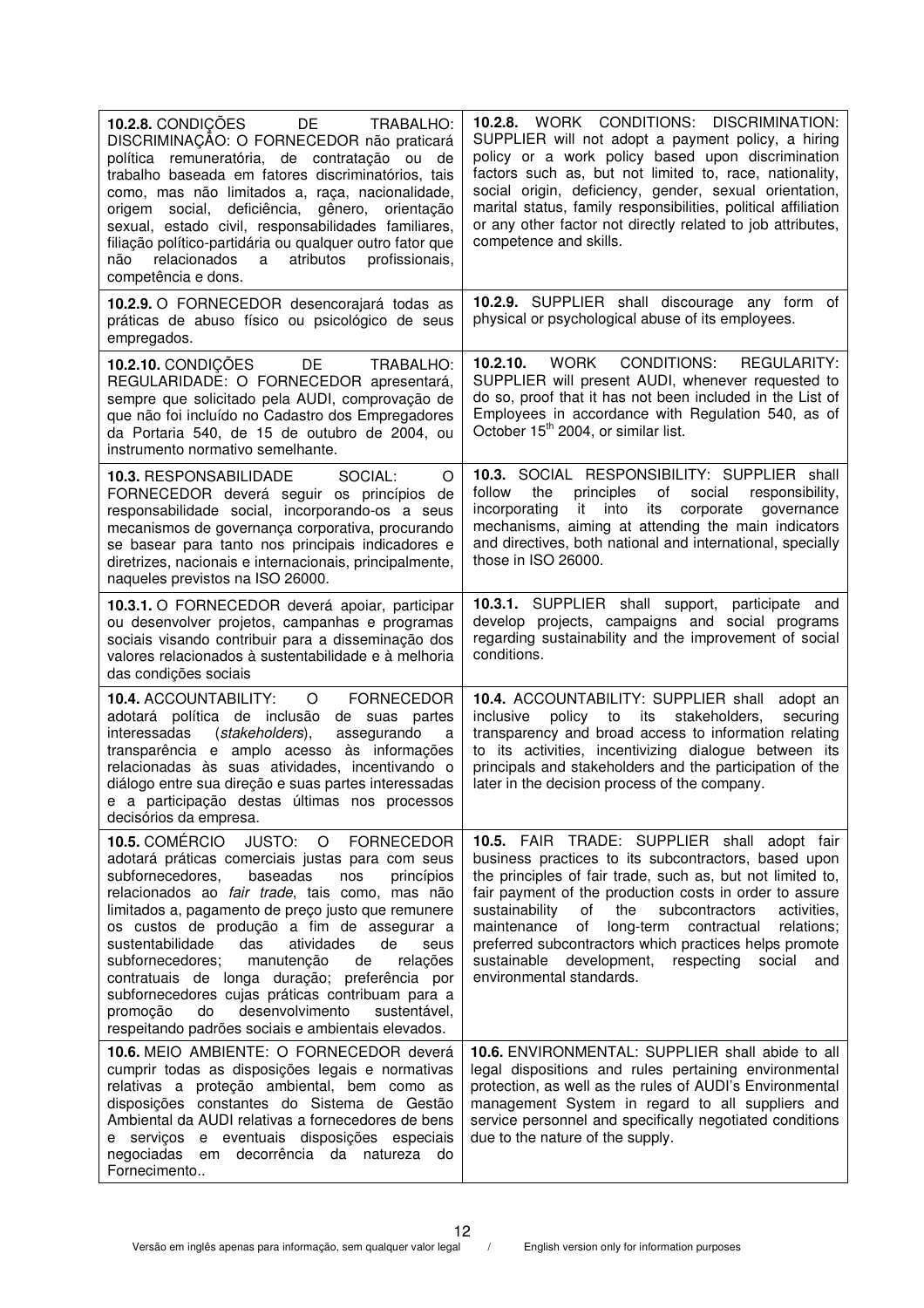| 10.6.1. O FORNECEDOR deverá manter um<br>sistema de gerenciamento ambiental conforme os<br>princípios de (i) proteção da biosfera, (ii) uso<br>sustentável dos recursos naturais, (iii) redução e<br>descarte de resíduos, (iv) economia de energia, (v)<br>redução de riscos ambientais, (vi) produtos e<br>serviços seguros ao meio ambiente, (vii) reparação<br>de danos ambientais, (viii) transparência,<br>(ix)<br>compromisso com a gestão ambiental e<br>(x)<br>elaboração de relatórios e realização de auditorias;<br>buscando adequar-se aos parâmetros necessários à<br>obtenção da certificação de gestão ambiental ISO<br>14001, se aplicável. | 10.6.1. SUPPLIER must maintain a system of<br>environmental management to abide by the principles of<br>(i) protection of the biosphere, (ii) sustainable use of<br>natural resources, (iii) reduction and discard of residues,<br>(iv) conservation of energy,<br>$(v)$ reduction<br>οf<br>environmental risks, (vi) products and services that are<br>safe for the environment, (viii) transparency,<br>(ix)<br>commitment<br>to<br>environmental<br>management,<br>(x)<br>reporting and auditing, try to adequate itself to the<br>parameters needed to obtain ISO 14001 certification.          |
|--------------------------------------------------------------------------------------------------------------------------------------------------------------------------------------------------------------------------------------------------------------------------------------------------------------------------------------------------------------------------------------------------------------------------------------------------------------------------------------------------------------------------------------------------------------------------------------------------------------------------------------------------------------|-----------------------------------------------------------------------------------------------------------------------------------------------------------------------------------------------------------------------------------------------------------------------------------------------------------------------------------------------------------------------------------------------------------------------------------------------------------------------------------------------------------------------------------------------------------------------------------------------------|
| 10.6.2. RESÍDUOS: MATERIAIS REMETIDOS À<br>INDUSTRIALIZAÇÃO: Ao final do processo de<br>industrialização, o FORNECEDOR disponibilizará à<br>AUDI, ou a quem esta indicar, os resíduos dos<br>materiais remetidos pela AUDI para industrialização<br>sob encomenda (SUCATA), em quantidade similar à<br>estimada pela AUDI, obtida em razão dos<br>demonstrativos encaminhados pelo FORNECEDOR.                                                                                                                                                                                                                                                               | 10.6.2.<br>RESIDUES:<br><b>MATERIAL</b><br><b>SENT</b><br><b>FOR</b><br>INDUSTRIALIZATION: At the end of the industrialization<br>process, SUPPLIER will provide AUDI or whoever it<br>indicates the residues of the materials sent for<br>industrialization on demand (SCRAP) in a similar<br>amount of that estimated by AUDI accrued from the<br>reports sent by the SUPPLIER.                                                                                                                                                                                                                   |
| 10.6.3. O FORNECEDOR ressarcirá à AUDI os<br>valores apurados em decorrência da entrega em<br>quantidades inferiores ao volume esperado de<br>SUCATA,<br>caso<br>não<br>comprove<br>a<br>referida<br>divergência, no prazo de até 30 (trinta) dias.                                                                                                                                                                                                                                                                                                                                                                                                          | 10.6.3. SUPPLIER will indemnify AUDI of any amount of<br>SCRAP delivered in lower volumes in case it can not<br>justify the discrepancy in 30 days.                                                                                                                                                                                                                                                                                                                                                                                                                                                 |
| 10.6.4. O FORNECEDOR obedecerá as regras de<br>descarte e gerenciamento da SUCATA de acordo<br>com o estabelecido na Política Nacional de<br>Resíduos<br>Sólidos<br>disposição<br>ou<br>legal<br>em<br>semelhante que venha a se estabelecer no curso do<br><b>FORNECIMENTO</b>                                                                                                                                                                                                                                                                                                                                                                              | 10.6.4. SUPPLIER shall abide by the rules of discard e<br>management of SCRAP in accordance with the National<br>Solid Residue Policy or an other legal disposition that<br>replaces it.                                                                                                                                                                                                                                                                                                                                                                                                            |
| 10.6.5. PEGADA ECOLÓGICA: O FORNECEDOR<br>manterá política adequada de redução de uso de<br>recursos e materiais e de geração de resíduos<br>durante o processo de industrialização ou qualquer<br>outro processo relacionado à sua atividade, por<br>meio de políticas de redução de uso ou de<br>reciclagem. Procurará, ainda, implementar técnicas<br>de verificação e redução de impacto ambiental de<br>suas atividades, buscando desenvolver produtos e<br>processos produtivos que não gerem resíduos,<br>utilizando materiais que possam ser reabsorvidos<br>pela indústria, retornando ao ciclo produtivo.                                          | 10.6.5. ECOLOGICAL FOOTPRINT: SUPPLIER shall<br>maintain an adequate policy for the reduction Of<br>resources and materials and the generation of residues<br>during the industrialization process<br>or any other<br>process in reference to its activities, through a policy of<br>reduction and recycling. Shall also seek to implement<br>methods of testing and reducing the environmental<br>impact of its activities, developing products and<br>processes that does not generate residues, using<br>materials that can be reabsorbed by the industry,<br>returning to the production cycle. |
| <b>REDUÇÃO</b><br>DE<br>10.6.6.<br><b>EMISSOES:</b><br>O<br>FORNECEDOR procurará desenvolver política de<br>redução de emissão de gases de efeito estufa, e de<br>inventários de emissões, que de preferência<br>seguirão os moldes previstos pelo Greenhouse Gas<br>Protocol (GHG Protocol) ou outros que venham a<br>ser definidos em lei.                                                                                                                                                                                                                                                                                                                 | 10.6.6. REDUCTION OF EMISSIONS: SUPPLIER shall<br>seek to develop a policy of greenhouse gas emissions<br>and to inventory its emission that are preferably in<br>accordance with the Greenhouse Gas Protocol or other<br>as defined by law.                                                                                                                                                                                                                                                                                                                                                        |
| 10.7. EMBALAGENS: O FORNECEDOR deverá<br>melhores práticas<br>referentes<br>à<br>utilizar<br>as<br>embalagem dos PRODUTOS, procurando garantir<br>que esta siga os preceitos da sustentabilidade,<br>como a economia de recursos, obedecendo aos<br>melhores padrões internacionais relacionados a esta<br>matéria.                                                                                                                                                                                                                                                                                                                                          | 10.7. PACKING: SUPPLIER shall adopt the best<br>practices in reference to packing of PRODUCTS,<br>seeking to guarantee that it follows the principles of<br>sustainability as well as the conservancy of resources,<br>abiding to the best international standards regarding this<br>matter.                                                                                                                                                                                                                                                                                                        |
| MADEIRAS LEGAIS: O FORNECEDOR<br>10.8.<br>somente utilizará madeiras de florestas plantadas ou                                                                                                                                                                                                                                                                                                                                                                                                                                                                                                                                                               | 10.8. LEGAL WOODS: The SUPPLIERS shall only use<br>timber derived from planted or native forests with                                                                                                                                                                                                                                                                                                                                                                                                                                                                                               |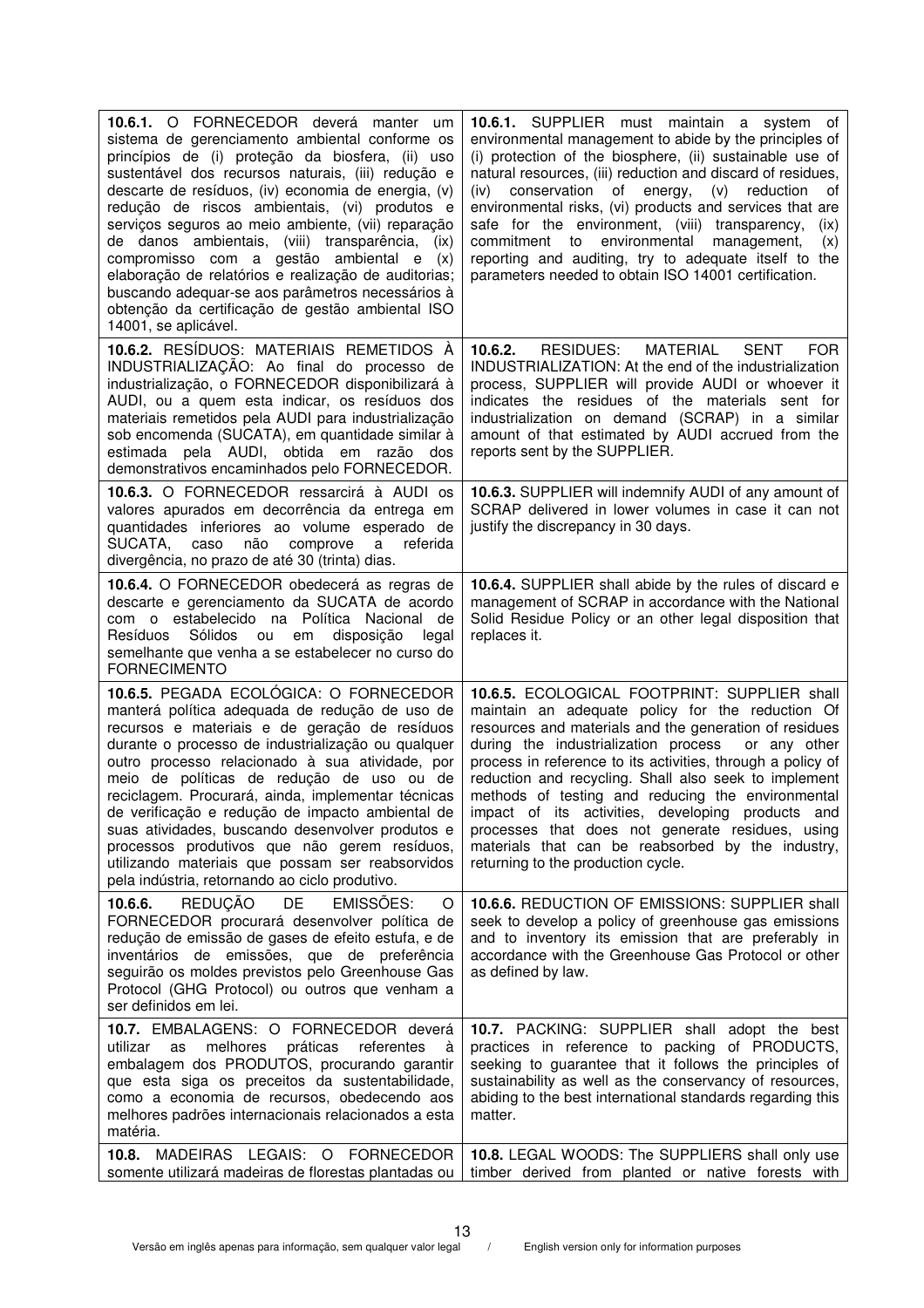| nativas com certificação voluntária de manejo<br>sustentável, com procedência legal de origem e de<br>cadeia de custódia, por meio da autorização emitida<br>pelo órgão competente da União ou dos Estados-<br>Membros, atualmente reconhecida como DOF<br>(Documento de Origem Florestal) ou Guia Florestal<br>de produtos florestais de empresas participantes do<br>Cadastro Estadual das Madeireiras Paulistas -<br>CADMADEIRA, regulamentado<br>pelo<br>Decreto<br>Estadual nº. 53.047/08.                                                                                                                                                 | voluntary certification of sustainable handling, with legal<br>origin and custody chain, through the authorization<br>issued by a relevant authority of the Federal<br>Government or of the Member States, currently known<br>as Document of Forest Origin ("DOF") or Forest Guide<br>for forest products of companies participating in the<br>Cadastro Estadual das Madeireiras Paulistas -<br>CADMADEIRA, regulated by State Decree # 53.047/08.                                                                                                                                    |
|-------------------------------------------------------------------------------------------------------------------------------------------------------------------------------------------------------------------------------------------------------------------------------------------------------------------------------------------------------------------------------------------------------------------------------------------------------------------------------------------------------------------------------------------------------------------------------------------------------------------------------------------------|---------------------------------------------------------------------------------------------------------------------------------------------------------------------------------------------------------------------------------------------------------------------------------------------------------------------------------------------------------------------------------------------------------------------------------------------------------------------------------------------------------------------------------------------------------------------------------------|
| 10.8.1. Alternativamente, o FORNECEDOR deverá<br>utilizar madeiras certificadas pelo FSC (Forest<br>Stewardship Council), tanto na cadeia de manejo<br>florestal como na cadeia de custódia, enviando<br>cópia do referido certificado à AUDI.                                                                                                                                                                                                                                                                                                                                                                                                  | 10.8.1. As an alternative, SUPPLIER shall make<br>preferred use of wood that are certified by the FSC<br>(Forest Stewardship Council) both at the forest<br>management chain as well as the custody chain,<br>sending AUDI the respective certificate.                                                                                                                                                                                                                                                                                                                                |
| 10.8.2. O FORNECEDOR se compromete a manter<br>válido o certificado emitido pela FSC quanto às<br>utilizadas<br>durante o fornecimento,<br>madeiras<br>comprometendo-se a enviar a nova certificação<br>antes de expirar o prazo do certificado ainda em<br>vigor.                                                                                                                                                                                                                                                                                                                                                                              | <b>10.8.2.</b> SUPPLIER undertakes to maintain valid the<br>certificate issued by FSC as to the woods used during<br>supply, promising to renew the certificate prior to its<br>expiration and send the new one to AUDI.                                                                                                                                                                                                                                                                                                                                                              |
| 10.8.3. Caberá aos FORNECEDORES apresentar<br>toda a documentação e respectivos laudos técnicos<br>(cadeia de custódia), sempre que solicitado, com o<br>objetivo de evidenciar a procedência da madeira,<br>comprovação<br>mediante<br>fiscais<br>notas<br>das<br>madeireiras, assegurando a procedência dos lotes<br>de madeira utilizados em seu processo, sejam in<br>natura ou industrializada.                                                                                                                                                                                                                                            | 10.8.3. SUPPLIER must present to AUDI all the<br>documents and technical reports (custody chain)<br>whenever requested, in order to proof the origin of the<br>wood, by tax documents from work extractors, assuring<br>the origin of the wood lots used in the production<br>process, whether in natura or already manufactured.                                                                                                                                                                                                                                                     |
| 10.9. PROCEDIMENTOS DE COMPLIANCE E<br>COMBATE À CORRUPÇÃO: A AUDI assume<br>compromisso público de combate à corrupção,<br>conforme normatizado em seu Código de Conduta e<br>procedimentos internos, os quais são divulgados<br>amplamente ao seu público interno e externo,<br>declarando<br><b>FORNECEDOR</b><br>o<br>ter<br>pleno<br>conhecimento do seu teor.                                                                                                                                                                                                                                                                             | 10.9. COMPLIANCE PROCEDURES AND<br>ANTI-<br>CORRUPTION: AUDI assumes a public compromise of<br>fighting corruption, in accordance with its Code of<br>Conduct and internal procedures, which are broadly<br>disclosed to the public, both internal and external, which<br>the SUPPLIER declares to have full knowledge.                                                                                                                                                                                                                                                               |
| 10.9.1. O FORNECEDOR deverá adotar princípios<br>de anticorrupção, antifraude, antitruste e combate à<br>governança<br>corporativa,<br>propina<br>em<br>sua<br>de Ética<br>implementando<br>Código<br>um<br>e/ou<br>desenvolvendo um Programa de Compliance para<br>gerenciar as suas atividades.                                                                                                                                                                                                                                                                                                                                               | 10.9.1. SUPPLIER must adopt the principles of anti-<br>corruption, anti-fraud, antitrust and stop bribery in its<br>corporate governance, implementing a Code of Ethics<br>and/or developing a compliance program to guide its<br>activities.                                                                                                                                                                                                                                                                                                                                         |
| 10.9.2. O FORNECEDOR declara que não está<br>sujeito a qualquer processo, procedimento ou<br>investigação que verse, ainda que indiretamente,<br>sobre as condutas, atos e fatos capazes de gerar<br>sanções no âmbito da Lei Federal Brasileira nº<br>12.846, de $1^{\circ}$ de agosto de 2013, bem como suas<br>posteriores alterações e decretos regulamentares,<br>ainda que de âmbitos estaduais, municipais ou<br>distritais, nem está inscrito no Cadastro Nacional de<br>Empresas Inidôneas e Suspensas - CEIS, no<br>Cadastro Nacional de Empresas Punidas - CNEP<br>ou em cadastro similar mantido pelos demais entes<br>Federativos. | 10.9.2. SUPPLIER declares that he is not being sued or<br>under investigation, even in an indirect manner, for any<br>acts or facts that are eligible to impose sanctions under<br>Brazilian Federal Law number 12.846, as of August 1 <sup>st</sup> ,<br>2013, or its future amendments and regulations, even<br>on a State, District or City level and that it is not listed in<br>National Register of the inapt and suspended<br>the<br>companies (CEIS) and the National Register of<br>Sanctioned Corporates (CNEP) or in a similar Register<br>uphold by any federative unity. |
| 10.9.3. O FORNECEDOR se compromete a manter<br>informada a AUDI de todo e qualquer processo,<br>investigação ou procedimento acima mencionado,<br>que tenha sido instaurado após o início de vigência<br>de PEDIDO DE COMPRA que esteja ainda em                                                                                                                                                                                                                                                                                                                                                                                                | 10.9.3. SUPPLIER undertakes to maintain AUDI fully<br>aware of any lawsuit or investigation as per above that<br>have been initiated after the beginning of validity of the<br>PURCHASE ORDER still in effect, providing detailed<br>information and enough justifications, to AUDI's own                                                                                                                                                                                                                                                                                             |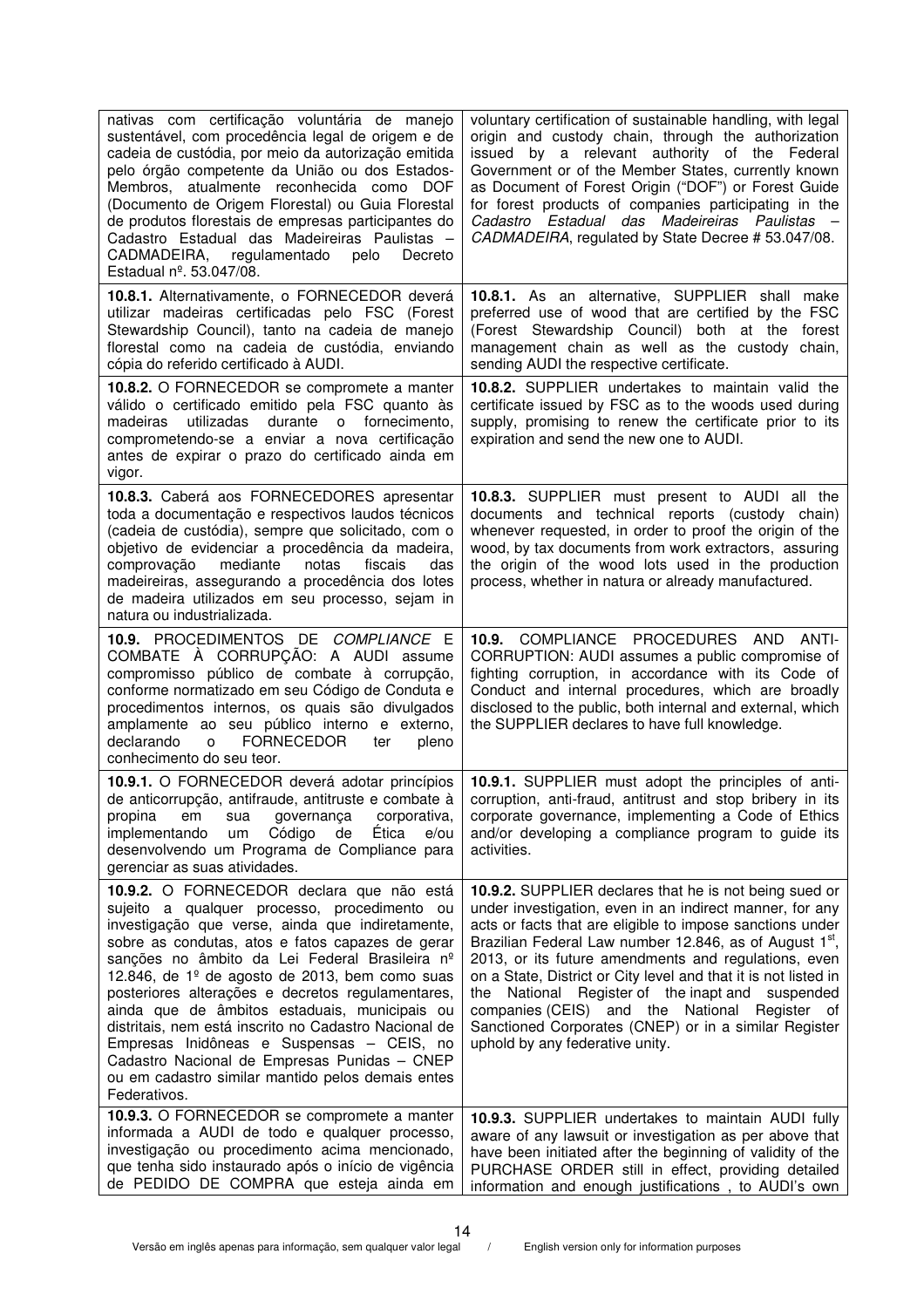| execução, fornecendo informações pormenorizadas<br>e justificativas suficientes, a critério da AUDI, acerca<br>de sua eventual responsabilidade pelos fatos,<br>condutas e atos objeto de apuração, não podendo,<br>nestes casos específicos, alegar sigilo ou direito de<br>intimidade para se negar a fornecer as informações.                                                                              | satisfaction, about its potential liability regarding the<br>facts, conducts and acts under dispute, waiving the right<br>to confidentiality and remaining obliged to provide<br>information in such cases.                                                                                                                                                                                      |
|---------------------------------------------------------------------------------------------------------------------------------------------------------------------------------------------------------------------------------------------------------------------------------------------------------------------------------------------------------------------------------------------------------------|--------------------------------------------------------------------------------------------------------------------------------------------------------------------------------------------------------------------------------------------------------------------------------------------------------------------------------------------------------------------------------------------------|
| 10.9.4. O FORNECEDOR será responsável por<br>qualquer ato, fato, despesa ou custa caso eventual<br>sanção que lhe for aplicada prejudique, ainda que<br>indiretamente, a AUDI, devendo indenizá-la dos<br>danos emergentes e lucros cessantes, inclusive os<br>que forem oriundos de perda de chance fundados<br>negocial<br>da AUDI<br>associação<br>com<br>na<br>$\circ$<br>FORNECEDOR punido ou inidôneo.  | 10.9.4. SUPPLIER is liable for any acts, facts, expenses<br>or costs that a potential sanction may cause, even<br>indirectly, AUDI to sustain loses, and must indemnify<br>AUDI of any damages or loses, including the ones<br>arising from chances missed due to AUDI's business<br>with a sanctioned or inapt SUPPLIER.                                                                        |
| 10.9.5. O FORNECEDOR deverá garantir, ainda,<br>que os seus atuais representantes autorizados<br>não são e não se tornarão funcionários públicos<br>ou membros do governo durante a vigência do<br>PEDIDO DE COMPRA. A eventual nomeação de<br>qualquer dos seus empregados para essa<br>finalidade será imediatamente comunicada à<br>AUDI para imediata revisão das relações<br>comerciais entre as Partes. | 10.9.5. SUPPLIER must guarantee that its officers or<br>agents are not nor will be in the future public servants or<br>government members during the validity period of the<br>ORDER.<br>PURCHASE<br>The eventual<br>change<br>οf<br>SUPPLIERS' staff to this purpose imposes the<br>obligation to immediately notify it to AUDI for a review of<br>the commercial relations between the parties |
| FORNECEDOR<br>10.9.6.<br>$\circ$<br>exigirá<br>do<br>subfornecedor ou de qualquer pessoa com quem<br>relacionamento<br>comercial<br>mantenha<br>$\circ$<br>cumprimento<br>condições<br>das<br>mesmas<br>estabelecidas nestes itens, referente às práticas<br>Anticorrupção e de Compliance.                                                                                                                   | 10.9.6. SUPPLIER will demand that its own suppliers or<br>third parties it maintains commercial ties observes the<br>clauses for this section, concerning anticorruption<br>practices and compliance.                                                                                                                                                                                            |
| 10.9.7. O FORNECEDOR deverá informar à AUDI a<br>eventual celebração de Acordo de Leniência, bem<br>como o teor das informações, documentos ou<br>demais colaborações que tenham sido prestados à<br>autoridade competente para a apuração dos fatos<br>no âmbito da Lei Federal Brasileira nº 12.846, de 1º<br>de agosto de 2013.                                                                            | 10.9.7. SUPPLIER must inform AUDI eventual leniency<br>agreement it enters into, as well as the content of the<br>information disclosed or acts of collaboration with the<br>authority in charge of the investigation of the facts<br>qualified under Brazilian Law 12.846, dated as of<br>August 1 <sup>st</sup> , 2013.                                                                        |
| 10.9.8. A pendência de investigação, de processo<br>ou de procedimento em face do FORNECEDOR por<br>condutas, atos e fatos capazes de gerar sanções no<br>âmbito da Lei Federal Brasileira nº 12.846, de 1º de<br>agosto de 2013, poderá, a exclusivo critério da<br>AUDI, ser considerada causa suficiente e justa para<br>a rescisão imediata do PEDIDO DE COMPRA.                                          | 10.9.8 The existence of an investigation or a Lawsuit<br>against the SUPPLIER for conducts, acts or facts<br>capable of imposing sanction under Brazilian Federal<br>Law number 12.846, dated as of August 1st, 2013 may<br>at AUDI's sole discretion be considered cause for<br>immediate termination of the PURCHASE ORDER.                                                                    |
| 10.10. O FORNECEDOR deverá manter registro de<br>todas as suas atividades relacionadas a esta<br>cláusula 10, de preferência por meio de relatório<br>anual de sustentabilidade baseado no modelo da<br>Global Reporting Initiative (GRI).                                                                                                                                                                    | 10.10. SUPPLIER must maintain records of all its<br>activities related to the provisions of this clause 10,<br>preferably by means of an annual sustainability report,<br>based upon the model of the Global Report Initiative<br>$(GRI)$ .                                                                                                                                                      |
| 10.11. O FORNECEDOR replicará as disposições<br><b>CONDIÇÕES</b><br>DE<br>adotadas<br>nestas<br>SUSTENTABILIDADE nos contratos com seus<br>empreendendo<br>melhores<br>subfornecedores,<br><b>OS</b><br>esforços para que estes obedeçam aos preceitos<br>aqui estabelecidos na extensão que lhes for<br>aplicável.                                                                                           | 10.11. SUPPLIER shall reply the same dispositions of<br>this SUSTAINABILITY CONDITIONS in its agreements<br>with its subcontractors, endeavoring the best efforts so<br>that they comply to the principles up to the extent herein<br>established.                                                                                                                                               |
| 11. ACIDENTES E DANOS NAS DEPENDÊNCIAS<br><b>DA AUDI</b>                                                                                                                                                                                                                                                                                                                                                      | <b>11. ACCIDENTS AND DAMAGES AT THE PREMISES</b><br><b>OF AUDI</b>                                                                                                                                                                                                                                                                                                                               |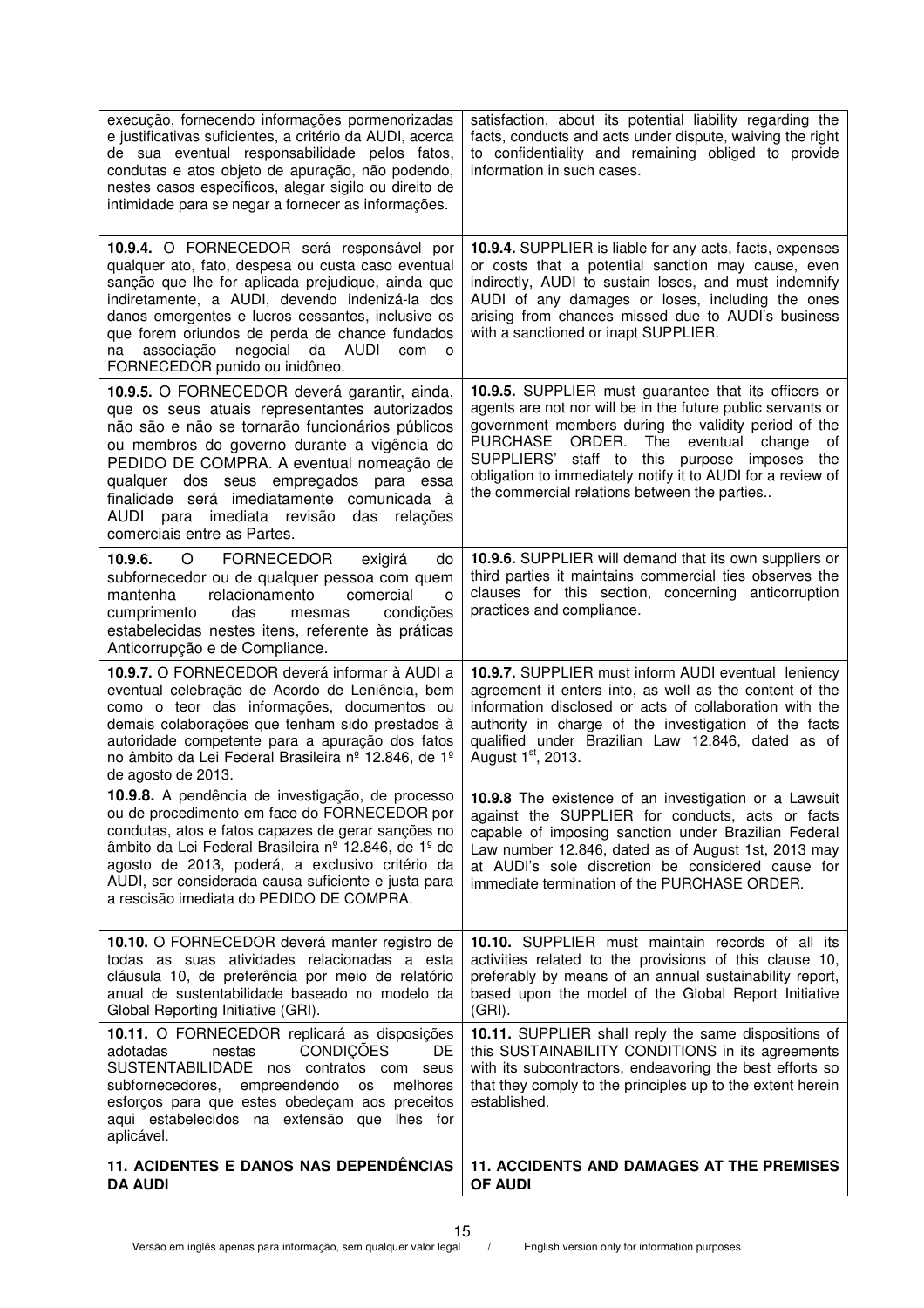| 11.1. O FORNECEDOR responderá, integralmente,<br>pelas consequências dos acidentes ou quaisquer<br>danos, patrimoniais e morais, que pessoas, físicas<br>ou jurídicas, sob sua responsabilidade, direta ou<br>indireta, venham a sofrer ou ocasionar nas<br>dependências da AUDI ou do local em que se dará a<br>prestação dos serviços, respondendo, ainda, pelo<br>Ressarcimento dos prejuízos comprovadamente<br>causados a terceiros que, da AUDI, venham a exigir<br>reparação, decorrentes de ato ou fato imputáveis a<br>tais pessoas.                                                                                                                                                                                                                                                                                                                                                                                                                                                                                                                    | 11.1. SUPPLIER shall be fully liable for the<br>consequences of accidents or any property damages<br>and pain and suffering that individuals or legal entities,<br>under its direct or indirect responsibility, may suffer or<br>cause at the facilities of AUDI or of the location where<br>the services will be performed, and shall also be liable<br>for the Reimbursement of the prejudices proven caused<br>to third parties that may request redress from AUDI<br>stemming from acts or facts imputable to such<br>individuals or legal entities.                                                                                                                                                                                                                                                                                                                                                                                                                                                                                                                                                                    |
|------------------------------------------------------------------------------------------------------------------------------------------------------------------------------------------------------------------------------------------------------------------------------------------------------------------------------------------------------------------------------------------------------------------------------------------------------------------------------------------------------------------------------------------------------------------------------------------------------------------------------------------------------------------------------------------------------------------------------------------------------------------------------------------------------------------------------------------------------------------------------------------------------------------------------------------------------------------------------------------------------------------------------------------------------------------|-----------------------------------------------------------------------------------------------------------------------------------------------------------------------------------------------------------------------------------------------------------------------------------------------------------------------------------------------------------------------------------------------------------------------------------------------------------------------------------------------------------------------------------------------------------------------------------------------------------------------------------------------------------------------------------------------------------------------------------------------------------------------------------------------------------------------------------------------------------------------------------------------------------------------------------------------------------------------------------------------------------------------------------------------------------------------------------------------------------------------------|
| 12.<br><b>CONFIDENCIALIDADE</b><br>Е<br><b>DIREITOS</b><br>DE<br>PROPRIEDADE INTELECTUAL                                                                                                                                                                                                                                                                                                                                                                                                                                                                                                                                                                                                                                                                                                                                                                                                                                                                                                                                                                         | 12.<br><b>AND</b><br><b>INTELLECTUAL</b><br><b>CONFIDENTIALITY</b><br><b>PROPERTY RIGHTS</b>                                                                                                                                                                                                                                                                                                                                                                                                                                                                                                                                                                                                                                                                                                                                                                                                                                                                                                                                                                                                                                |
| 12.1. O PRODUTO fabricado sob marcas, patentes<br>de modelo de utilização, desenhos e especificações<br>e / ou protótipos fornecidos pela AUDI, só para esta<br>poderá ser fornecido e jamais para terceiros, no<br>País ou no exterior, sob nenhum pretexto,<br>obrigando-se, ainda, o FORNECEDOR, por si, por<br>participantes diretos ou indiretos de seu capital,<br>empresas controladas, controladoras ou sujeitas a<br>controle comum, seus administradores, prepostos,<br>funcionários e / ou quaisquer outras pessoas sob<br>sua responsabilidade, direta ou indireta, inclusive<br>subfornecedores, a manter absoluto sigilo sobre os<br>dados técnicos que lhe forem confiados, só<br>revelando tais informações a seu pessoal, inclusive<br>medida<br>subfornecedores,<br>do<br>na<br>estritamente<br>necessário e mediante a garantia da observância,<br>pelos mesmos, das condições aqui estipuladas.<br>Como terceiros compreendem-se também pessoas,<br>físicas ou jurídicas, ligadas à rede de revendedores<br>ou oficinas autorizadas da AUDI. | 12.1.<br>The<br>PRODUCT<br>with<br>manufactured<br>the<br>trademarks,<br>utility<br>model<br>patents, designs<br>and<br>specifications and / or prototypes supplied by AUDI may<br>only be supplied to AUDI and under no circumstances to<br>third parties in Brazil or abroad, and SUPPLIER also<br>agrees, on its own behalf and on behalf of direct or<br>indirect participants in its capital, controlled companies,<br>controlling companies or companies under common<br>control, its officers, agents, employees and / or any<br>other individuals or legal entities for which it is directly or<br>indirectly responsible, including sub-suppliers, to keep<br>absolute secrecy regarding the technical data that may<br>be entrusted to them, and to only reveal such<br>information to its personnel, including sub-suppliers, to<br>the extent strictly necessary and against a guarantee<br>that they shall comply with the conditions stipulated<br>herein. Third parties are deemed to include individuals<br>or legal entities that are connected to the authorized<br>reseller or workshop network of AUDI. |
| 12.2. O FORNECEDOR fica obrigado a tratar como<br>segredo comercial todos os dados fornecidos pela<br>AUDI, ficando ciente de que a quebra de sigilo, por<br>parte do FORNECEDOR, de participantes diretos ou<br>indiretos de seu capital, empresas controladas,<br>controladoras ou sujeitas a controle comum, seus<br>administradores, prepostos, funcionários e / ou<br>quaisquer outras pessoas sob a responsabilidade,<br>direta ou indireta, do FORNECEDOR, inclusive<br>subfornecedores,<br>desenhos,<br>acerca<br>de<br>especificações e demais informações fornecidas<br>pela AUDI, pressupõe a prática do ilícito de<br>concorrência desleal, tal como definido em Lei,<br>sujeitando, assim, os representantes legais do<br>FORNECEDOR às penalidades legais, sem prejuízo<br>da obrigação de reparar perdas e danos sofridos<br>pela AUDI.                                                                                                                                                                                                           | 12.2. SUPPLIER agrees to treat all data supplied by<br>AUDI as trade secrets and is aware that the<br>unauthorized disclosure on the part of SUPPLIER, of<br>direct or indirect participants in its capital, controlled<br>companies, controlling companies or companies under<br>common control, its officers, agents, employees and / or<br>any other individuals or legal entities for which<br>SUPPLIER is directly or indirectly responsible, including<br>sub-suppliers, with regard to designs, specifications and<br>other information supplied by AUDI shall be construed<br>as an unlawful act of unfair competition, as defined in<br>the Law, and shall thus subject the legal representatives<br>of SUPPLIER to the legal penalties, without prejudice to<br>the obligation of paying losses and damages suffered by<br>AUDI.                                                                                                                                                                                                                                                                                  |
| 12.3. A obrigação de confidencialidade<br>aqui<br>estabelecida se estende por tempo indefinido,<br>mesmo após o término deste contrato.                                                                                                                                                                                                                                                                                                                                                                                                                                                                                                                                                                                                                                                                                                                                                                                                                                                                                                                          | 12.3. The confidentiality herein shall remain in effect<br>indefinitely even after the termination of this agreement.                                                                                                                                                                                                                                                                                                                                                                                                                                                                                                                                                                                                                                                                                                                                                                                                                                                                                                                                                                                                       |
| 12.4. O descumprimento ao disposto nas cláusulas                                                                                                                                                                                                                                                                                                                                                                                                                                                                                                                                                                                                                                                                                                                                                                                                                                                                                                                                                                                                                 | 12.4. The failure to fulfill the provisions of sections 12.1.                                                                                                                                                                                                                                                                                                                                                                                                                                                                                                                                                                                                                                                                                                                                                                                                                                                                                                                                                                                                                                                               |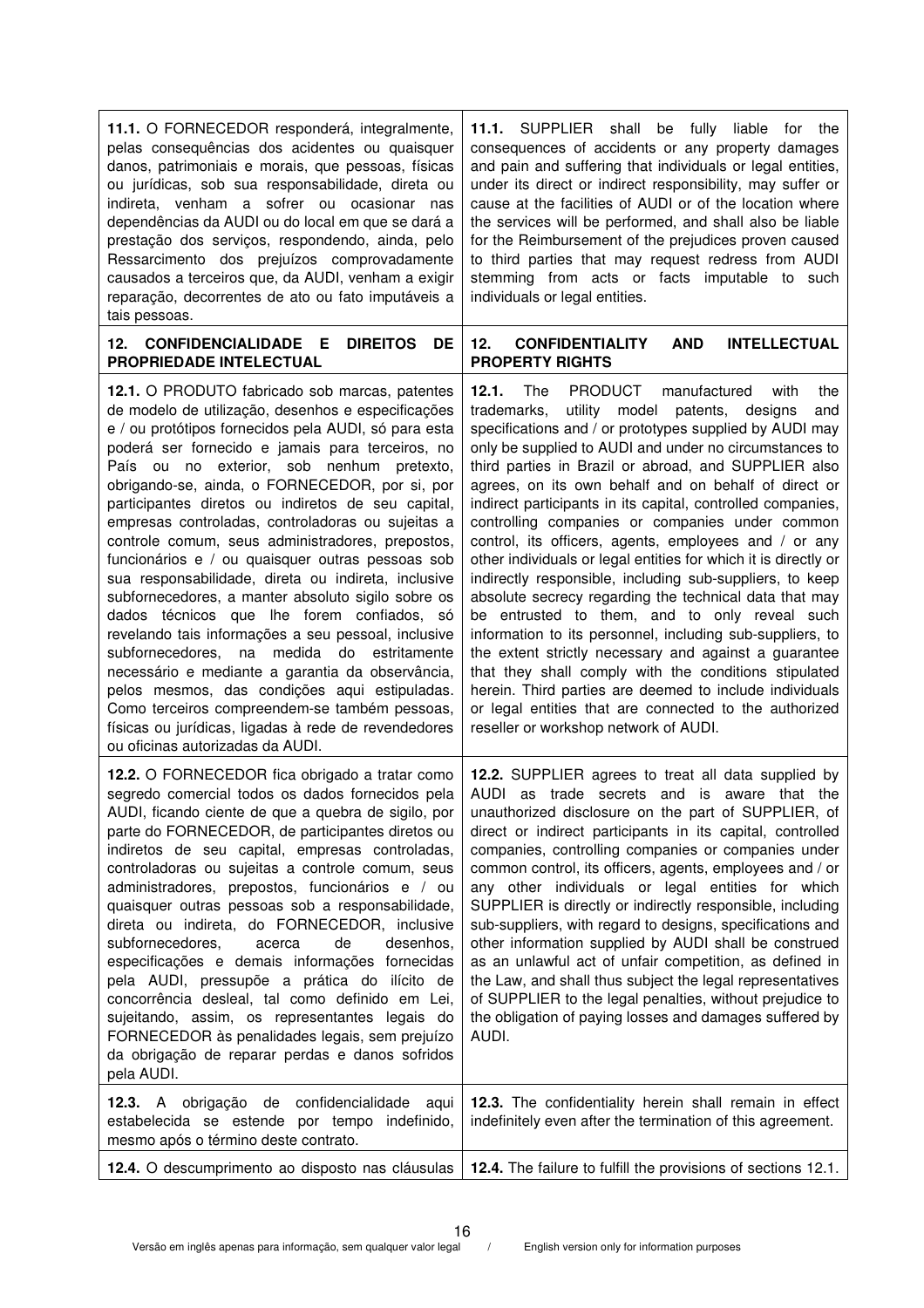| 12.1 e 12.2 acima, caracterizará infringência, por<br>parte do FORNECEDOR, de direitos de propriedade<br>intelectual, definida em Lei como violação de marcas<br>de indústria e comércio, de privilégio de invenção,<br>de modelo de utilidade, desenho ou modelo<br>industrial. Além das responsabilidades civis e penais<br>aplicáveis ao procedimento, a AUDI<br>poderá<br>considerar extinto o PEDIDO DE COMPRA, arcando<br>o FORNECEDOR com as perdas e danos daí<br>decorrentes.  | and 12.2. above shall characterize an infringement, on<br>the part of SUPPLIER, of intellectual property rights,<br>defined in the Law as the violation of industry and trade<br>marks, of invention patents, of utility models, industrial<br>designs or models. In addition to the civil and criminal<br>liabilities applicable to the procedure, AUDI may<br>consider the PURCHASE ORDER to be extinguished,<br>and SUPPLIER shall then bear the damages arising<br>therefrom.                                                |
|-----------------------------------------------------------------------------------------------------------------------------------------------------------------------------------------------------------------------------------------------------------------------------------------------------------------------------------------------------------------------------------------------------------------------------------------------------------------------------------------|----------------------------------------------------------------------------------------------------------------------------------------------------------------------------------------------------------------------------------------------------------------------------------------------------------------------------------------------------------------------------------------------------------------------------------------------------------------------------------------------------------------------------------|
| 12.5.<br>Salvo<br>prévia<br>autorização<br>escrita<br>е<br>conhecimento da AUDI, o FORNECEDOR não está<br>autorizado a realizar venda direta a qualquer<br>unidade do Grupo AUDI sediada no exterior.                                                                                                                                                                                                                                                                                   | 12.5. Except with the prior authorization in writing of<br>AUDI, SUPPLIER is not authorized to make direct sales<br>to any unit of the AUDI Group with its principal place of<br>business abroad.                                                                                                                                                                                                                                                                                                                                |
| 12.6. Salvo prévia autorização escrita da AUDI, o<br>FORNECEDOR não mencionará, como elemento de<br>propaganda, a relação comercial que mantém com a<br>AUDI, não divulgará a existência e/ou o conteúdo<br>dos PEDIDOS DE COMPRA e dos DOCUMENTOS<br>CORRELATOS, números de peças, relatórios de<br>Amostras, laboratórios e inspeção ou quaisquer<br>informações conexas<br>outras<br>escopo<br>ao<br>do<br>Fornecimento.                                                             | 12.6. Except with the prior authorization in writing of<br>AUDI, SUPPLIER shall not mention the commercial<br>relationship that it has with AUDI as an element of<br>publicity, shall not disclose the existence and / or the<br>content of PURCHASE ORDERS and of the RELATED<br>DOCUMENTS, part numbers, Sample, laboratory and<br>inspection reports, or any other information in<br>connection with the purpose of the Supply.                                                                                               |
| 12.7. O PRODUTO deverá conter, obrigatoriamente,<br>a identificação do Fornecedor, bem como, sempre<br>que solicitado, as siglas ou marcas da AUDI. A<br>embalagem do PRODUTO trará o nome, endereço e<br>CNPJ da AUDI. O emprego de siglas ou marcas da<br>AUDI no PRODUTO, ou a menção de seu nome na<br>embalagem, não significará, de forma alguma,<br>cessão do direito ao uso do nome e de tais siglas e<br>marcas.                                                               | 12.7. The PRODUCT shall compulsorily contain the<br>identification of the Supplier, as well as, upon request,<br>the acronyms or trademarks of AUDI. The packaging of<br>the PRODUCT shall contain the name, address and<br>National Corporate Taxpayers'<br>Register ("CNPJ")<br>number of AUDI. The use of acronyms or trademarks of<br>AUDI on the PRODUCT or mention of its name on the<br>packaging shall not in any way mean an assignment of<br>the right to use the name and such acronyms and<br>trademarks.            |
| <b>12.8.</b> A AUDI, a seu exclusivo<br>critério, fica<br>autorizada a eliminar suas siglas<br>marcas<br>ou<br>gravadas em PRODUTO Devolvido / Rejeitado,<br>mesmo que isso importe em sua inutilização,<br>independentemente de qualquer indenização ao<br>FORNECEDOR.                                                                                                                                                                                                                 | <b>12.8.</b> AUDI at its sole discretion is authorized to<br>eliminate its acronyms or trademarks engraved on the<br>Returned / Refused PRODUCT, even if this makes it<br>useless,<br>regardless<br>of<br>any<br>indemnification<br>to<br>SUPPLIER.                                                                                                                                                                                                                                                                              |
| 12.9. Os sistemas e objetos passíveis de privilégios,<br>quando desenvolvidos em<br>conjunto<br>com<br>$\circ$<br>FORNECEDOR, ou por este, em decorrência do<br>PEDIDO DE COMPRA, pertencem à AUDI, a quem<br>assistirá o direito de requerer as respectivas<br>patentes, no Brasil e no exterior, nos termos legais.                                                                                                                                                                   | 12.9. The systems and objects that are eligible for<br>patenting, when developed together with SUPPLIER or<br>by SUPPLIER as a result of the PURCHASE ORDER,<br>shall belong to AUDI that shall be entitled to apply for<br>the respective patents in Brazil and abroad under the<br>legal terms.                                                                                                                                                                                                                                |
| 12.10. O FORNECEDOR garante não pender sobre<br>qualquer dúvida, judicial<br><b>PRODUTO</b><br>ou<br>0<br>extrajudicial, acerca de patentes, marcas, desenhos,<br>modelos industriais e de utilidade, privilégios de<br>terceiros ou quaisquer outros direitos de propriedade<br>intelectual, afetos à fabricação, comercialização ou<br>uso do PRODUTO, responsabilizando-se pelas<br>consequências danosas à AUDI, relativamente a<br>quaisquer reclamações sobre infrações, reais ou | 12.10. SUPPLIER warrants that there are no judicial or<br>extrajudicial doubts in connection with the PRODUCT,<br>regarding patents, trademarks, designs, industrial and<br>utility models, third-party privileges or any other<br>intellectual property rights regarding the manufacturing,<br>commercialization or use of the PRODUCT and<br>assumes liability for the damages resulting therefrom for<br>AUDI with regard to any complaints of real or supposed<br>infringements of such rights, including for the defense of |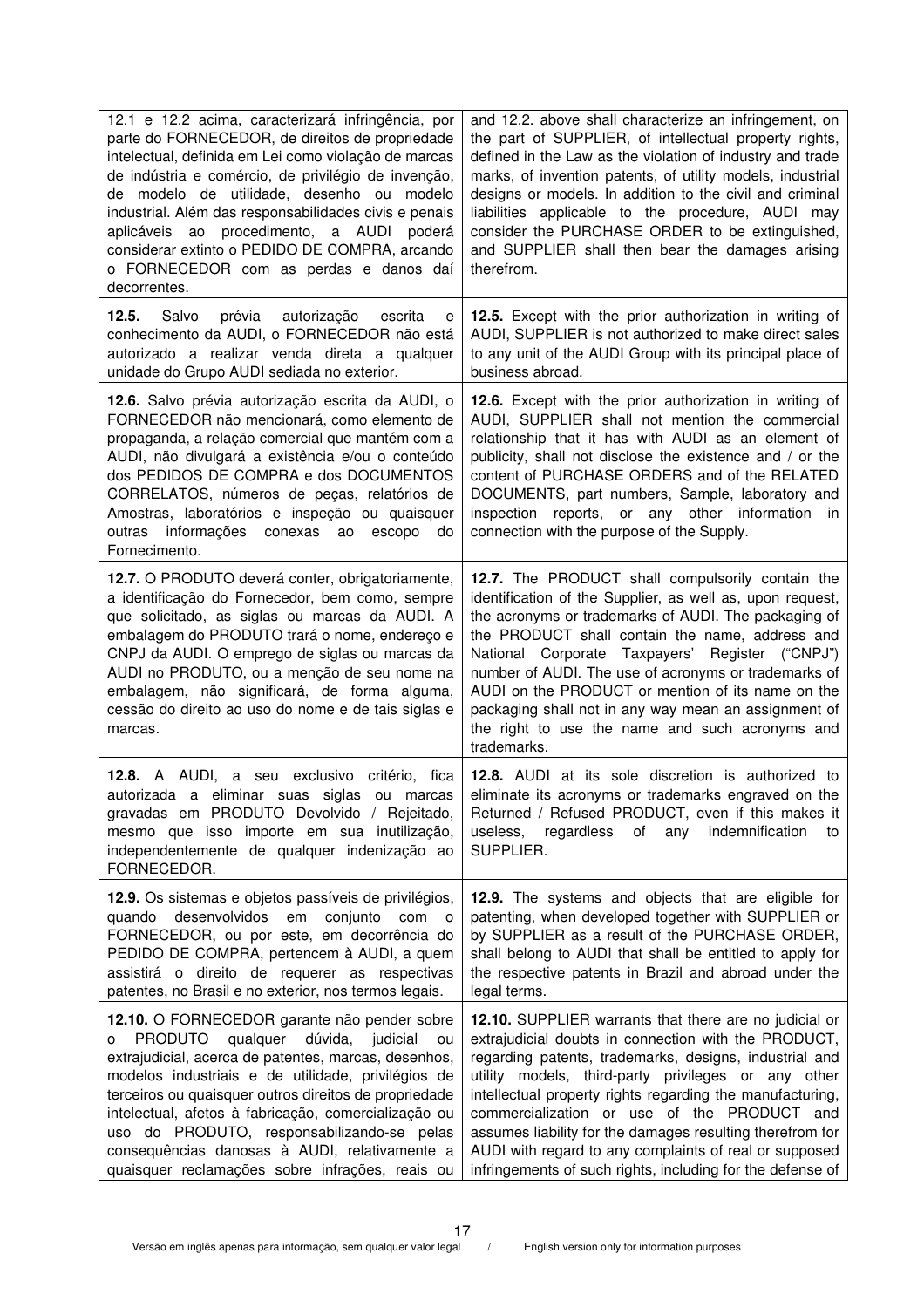| supostas, a tais direitos, inclusive pela defesa da<br>AUDI,<br>demais<br>sociedades<br>do<br>Grupo<br><b>AUDI</b><br>envolvidas<br>pendência,<br>porventura<br>na<br>seus<br>e cessionários,<br>bem<br>dos<br>sucessores<br>como<br>revendedores autorizados de produtos AUDI, em<br>quaisquer procedimentos de terceiros, judiciais ou<br>não, resultantes de tais reclamações.                                                                                                                               | AUDI, other companies of the AUDI Group that may be<br>involved in the case, their successors and assignees, as<br>well as the authorized AUDI product resellers, in any<br>actions of third parties, whether court actions or not, that<br>result from such complaints.                                                                                                                                                                                                                                |
|-----------------------------------------------------------------------------------------------------------------------------------------------------------------------------------------------------------------------------------------------------------------------------------------------------------------------------------------------------------------------------------------------------------------------------------------------------------------------------------------------------------------|---------------------------------------------------------------------------------------------------------------------------------------------------------------------------------------------------------------------------------------------------------------------------------------------------------------------------------------------------------------------------------------------------------------------------------------------------------------------------------------------------------|
| 12.11. Se em decorrência de qualquer uma das<br>hipóteses previstas nesta cláusula 12 <sup>ª</sup> , a AUDI<br>necessitar adiantar valores, o FORNECEDOR, de<br>pronto, a Ressarcirá pela quantia despendida.                                                                                                                                                                                                                                                                                                   | 12.11. If as a result of any action under this clause,<br>AUDI needs to advance payments, SUPPLIER shall<br>promptly Reimburse the amount spent.                                                                                                                                                                                                                                                                                                                                                        |
| 13. INDENIZAÇÃO SUPLEMENTAR                                                                                                                                                                                                                                                                                                                                                                                                                                                                                     | <b>13. SUPPLEMENTARY INDEMNIFICATION</b>                                                                                                                                                                                                                                                                                                                                                                                                                                                                |
| 13.1. Em decorrência do quanto especificado nas<br>cláusulas 5 <sup>a</sup> , 6 <sup>a</sup> , 7 <sup>a</sup> , 8 <sup>a</sup> , 9 <sup>a</sup> , 10 <sup>a</sup> , 11 <sup>a</sup> e 12 <sup>a</sup> , a AUDI<br>terá direito de exigir do FORNECEDOR uma<br>Indenização Suplementar relativa aos Prejuízos,<br>Diretos e Indiretos, comprovadamente incorridos,<br>observando-se, a respeito, o disposto nas cláusulas<br>13.2 e 13.3, adiante.                                                               | 13.1. As a result of the provisions of sections 5, 6, 7, 8,<br>9, 10, 11 and 12, AUDI shall be entitled to request from<br>SUPPLIER a Supplementary Indemnification for the<br>Direct and Indirect Damages that it has proven incurred,<br>with due regard for the provisions of sections 13.2 and<br>13.3 below in this respect.                                                                                                                                                                       |
| 13.2. Entende-se como Indenização Suplementar<br>decorrente de Prejuízos<br>Diretos<br>os valores<br>relacionados, mas não limitados a, mão-de-obra<br>ociosa nos casos de perda de produção, horas<br>despendidas com retrabalho na complementação de<br>partes, peças e componentes não-montados e todos<br>os demais prejuízos diretos causados por ato ou fato<br>FORNECEDOR,<br>imputável<br>desde<br>ao<br>que<br>devidamente comprovados e apontados pela AUDI<br>como de exigibilidade líquida e certa. | 13.2. Supplementary Indemnification stemming from<br>Direct Damages is understood as the amounts with<br>regard to, but not limited to, idle labor in cases of loss of<br>production,<br>hours<br>spent<br>for<br>reworking<br>when<br>complementing the unassembled parts, pieces and<br>components and all other direct damages caused by an<br>act or fact imputable to SUPPLIER, provided that it is<br>evidenced<br>indicated<br><b>AUDI</b><br>duly<br>and<br>by<br>as<br>unquestionably payable. |
| 13.3. Entende-se como Indenização Suplementar<br>de Prejuízos<br>Indiretos os danos<br>decorrente<br>emergentes e/ou lucros cessantes e demais custos<br>associados.                                                                                                                                                                                                                                                                                                                                            | 13.3. Supplementary Indemnification stemming from<br>Indirect Damages is understood as the emerging<br>damages and/or loss of profits and other associated<br>costs.                                                                                                                                                                                                                                                                                                                                    |
| <b>14. FATURAMENTO E PAGAMENTO</b>                                                                                                                                                                                                                                                                                                                                                                                                                                                                              | <b>14. BILLING AND PAYMENT</b>                                                                                                                                                                                                                                                                                                                                                                                                                                                                          |
| 14.1. Determinada Fatura / Duplicata poderá conter<br>vários itens de PRODUTO, constantes de diversos<br>PEDIDOS DE COMPRA, desde que sejam da<br>mesma classificação fiscal e local de recebimento.                                                                                                                                                                                                                                                                                                            | 14.1. The Statement / Trade Bill may contain various<br>items of the PRODUCT, contained in different<br>PURCHASE ORDERS, provided that they have the<br>same tax classification and place of receipt.                                                                                                                                                                                                                                                                                                   |
| 14.2. A AUDI não pagará pelo Fornecimento do<br>PRODUTO em quantidade, volume, Preço ou<br>especificações diversas daquelas constantes no<br>PEDIDO DE COMPRA e/ou nos DOCUMENTOS<br>CORRELATOS, salvo quando tal Fornecimento<br>tenha sido prévia e expressamente autorizado pela<br>AUDI.                                                                                                                                                                                                                    | 14.2. AUDI shall not pay for the Delivery of the<br>PRODUCT when different in amount, volume, Price or<br>specifications from those contained in the PURCHASE<br>ORDER and/or in the RELATED DOCUMENTS, unless<br>such Delivery has been previously and expressly<br>authorized by AUDI.                                                                                                                                                                                                                |
| 14.3. As Faturas / Duplicatas do PRODUTO, bem<br>como as informações sobre transferências e<br>endosso passados pelo FORNECEDOR serão<br>entregues, no setor de "Contas a Pagar" da AUDI,<br>com antecedência mínima de 15 (quinze) dias em<br>respectivos<br>vencimentos,<br>relação<br>aos<br>seus<br>prorrogando-se, automaticamente,<br>o prazo de<br>pagamento por tantos dias quantos forem os dias de                                                                                                    | 14.3. The Statements / Trade Bills of the PRODUCT, as<br>well as the information on transfers and endorsements<br>made by SUPPLIER shall be delivered to the "Accounts<br>Payable" sector of AUDI, at least fifteen (15) days<br>before their respective due dates, and the due date for<br>payment shall be automatically extended by as many<br>days as the delivery of the Statements, Trade Bills and<br>information was delayed.                                                                   |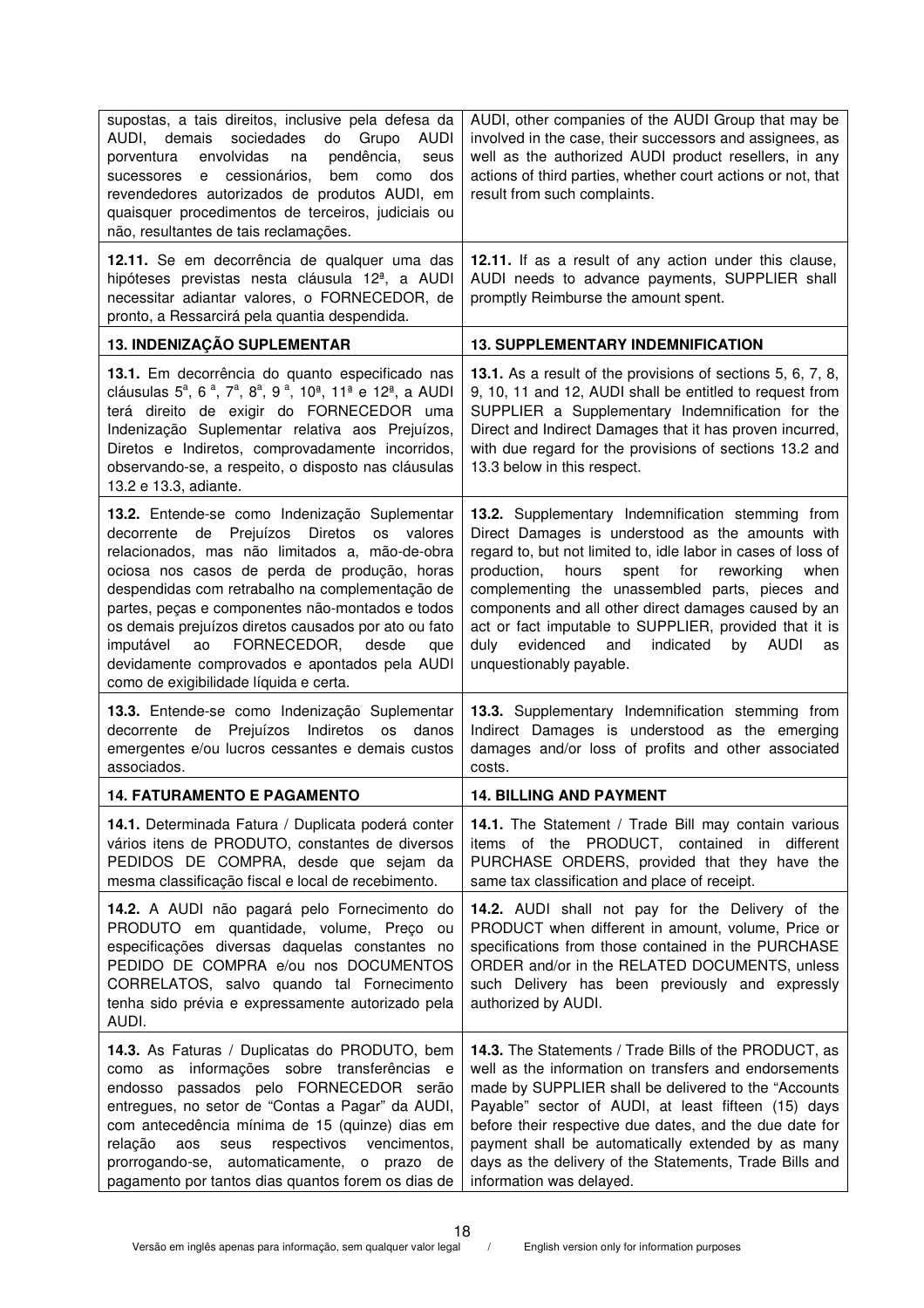| atraso verificado na entrega das Faturas, Duplicatas<br>e informações.                                                                                                                                                                                                                                                                                                                                                                                                                                                                                                                                                                                                                                  |                                                                                                                                                                                                                                                                                                                                                                                                                                                                                                                                                                                                                                                                                                                        |
|---------------------------------------------------------------------------------------------------------------------------------------------------------------------------------------------------------------------------------------------------------------------------------------------------------------------------------------------------------------------------------------------------------------------------------------------------------------------------------------------------------------------------------------------------------------------------------------------------------------------------------------------------------------------------------------------------------|------------------------------------------------------------------------------------------------------------------------------------------------------------------------------------------------------------------------------------------------------------------------------------------------------------------------------------------------------------------------------------------------------------------------------------------------------------------------------------------------------------------------------------------------------------------------------------------------------------------------------------------------------------------------------------------------------------------------|
| 14.4. O FORNECEDOR sempre indicará na Nota<br>Fiscal: (I) o número completo do PEDIDO DE<br>COMPRA; (II) o número da PROGRAMAÇÃO DE<br>ENTREGA correspondente; (III) o número do código<br>do FORNECEDOR, seguido da razão social da<br>AUDI; (IV) o estabelecimento da AUDI destinatário<br>do PRODUTO e a sua área de descarga; (V) o<br>número e a designação do PRODUTO; (VI) o<br>número do inventário, sempre que requisitado. O<br><b>FORNECEDOR</b><br>será<br>responsável<br>$\mathsf{o}$<br>pela<br>rastreabilidade do PRODUTO faturado que não<br>possa ser individualmente identificado.                                                                                                    | 14.4. SUPPLIER shall always indicate the following on<br>the Tax Invoice: (I) full PURCHASE ORDER number;<br>(II) the corresponding DELIVERY SCHEDULE number;<br>(III) the SUPPLIER code number, followed by the<br>corporate name of AUDI; (IV) the establishment of AUDI<br>that will receive the PRODUCT and its unloading area;<br>(V) the PRODUCT number and name; (VI) the inventory<br>number, upon request. SUPPLIER shall be responsible<br>for the traceability of the billed PRODUCT that cannot<br>be identified individually.                                                                                                                                                                             |
| 14.5. As prorrogações de vencimento das Faturas /<br>Duplicatas, motivadas pelo não atendimento do<br>prazo referido na cláusula 14.3 ou pela indicação<br>equivocada das condições de pagamento, serão<br>pela AUDI independentemente<br>efetuadas<br>de<br>qualquer comunicação prévia ao FORNECEDOR.                                                                                                                                                                                                                                                                                                                                                                                                 | 14.5. Extensions of the due dates of the Statements /<br>Trade Bills, when due to the failure to meet the deadline<br>mentioned in section 14.3 or to the erroneous indication<br>of the payment conditions, shall be made by AUDI<br>regardless of any prior communication to SUPPLIER.                                                                                                                                                                                                                                                                                                                                                                                                                               |
| 14.6. A inobservância, pelo FORNECEDOR, de<br>das<br>condições requeridas<br>qualquer<br>para<br>$\circ$<br>pagamento das Faturas / Duplicatas motivará a<br>suspensão do pagamento respectivo até a plena e<br>total regularização da pendência. A postergação não<br>ensejará ao FORNECEDOR o direito de pleitear a<br>incidência de atualização monetária ou juros de<br>mora. A AUDI, com relação a títulos que o<br>FORNECEDOR negociar com terceiros, também<br>não será responsável pelo ônus que decorrer do<br>pagamento, em data posterior ao respectivo<br>vencimento, motivado pela não apresentação da<br>documentação e informações aqui tratadas, com a<br>antecedência mínima prevista. | 14.6. If SUPPLIER fails to observe any of the conditions<br>requested for the payment of the Statements / Trade<br>Bills, then this shall lead to the suspension of the<br>respective payment until the full and total regularization<br>of the outstanding obligation. The postponement shall<br>not grant SUPPLIER the right to request inflation<br>adjustment or default interest. AUDI shall, with regard to<br>bills that SUPPLIER may trade with third parties, also<br>not be responsible for the encumbrance that arises from<br>payment later than the respective due date, when due to<br>the failure to present the documentation and information<br>dealt with herein, with the minimum advance required. |
| 14.6.1. Os títulos de responsabilidade da AUDI<br>serão pagos na praça de São Bernardo do Campo<br>ou outra por ela expressamente indicada. Os títulos<br>serão apresentados para cobrança e/ou pagamento,<br>unicamente, no setor de "Contas a Pagar" da AUDI.                                                                                                                                                                                                                                                                                                                                                                                                                                         | 14.6.1. The bills for which AUDI is responsible shall be<br>paid in São Bernardo do Campo or such other location<br>as is expressly indicated by it. The bills shall be<br>presented for collection and/or payment solely to the<br>"Accounts Payable" sector of AUDI.                                                                                                                                                                                                                                                                                                                                                                                                                                                 |
| <b>15. DEDUÇÕES DE PAGAMENTO</b>                                                                                                                                                                                                                                                                                                                                                                                                                                                                                                                                                                                                                                                                        | <b>15. REBATES FROM PAYMENTS</b>                                                                                                                                                                                                                                                                                                                                                                                                                                                                                                                                                                                                                                                                                       |
| 15.1. A AUDI estará autorizada a realizar as<br>do primeiro<br>Deduções<br>pagamento<br>seguintes<br>subsequente ao fato: (I) da Indenização Exigível<br>correspondente a Garantia do PRODUTO, referida<br>nas cláusulas 4.1 e 4.3; (II) do Ressarcimento de<br>todas as despesas previstas nas cláusulas 6.2,<br>6.2.1, 6.8, 6.9, 6.9.1, 6.10, 7.2, 8.3, 9.6, 10.1, 11.1,<br>12.11 e 16.2; (III) da Indenização Suplementar<br>decorrente dos Prejuízos Diretos de que tratam as<br>cláusulas 13 e 17.5; e (IV) de todas as demais<br>quantias e eventuais penalidades relacionadas ao<br>inadimplemento do PEDIDO DE COMPRA.                                                                          | 15.1. Provided that they are duly proven and indicated<br>to SUPPLIER as unquestionably payable, AUDI shall be<br>authorized to make the following Rebates from the first<br>payment subsequent to the fact:<br>(I) Payable<br>Indemnification corresponding to the PRODUCT<br>Warranty mentioned in sections 4.1. and 4.3.; (II)<br>Reimbursement of all expenses set forth in sections 6.2,<br>6.2.1, 6.8, 6.9, 6.9.1, 6.10, 7.2, 8.3, 9.6, 10.1,<br>11.1,12.11 and 16.2; (III) Supplementary Indemnification<br>arising out of the Direct Damages dealt with in sections<br>13 and 17.5; and (IV) all other amounts and potential<br>penalties related to default on the PURCHASE ORDER.                            |
| 15.1.1. Se por qualquer motivo as deduções não<br>possíveis,<br>a AUDI<br>sejam<br>poderá<br>exigir<br>do                                                                                                                                                                                                                                                                                                                                                                                                                                                                                                                                                                                               | 15.1.1. In any event Rebates are not possible, AUDI<br><b>SUPPLIER</b><br>require<br>from<br>the<br>immediate<br>may                                                                                                                                                                                                                                                                                                                                                                                                                                                                                                                                                                                                   |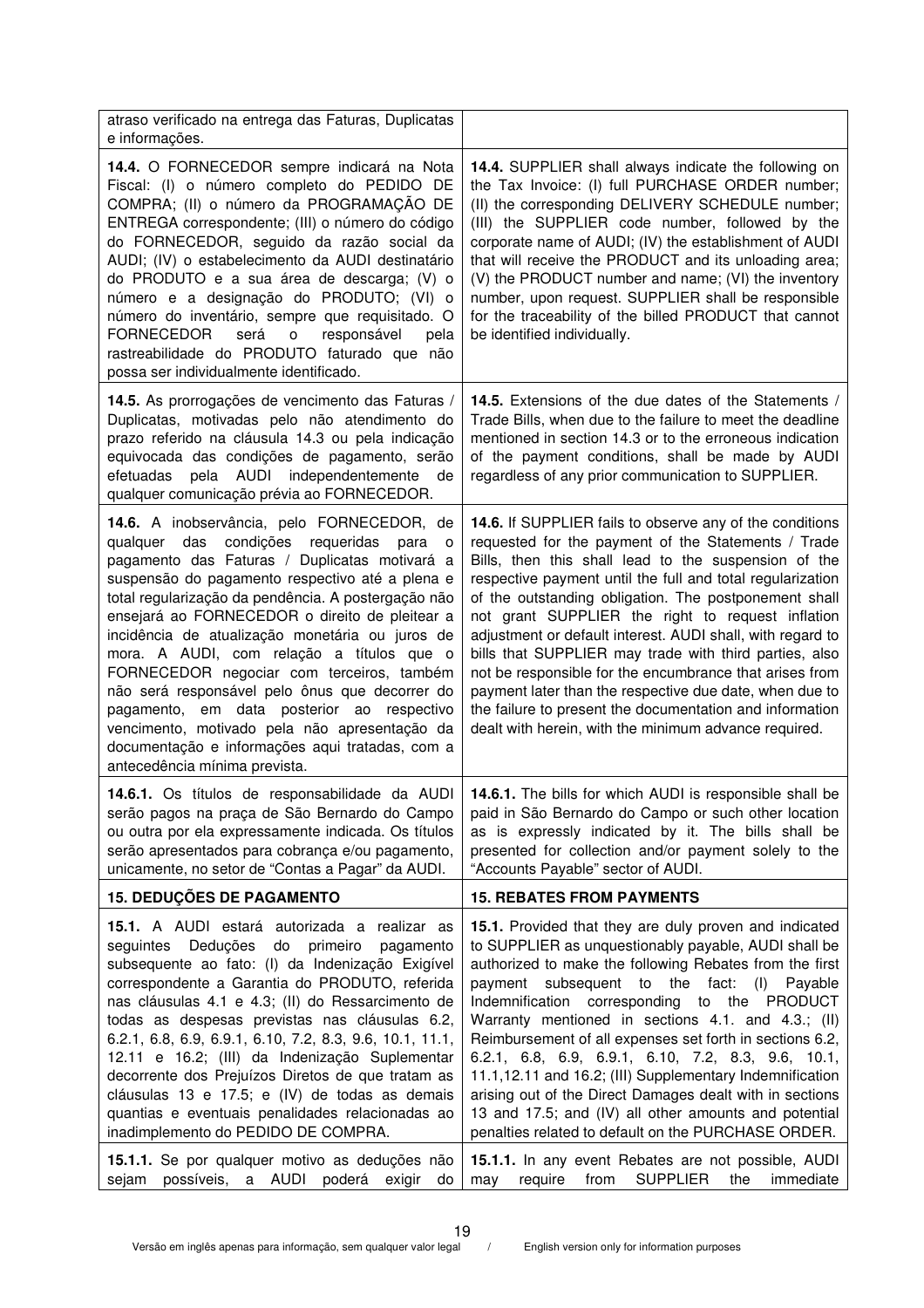| <b>FORNECEDOR</b><br>imediato<br>reembolso<br>dos<br>O<br>respectivos valores.                                                                                                                                                                                                                                                                                                                                                                                                                                                                                                                                                                                                                                            | reimbursement of the respective amounts.                                                                                                                                                                                                                                                                                                                                                                                                                                                                                                                                                                              |
|---------------------------------------------------------------------------------------------------------------------------------------------------------------------------------------------------------------------------------------------------------------------------------------------------------------------------------------------------------------------------------------------------------------------------------------------------------------------------------------------------------------------------------------------------------------------------------------------------------------------------------------------------------------------------------------------------------------------------|-----------------------------------------------------------------------------------------------------------------------------------------------------------------------------------------------------------------------------------------------------------------------------------------------------------------------------------------------------------------------------------------------------------------------------------------------------------------------------------------------------------------------------------------------------------------------------------------------------------------------|
| <b>16. AUDITORIA</b>                                                                                                                                                                                                                                                                                                                                                                                                                                                                                                                                                                                                                                                                                                      | <b>16. AUDITING</b>                                                                                                                                                                                                                                                                                                                                                                                                                                                                                                                                                                                                   |
| 16.1. Fica reservado à AUDI, a qualquer tempo,<br>mesmo após o último pagamento relativo ao<br>PEDIDO DE COMPRA, o direito de solicitar ao<br>FORNECEDOR, e este obriga-se a apresentar, de<br>imediato, todos os documentos e esclarecimentos<br>necessários<br>à verificação<br>conferência<br>$\sqrt{2}$<br>e<br>dados<br>comprovação<br>dos<br>que<br>geraram<br>as<br>Duplicatas,<br>inclusive<br>respectivas<br>Faturas<br>$\sqrt{2}$<br>pertinentes àquelas já aceitas. Para tanto, estará<br>franqueado à AUDI ou ao auditor por ela<br>credenciado, se assim entender conveniente, o<br>acesso às instalações do FORNECEDOR, em<br>horário normal de trabalho, objetivando o exame da<br>documentação envolvida. | <b>16.1.</b> AUDI is reserved the right to, at any time, even<br>after the last payment for a PURCHASE ORDER,<br>request from SUPPLIER, and SUPPLIER undertakes to<br>immediately present all documents and clarifications<br>necessary for the verification / control and proof of the<br>data that generated the respective Statements / Trade<br>Bills, including those already accepted. Therefore, AUDI<br>or the auditor accredited by AUDI may, if it deems<br>convenient, request access to<br>the facilities of<br>SUPPLIER, during normal working hours, in order to<br>examine the documentation involved. |
| 16.1.1. O FORNECEDOR, para atendimento do<br>acima exposto e, também, para efeitos fiscais,<br>deverá manter em seu poder os registros de mão-<br>de-obra e materiais usados e demais documentos<br>pertinentes, pelo prazo de 5 (cinco) anos, contados<br>a partir do ano seguinte àquele do pagamento final<br>do PEDIDO DE COMPRA.                                                                                                                                                                                                                                                                                                                                                                                     | 16.1.1. SUPPLIER shall, in order to comply with the<br>foregoing and also for tax purposes, keep the records of<br>the labor and material used and the other applicable<br>documents in its power, for a period of five (5) years<br>from the year following the year in which the final<br>payment of the PURCHASE ORDER was made.                                                                                                                                                                                                                                                                                   |
| 16.2. Se, em função da auditoria retro mencionada,<br>for constatada qualquer pendência ou discrepância<br>por ato, fato, ação ou omissão comprovadamente<br>imputados ao FORNECEDOR, este se obriga, em<br>função da ocorrência, a: (I) tomar toda e qualquer<br>medida para a sua regularização; (II) arcar com todo<br>e qualquer ônus dela resultante; (III) Ressarcir à<br><b>AUDI</b><br>valores<br>esta<br>inadequadamente<br>por<br>despendidos; e (IV) responder pelas ocorrências, se<br>for o caso, mantendo a AUDI a salvo de quaisquer<br>reclamações e/ou punições que de suas faltas<br>resultarem.                                                                                                        | 16.2. If, as a consequence of the above-mentioned<br>audit, any outstanding obligation or discrepancy due to<br>an act, fact, action or omission proven imputed to<br>SUPPLIER is verified, SUPPLIER undertakes, as a<br>consequence of the occurrence, to: (I) take any and all<br>measures for its regularization; (II) bear any and all<br>encumbrances resulting therefrom; (III) Reimburse<br>AUDI for the amounts inadequately spent by AUDI; and<br>(IV) answer for the occurrences, if applicable, and hold<br>AUDI harmless from any complaints and/or punitions<br>that result from its faults.             |
| 16.3. Ainda, fica a AUDI, desde já, autorizada a<br>efetuar verificações "in loco" dos processos de<br>produção do FORNECEDOR, a fim de verificar o<br>às<br>cumprimento<br>disposições<br>das<br>presentes<br>CONDIÇÕES DE SUSTENTABILIDADE, bem como<br>demais INSTRUMENTOS CONTRATUAIS, inclusive<br>mediante visitas às instalações dos subfornecedores<br>e toda a cadeia produtiva.                                                                                                                                                                                                                                                                                                                                 | 16.3. AUDI has the right to inspect SUPPLIER's<br>facilities as per their production process in order to<br>verify its compliance with the SUSTAINABILITY<br>CONDITIONS set herein or in other agreement forms,<br>including the inspection to subcontractors sites and its<br>productive chain.                                                                                                                                                                                                                                                                                                                      |
| 16.3.1. O FORNECEDOR apresentará, ainda,<br>sempre que solicitado, toda e qualquer informação<br>necessária para que a AUDI possa avaliar sua<br>capacidade econômico financeira para atendimento<br>ao PEDIDO DE COMPRA.                                                                                                                                                                                                                                                                                                                                                                                                                                                                                                 | 16.3.1. SUPPLIER will provide AUDI with any and all<br>information AUDI requests in order to asses the<br>SUPPLIER's<br>fulfill<br>economic<br>capacity<br>to<br>the<br>PURCHASE ORDER.                                                                                                                                                                                                                                                                                                                                                                                                                               |
| 16.4. É facultado à AUDI realizar auditoria no<br>FORNECEDOR, nas condições precedentes desta<br>cláusula, objetivando a adequação e verificação de<br><b>FORNECEDOR</b><br>adequação<br>do<br>do<br>e<br>FORNECIMENTO aos parâmetros do programa<br>INOVAR-AUTO (Decreto Nº 7.819, de 3 de outubro                                                                                                                                                                                                                                                                                                                                                                                                                       | 16.4. AUDI has the right to audit SUPPLIER, in the<br>preceding conditions, in order to accrue its compliance<br>with the standards of the INOVAR-AUTO Program<br>(Decree number 7.819, as of October 3rd, 2012) or any<br>of its further amendments.                                                                                                                                                                                                                                                                                                                                                                 |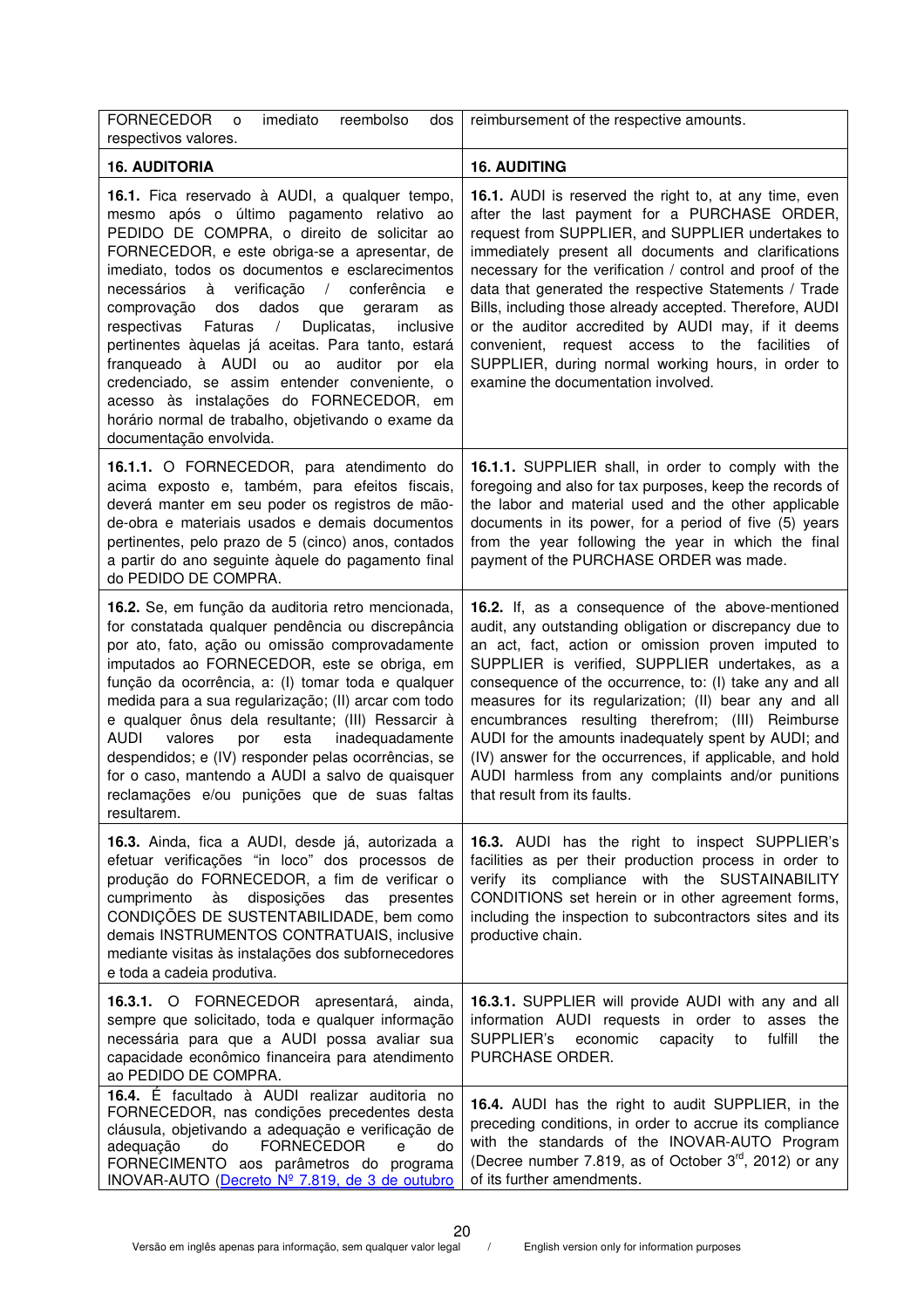| de 2012 – Programa de Incentivo à Inovação<br>Tecnológica e Adensamento da Cadeia Produtiva de<br>Veículos Automotores) ou outro que o substitua.                                                                                                                                                                                                                                                                              |                                                                                                                                                                                                                                                                                                                                                |
|--------------------------------------------------------------------------------------------------------------------------------------------------------------------------------------------------------------------------------------------------------------------------------------------------------------------------------------------------------------------------------------------------------------------------------|------------------------------------------------------------------------------------------------------------------------------------------------------------------------------------------------------------------------------------------------------------------------------------------------------------------------------------------------|
| 17. DISSOLUÇÃO                                                                                                                                                                                                                                                                                                                                                                                                                 | <b>17. DISSOLUTION</b>                                                                                                                                                                                                                                                                                                                         |
| 17.1. Ficará facultado a qualquer das Partes<br>considerar resilido o PEDIDO DE COMPRA,<br>mediante a simples expedição de Prévio Aviso, com<br>uma antecedência mínima de 60 (sessenta) dias,<br>para ITENS PRODUTIVOS, e de 30 (trinta) dias,<br>para ITENS NÃO PRODUTIVOS. O Prévio Aviso<br>poderá ser expedido a qualquer tempo e a<br>dissolução<br>operar-se-á sem<br>composição<br>de<br>qualquer tipo de indenização. | 17.1. Any of the Parties may consider the PURCHASE<br>ORDER terminated by issuing a simple Prior Notice at<br>least sixty (60) days for PRODUCTIVE ITEMS and at<br>least thirty (30) days for NON-PRODUCTIVE ITEMS.<br>The Prior Notice may be issued at any time and the<br>termination shall be made without any kind of<br>indemnification. |
| 17.2. O PEDIDO DE COMPRA poderá ser<br>considerado imediatamente resolvido, de pleno<br>qualquer<br>direito,<br>por<br>uma<br>das<br>Partes,<br>independentemente de interpelação ou notificação,<br>judicial ou extrajudicial, nas seguintes hipóteses:                                                                                                                                                                       | 17.2. The PURCHASE ORDER may be considered<br>immediately terminated, by operation of law, by any of<br>the Parties, regardless of a judicial or extrajudicial<br>summons or notice, in the following events:                                                                                                                                  |
| a) se ocorrerem motivos de Força Maior ou Caso<br>Fortuito, tais como os indicados na cláusula 18<br>adiante, que, sem culpa das Partes, obriguem-nas a<br>paralisar ou limitar suas respectivas produções;                                                                                                                                                                                                                    | a) if reasons of Force Majeure or Acts of God occur,<br>such as those indicated in section 18 below that, without<br>the fault of the Parties, oblige them to stop or limit their<br>respective production;                                                                                                                                    |
| b) em caso de falência, recuperação judicial,<br>extrajudicial ou insolvência;                                                                                                                                                                                                                                                                                                                                                 | b) in the event of bankruptcy, judicial or extrajudicial<br>recovery proceedings or insolvency;                                                                                                                                                                                                                                                |
| c) em caso de infração a qualquer cláusula ou<br>condição do PEDIDO DE COMPRA.                                                                                                                                                                                                                                                                                                                                                 | c) in the event any section or condition of the<br>PURCHASE ORDER is breached.                                                                                                                                                                                                                                                                 |
| 17.3. O PEDIDO DE COMPRA poderá, ainda, ser<br>considerado imediatamente resolvido, de pleno<br>direito, pela AUDI, sem qualquer responsabilidade<br>qualquer<br>natureza<br>de<br>para<br>a<br>mesma.<br>independentemente de interpelação ou notificação,<br>judicial ou extrajudicial, nas seguintes hipóteses:                                                                                                             | 17.3. AUDI may also consider the PURCHASE ORDER<br>immediately terminated, by operation of law, without any<br>liability of any kind for it, regardless of a judicial or<br>extrajudicial summons or notice, in the following events:                                                                                                          |
| a) se o PEDIDO DE COMPRA, durante um período<br>de 12 (doze) meses a partir da última remessa<br>autorizada, permanecer sem PROGRAMAÇÃO DE<br>ENTREGA;                                                                                                                                                                                                                                                                         | a) if the PURCHASE ORDER remains, for a period of<br>twelve (12) months from the last authorized shipment,<br>without a DELIVERY SCHEDULE;                                                                                                                                                                                                     |
| b) se o FORNECEDOR vier a estabelecer com<br>qualquer competidor da AUDI, em prejuízo aos<br>interesses<br>da mesma, vínculo societário<br>ou<br>comercial;                                                                                                                                                                                                                                                                    | b) if SUPPLIER establishes a corporate or commercial<br>bond with any competitor of AUDI adversely affecting<br>the interests of AUDI;                                                                                                                                                                                                         |
| c) se ficar evidenciado, a qualquer momento, que o<br>FORNECEDOR não iniciou, em tempo hábil, a<br>execução do PEDIDO DE COMPRA ou deixou de<br>tomar as medidas necessárias que o habilitem a seu<br>exato cumprimento, dentro do prazo e demais<br>condições estabelecidas;                                                                                                                                                  | c) if it is evidenced, at any time, that SUPPLIER did not<br>start the fulfillment of the PURCHASE ORDER in due<br>time or did not take the necessary measures that enable<br>SUPPLIER to fulfill it exactly, within the timeframe and<br>under the other conditions established;                                                              |
| d) se vier a ocorrer a paralisação deliberada das<br>atividades do FORNECEDOR;                                                                                                                                                                                                                                                                                                                                                 | d) if a voluntary stoppage of the activities of SUPPLIER<br>occurs;                                                                                                                                                                                                                                                                            |
| e) se o FORNECEDOR der causa, por deficiências<br>técnicas, a sucessivas Devoluções de PRODUTO;                                                                                                                                                                                                                                                                                                                                | e) if SUPPLIER causes successive Returns of the<br>PRODUCT for technical deficiency;                                                                                                                                                                                                                                                           |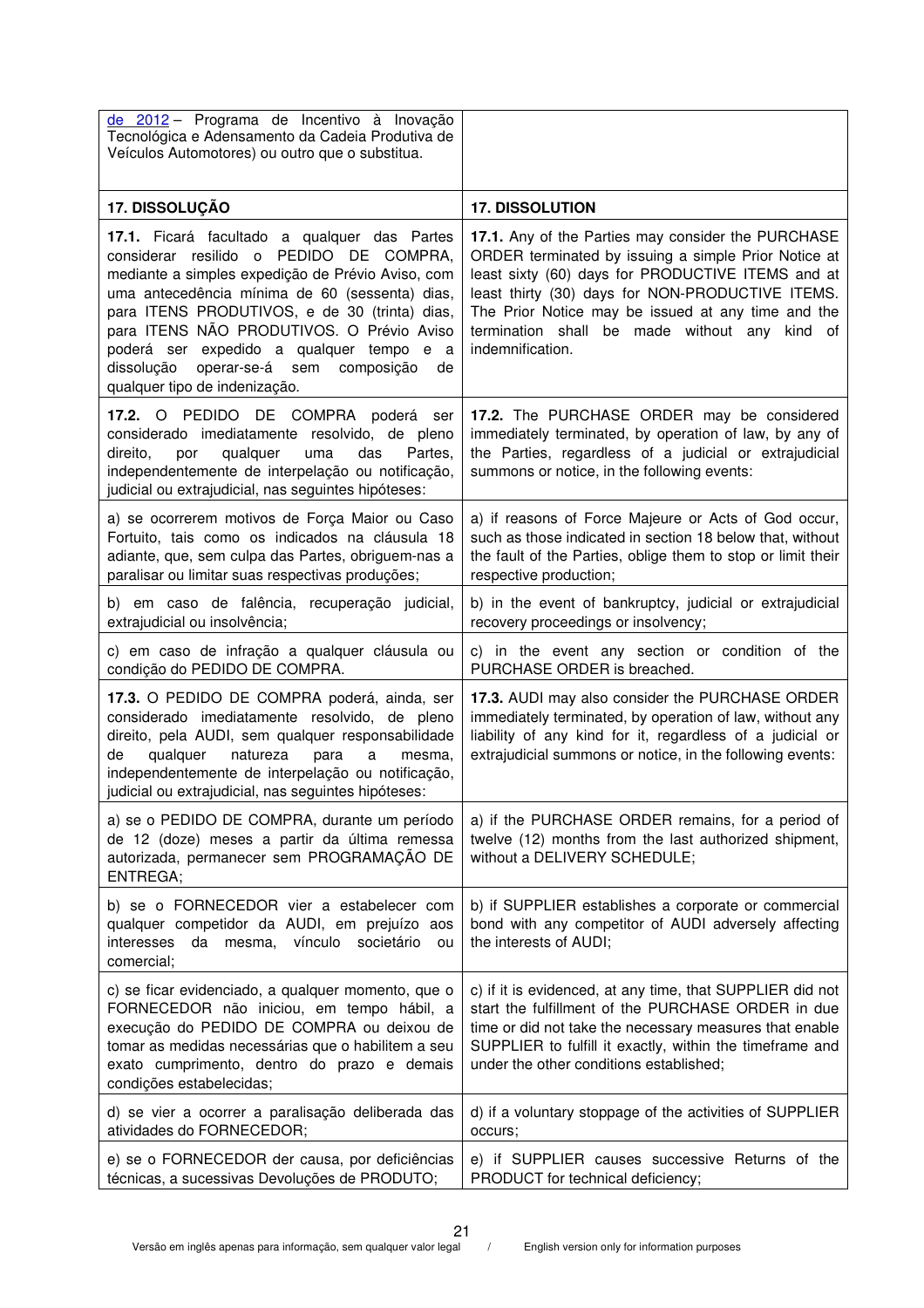| f) se o PEDIDO DE COMPRA vier a ser Cancelado,<br>conforme previsto nas cláusulas 2.4 e 5.7.                                                                                                                                                                                                                                                                                                                                                                                                                                                                                        | f) if the PURCHASE ORDER is Cancelled, as set forth<br>in sections 2.4. and 5.7.                                                                                                                                                                                                                                                                                                                                                                                                                                                                                                                         |
|-------------------------------------------------------------------------------------------------------------------------------------------------------------------------------------------------------------------------------------------------------------------------------------------------------------------------------------------------------------------------------------------------------------------------------------------------------------------------------------------------------------------------------------------------------------------------------------|----------------------------------------------------------------------------------------------------------------------------------------------------------------------------------------------------------------------------------------------------------------------------------------------------------------------------------------------------------------------------------------------------------------------------------------------------------------------------------------------------------------------------------------------------------------------------------------------------------|
| 17.4. A comprovação de que o FORNECEDOR,<br>direta ou indiretamente, promove, incentiva, admite,<br>se utiliza e/ou, sob qualquer forma, se beneficia da<br>de observância das CONDIÇÕES<br>falta<br>DE<br>SUSTENTABILIDADE (Cláusula 10), poderá ensejar<br>o rompimento, pela AUDI, da relação comercial<br>FORNECEDOR,<br>existente<br>com<br>$\circ$<br>com<br>a<br>consequente resolução do PEDIDO DE COMPRA.                                                                                                                                                                  | 17.4. If it is demonstrated that SUPPLIER directly or<br>indirectly organizes, promotes, employees, uses and/or<br>in any way benefits from child labor in any of its types,<br>during the phases of its chain of production, may cause<br>the termination, on the part of AUDI, of the commercial<br>relationship with SUPPLIER, with the consequent<br>termination of the PURCHASE ORDER.                                                                                                                                                                                                              |
| 17.5. Se o FORNECEDOR der causa à resolução do<br>PEDIDO DE COMPRA, verificada a ocorrência do<br>evento indicado na letra "c" da cláusula 17.2, ou a<br>ocorrência de quaisquer dos eventos indicados nas<br>cláusulas 17.3 e 17.4, deverá arcar com a<br>responsabilidade de indenizar a AUDI pelos<br>Prejuízos Diretos e Indiretos por esta incorridos em<br>fato,<br>aplicando-se,<br>hipótese,<br>razão<br>do<br>na<br>relativamente à indenização devida, as disposições<br>constantes nas cláusulas 13.2 e 13.3 retro.                                                      | 17.5. If SUPPLIER causes the termination of the<br>PURCHASE ORDER and the occurrence of the event<br>indicated in letter "c" of section 17.2 is verified or the<br>occurrence of any of the events indicated in sections<br>17.3 and 17.4, it shall be responsible for indemnifying<br>AUDI for the Direct and Indirect Damages incurred by it<br>as a result of the fact, and in such case the provisions<br>contained in sections 13.2 and 13.3 above shall apply<br>for the indemnification due.                                                                                                      |
| 17.6. Se o FORNECEDOR motivar a extinção do<br>PEDIDO DE COMPRA, nos termos da cláusula<br>antecedente, ficará ainda facultado à AUDI o<br>bloqueio dos pagamentos ainda pendentes em favor<br>FORNECEDOR,<br>que<br>até<br>integralmente<br>do<br>cumpridos, pelo último, os compromissos a seu<br>cargo ainda em andamento, que não forem                                                                                                                                                                                                                                         | 17.6. If SUPPLIER causes the extinguishment of the<br>PURCHASE ORDER under the terms of the previous<br>section, AUDI shall also be entitled to block the<br>payments still outstanding in favor of SUPPLIER until<br>the current commitments of SUPPLIER are completely<br>fulfilled if they are not incompatible with the effects of<br>the termination.                                                                                                                                                                                                                                               |
| incompatíveis com os efeitos da resolução.                                                                                                                                                                                                                                                                                                                                                                                                                                                                                                                                          |                                                                                                                                                                                                                                                                                                                                                                                                                                                                                                                                                                                                          |
| <b>18. FORÇA MAIOR E CASO FORTUITO</b>                                                                                                                                                                                                                                                                                                                                                                                                                                                                                                                                              | <b>18. FORCE MAJEURE AND ACT OF GOD</b>                                                                                                                                                                                                                                                                                                                                                                                                                                                                                                                                                                  |
| 18.1. Força Maior e Caso Fortuito, tais como, mas<br>não limitados a, greves, catástrofes, incêndios,<br>revoluções, guerras, medidas governamentais, ou<br>ocorrências notificadas à outra Parte nas fábricas da<br>AUDI ou do FORNECEDOR ou nas instalações de<br>subfornecedores seus que, sem culpa das Partes,<br>obriguem-nas a paralisar ou limitar suas respectivas<br>produções, desobrigarão as Partes do cumprimento<br>de suas obrigações, pelo tempo de duração e<br>intensidade do evento, sem que daí resulte qualquer<br>obrigação de indenização de Parte a Parte. | 18.1. Force Majeure and Acts of God, including, but not<br>limited to, strikes, catastrophes, fires, revolutions, wars,<br>government measures or occurrences notified to the<br>other Party at the factories of AUDI or of SUPPLIER or<br>at the facilities of their sub-suppliers that, without any<br>guilt of the Parties, oblige them to stop or limit their<br>respective production, shall release the Parties from the<br>fulfillment of their obligations for the duration and<br>intensity of the event, without this resulting in any<br>obligation for one Party to indemnify the other one. |
| <b>19. ARBITRAGEM</b>                                                                                                                                                                                                                                                                                                                                                                                                                                                                                                                                                               | <b>19. ARBITRATION</b>                                                                                                                                                                                                                                                                                                                                                                                                                                                                                                                                                                                   |
| 19.1. As Partes empreenderão seus melhores<br>esforços para, em 30 (trinta) dias, liquidar com boa-<br>fé e em atendimento a seus mútuos interesses,<br>quaisquer litígios, divergências ou reivindicações<br>resultantes ou relativos ao PEDIDO DE COMPRAS<br>ou à sua inadimplência, devendo a pendência ser<br>dirimida por e de acordo com as regras do Centro de<br>Arbitragem da Câmara Americana de Comércio São<br>Paulo, se não for encontrada solução satisfatória<br>pelas Partes.<br>19.2. As regras do Centro de Arbitragem da Câmara                                  | 19.1. The Parties shall exert their best efforts to settle,<br>within thirty (30) days, in good faith and in compliance<br>with their mutual interests, any litigation, divergences or<br>claims resulting from or relating to the PURCHASE<br>ORDERS or their default, and the unsettled cases shall<br>be settled by and in accordance with the rules of the<br>Arbitration Center of the American Chamber of<br>Commerce in São Paulo, if no satisfactory solution is<br>found by the Parties.<br><b>19.2.</b> The rules of the Arbitration Center of the American                                    |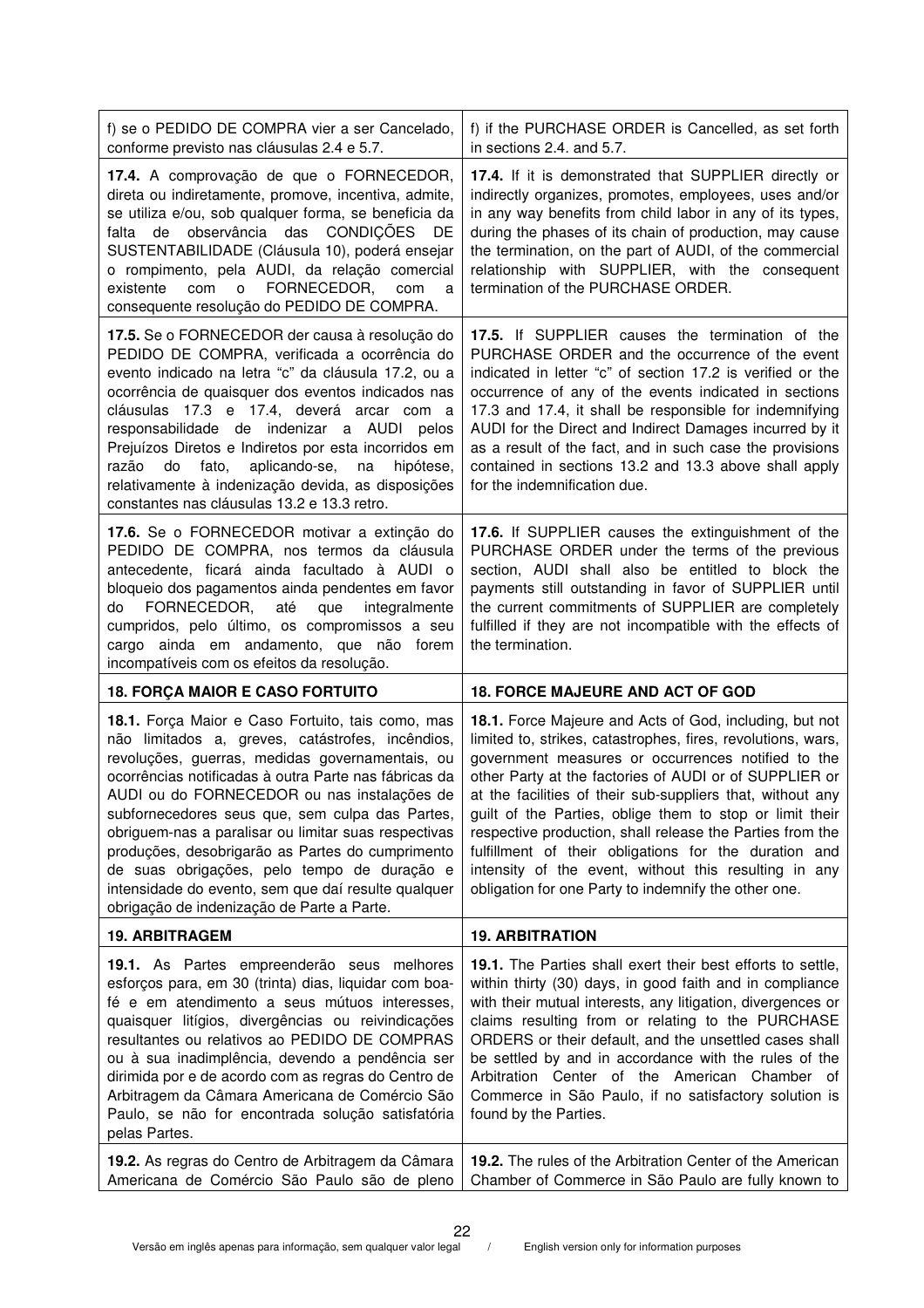| conhecimento e aceitação das Partes e podem ser                                                                                                                                                                                                                                                                                                                                                                                                                                                                                                                                                                                                                                                                                                                                                               | and accepted by the Parties and may be found on the                                                                                                                                                                                                                                                                                                                                                                                                                                                                                                                                                                                |
|---------------------------------------------------------------------------------------------------------------------------------------------------------------------------------------------------------------------------------------------------------------------------------------------------------------------------------------------------------------------------------------------------------------------------------------------------------------------------------------------------------------------------------------------------------------------------------------------------------------------------------------------------------------------------------------------------------------------------------------------------------------------------------------------------------------|------------------------------------------------------------------------------------------------------------------------------------------------------------------------------------------------------------------------------------------------------------------------------------------------------------------------------------------------------------------------------------------------------------------------------------------------------------------------------------------------------------------------------------------------------------------------------------------------------------------------------------|
| localizadas no "site" http://www.amcham.com.br.                                                                                                                                                                                                                                                                                                                                                                                                                                                                                                                                                                                                                                                                                                                                                               | site http://www.amcham.com.br                                                                                                                                                                                                                                                                                                                                                                                                                                                                                                                                                                                                      |
| 19.3. A arbitragem terá sede em São Paulo, Capital,                                                                                                                                                                                                                                                                                                                                                                                                                                                                                                                                                                                                                                                                                                                                                           | 19.3. The arbitration shall take place in São Paulo, and                                                                                                                                                                                                                                                                                                                                                                                                                                                                                                                                                                           |
| e qualquer decisão proferida pela referida Câmara                                                                                                                                                                                                                                                                                                                                                                                                                                                                                                                                                                                                                                                                                                                                                             | the Parties shall consider any award handed down by                                                                                                                                                                                                                                                                                                                                                                                                                                                                                                                                                                                |
| será considerada definitiva pelas Partes.                                                                                                                                                                                                                                                                                                                                                                                                                                                                                                                                                                                                                                                                                                                                                                     | the mentioned Chamber as definitive.                                                                                                                                                                                                                                                                                                                                                                                                                                                                                                                                                                                               |
| 20. RASTREABILIDADE                                                                                                                                                                                                                                                                                                                                                                                                                                                                                                                                                                                                                                                                                                                                                                                           | <b>20. TRACEABILITY</b>                                                                                                                                                                                                                                                                                                                                                                                                                                                                                                                                                                                                            |
| 20.1. O FORNECEDOR manterá registro completo                                                                                                                                                                                                                                                                                                                                                                                                                                                                                                                                                                                                                                                                                                                                                                  | 20.1. SUPPLIER shall maintain complete records of                                                                                                                                                                                                                                                                                                                                                                                                                                                                                                                                                                                  |
| de origem e dados de todos os produtos, insumos,                                                                                                                                                                                                                                                                                                                                                                                                                                                                                                                                                                                                                                                                                                                                                              | origins and data of products, materials, parts and                                                                                                                                                                                                                                                                                                                                                                                                                                                                                                                                                                                 |
| bens e serviços próprios ou de terceiros utilizados                                                                                                                                                                                                                                                                                                                                                                                                                                                                                                                                                                                                                                                                                                                                                           | services, both its own or third parties, used during                                                                                                                                                                                                                                                                                                                                                                                                                                                                                                                                                                               |
| na fabricação dos BENS.                                                                                                                                                                                                                                                                                                                                                                                                                                                                                                                                                                                                                                                                                                                                                                                       | manufacturing of the goods.                                                                                                                                                                                                                                                                                                                                                                                                                                                                                                                                                                                                        |
| 20.2. Além dos dados identificadores e elementos<br>de prova suficientes para atender as Condições de<br>Sustentabilidade exigidas nestas CONDIÇÕES DE<br>COMPRA, o FORNECEDOR se compromete a<br>manter devidamente identificados e armazenados os<br>dados concernentes à origem/nacionalidade dos<br>produtos, insumos, bens e serviços utilizados para a<br>fabricação dos BENS por um período de no mínimo<br>05 (cinco) anos, contados após o término do<br>exercício<br>fiscal<br><b>ITENS</b><br>foram<br>em<br>que<br>os<br>efetivamente entregues à AUDI.                                                                                                                                                                                                                                           | 20.2. Notwithstanding the information and sufficient<br>proof to comply with the sustainability clause in this<br>agreement, SUPPLIER warranties that it will keep<br>properly identified and stored all the data concerning the<br>origin/nationality of the products, materials, parts and<br>services used during manufacturing of the GOODS for a<br>minimum period of 5 years from the end of the tax year<br>in which the GOODS were effectively delivered to AUDI.                                                                                                                                                          |
| 20.3. O FORNECEDOR se obriga a prover à AUDI,<br><b>PEDIDO</b><br>DE<br>COMPRA,<br>cada<br>relatório<br>a<br>pormenorizado das condições de rastreabilidade dos<br>produtos, insumos, bens e serviços utilizados para a<br>fabricação dos BENS, destacando para cada um o<br>de<br>componentes<br>percentual<br>nacionais<br>e<br>estrangeiros, além do valor e demais características<br>do bem em caso de venda de insumos estratégicos<br>e ferramentaria, conforme definição adotada em Lei<br>e nos Decretos regulamentares do programa<br>INOVAR-AUTO ou outro que o substitua, sob pena<br>de responder pelo pagamento ou ressarcimento de<br>multas e sanções administrativas que forem<br>impostas à AUDI, além do pagamento das demais<br>sanções e perdas e danos estabelecidos neste<br>Contrato. | 20.3. SUPPLIER undertakes to provide AUDI, at every<br>PURCHASE ORDER, a detailed report of traceability<br>conditions of the products, materials, parts and services<br>used during the manufacturing of the GOODS,<br>specifying the percentage of national and foreign<br>components, as well as the price and further specs of<br>the GOODS in case of sales of strategic materials and<br>tools, in accordance with the Law and Regulations of<br>the INOVAR-AUTO Program or any of its further<br>amendments, under penalty of indemnifying AUDI of<br>any fines and damages it sustains, specified under this<br>agreement. |
| 20.4. Independentemente da obrigação regular de<br>informar com o PEDIDO DE COMPRA, o<br>FORNECEDOR deverá prover à AUDI sempre que<br>solicitado, em prazo máximo de 5 (cinco) dias, todos<br>os documentos que comprovem as informações de<br>rastreabilidade fornecidas,<br>inclusive<br>mediante<br>apresentação de certificados de origem em original<br>ou com a emissão de declaração válida e<br>formalmente correta quanto à origem dos BENS que<br>tenha fornecido à AUDI, quando admissível pela Lei<br>ou por Decreto a sua utilização.                                                                                                                                                                                                                                                           | 20.4. Notwithstanding its regular duty to supply AUDI<br>with the information at the PURCHASE ORDER,<br>SUPPLIER will send AUDI any information it requests,<br>in a maximum 5-day period, that proof the previous<br>informed traceability conditions, including the original<br>counterparts of certificates of origin or a valid<br>declaration in its place as for the origins of the GOODS<br>purchased by AUDI, if such declaration is admissible by<br>Law or by Regulation.                                                                                                                                                |
| 20. 5. Além da rastreabilidade individual para os                                                                                                                                                                                                                                                                                                                                                                                                                                                                                                                                                                                                                                                                                                                                                             | 20.5. Aside from maintaining the traceability of the                                                                                                                                                                                                                                                                                                                                                                                                                                                                                                                                                                               |
| BENS, o FORNECEDOR se compromete ainda a                                                                                                                                                                                                                                                                                                                                                                                                                                                                                                                                                                                                                                                                                                                                                                      | GOODS supplied to AUDI, the SUPPLIER must make                                                                                                                                                                                                                                                                                                                                                                                                                                                                                                                                                                                     |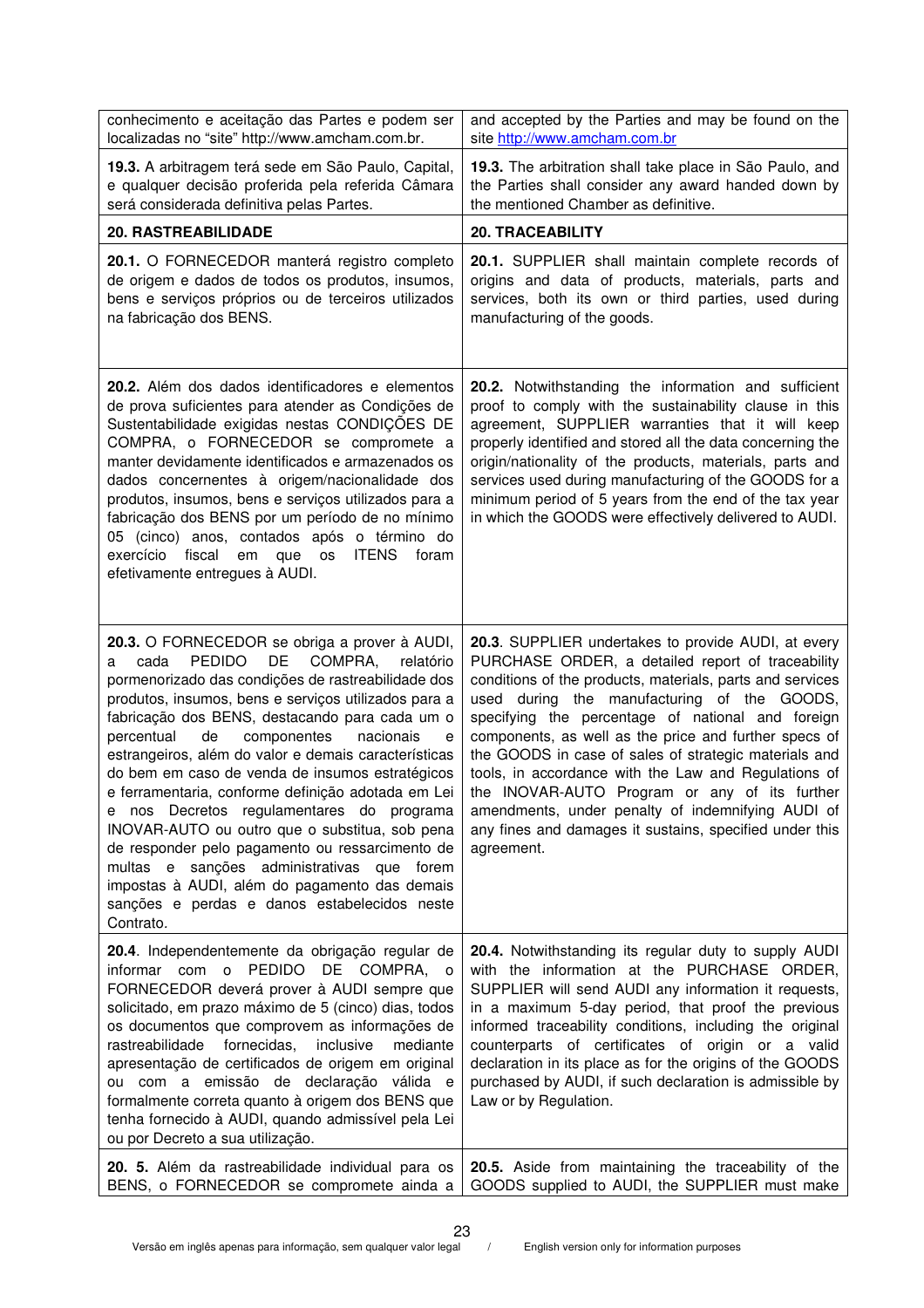| envidar os melhores esforços para promover a<br>inovação em suas técnicas de produção, informando<br>à AUDI os percentuais de inovação atingidos e o<br>fornecendo documentos comprobatórios suficientes,<br>de acordo com as regras vigentes para programas<br>de incentivo à inovação tecnológica, tais como, mas<br>não limitados ao INOVAR-AUTO.                                                                                                                              | its best efforts to promote inventions in its production<br>technic, informing AUDI of the percentage achieved and<br>providing enough proof of such inventions, according to<br>the Law or to the Regulations of INOVAR-AUTO or any<br>other similar program.                                                                                                                                                                                                                                     |
|-----------------------------------------------------------------------------------------------------------------------------------------------------------------------------------------------------------------------------------------------------------------------------------------------------------------------------------------------------------------------------------------------------------------------------------------------------------------------------------|----------------------------------------------------------------------------------------------------------------------------------------------------------------------------------------------------------------------------------------------------------------------------------------------------------------------------------------------------------------------------------------------------------------------------------------------------------------------------------------------------|
| 20.6. O não atendimento pelo FORNECEDOR das<br>obrigações de rastreabilidade estabelecidas nesta<br>seção autoriza a AUDI a considerar rescindido o<br>PEDIDO DE COMPRA, por justo motivo e com as<br>consequências afetas à rescisão disciplinadas<br>nestas CONDIÇÕES GERAIS DE COMPRA.                                                                                                                                                                                         | 20.6. The non-compliance of SUPPLIER to these<br>traceability rules authorizes AUDI to terminate for cause<br>the ongoing PURCHASE ORDER applying all the<br>sanctions herein.                                                                                                                                                                                                                                                                                                                     |
| 21. DISPOSIÇÕES GERAIS E FORO                                                                                                                                                                                                                                                                                                                                                                                                                                                     | 21. GENERAL PROVISIONS AND JURISDICTION                                                                                                                                                                                                                                                                                                                                                                                                                                                            |
| 21.1. As presentes CONDIÇÕES DE COMPRA, que<br>regerão todo e qualquer PEDIDO DE COMPRA<br>colocado junto ao FORNECEDOR, estão registradas<br>no 9º Oficial de Registro de Títulos e Documentos<br>de São Paulo, sob nº 1233627, de 28 de novembro<br>de 2014. Constam, também, de documento entregue<br>pela AUDI ao FORNECEDOR, mediante Carta<br>Registrada com Aviso de Recebimento (AR).                                                                                     | 21.1. These PURCHASE CONDITIONS that shall<br>govern any and all PURCHASE ORDERS placed with<br>SUPPLIER are registered with the 9 <sup>th</sup> Registry of Deeds<br>and Documents São Paulo, under nº 1233627, on<br>November 28 <sup>th</sup> , 2014. They are also contained in a<br>document delivered to SUPPLIER by AUDI, by<br>Registered Mail with Acknowledgment of Receipt (AR).                                                                                                        |
| 21.1.1. O FORNECEDOR deverá manifestar a sua<br>aceitação às CONDIÇÕES DE COMPRA, por<br>escrito ou eletronicamente, no prazo de 7 (sete) dias<br>úteis contados do Aviso de Recebimento (AR). As<br>CONDIÇÕES DE COMPRA serão reputadas como<br>aceitas pelo FORNECEDOR se, no prazo citado,<br>não houver manifestação em contrário ou se for<br>dado início a quaisquer trabalhos que digam<br>respeito ao PEDIDO DE COMPRA, inclusive<br>relacionados à produção de Amostras. | 21.1.1. SUPPLIER shall express its acceptance of the<br>PURCHASE CONDITIONS in writing or electronically<br>within a timeframe of seven (7) business days from the<br>Acknowledgment of Receipt (AR). The PURCHASE<br>CONDITIONS shall be considered as accepted by<br>SUPPLIER if, within the mentioned period of time, no<br>statement to the contrary is made or if any work that<br>refers to the PURCHASE ORDER, including those in<br>connection with the production of Samples, is started. |
| 21.2. O PEDIDO DE COMPRA, as CONDIÇÕES DE<br>COMPRA e os DOCUMENTOS CORRELATOS<br>contêm todas as condições estabelecidas entre a<br>AUDI e o FORNECEDOR, substituem todo e<br>qualquer entendimento anterior e obrigam, não só<br>as Partes, como também os seus eventuais<br>sucessores, a qualquer título.                                                                                                                                                                     | 21.2. The PURCHASE ORDER, the PURCHASE<br><b>CONDITIONS</b><br>and the<br><b>RELATED</b><br><b>DOCUMENTS</b><br>contain all conditions established between AUDI and<br>SUPPLIER, substitute any other prior understanding<br>and are binding not only on the Parties, but also on their<br>potential successors in any way.                                                                                                                                                                        |
| 21.3. O FORNECEDOR não poderá ceder ou<br>transferir os direitos e obrigações decorrentes do<br>PEDIDO DE COMPRA, mesmo que para outra<br>empresa a ela associada, sem prévia autorização<br>escrita da AUDI.                                                                                                                                                                                                                                                                     | 21.3. SUPPLIER may not assign or transfer the rights<br>and obligations arising out of the PURCHASE ORDER,<br>not even to another company associated to SUPPLIER,<br>without the prior authorization in writing of AUDI.                                                                                                                                                                                                                                                                           |
| 21.4.<br>Todas<br>notificações,<br>as<br>avisos<br>ou<br>comunicações entre as Partes, exigidas, permitidas<br>ou decorrentes do PEDIDO DE COMPRA, poderão<br>ser feitas via eletrônica ou fax, ou mediante a<br>expedição de telegrama ou carta, encaminhados<br>sob protocolo ou com Aviso de Recebimento (AR),                                                                                                                                                                 | 21.4. All notifies, advices or communications between<br>the Parties, required, allowed or stemming from the<br>PURCHASE ORDER may be made electronically or by<br>fax or by sending a telegram or letter, with registration<br>or Acknowledgment of Receipt (AR), under observance<br>of the addresses / indications contained in the                                                                                                                                                             |